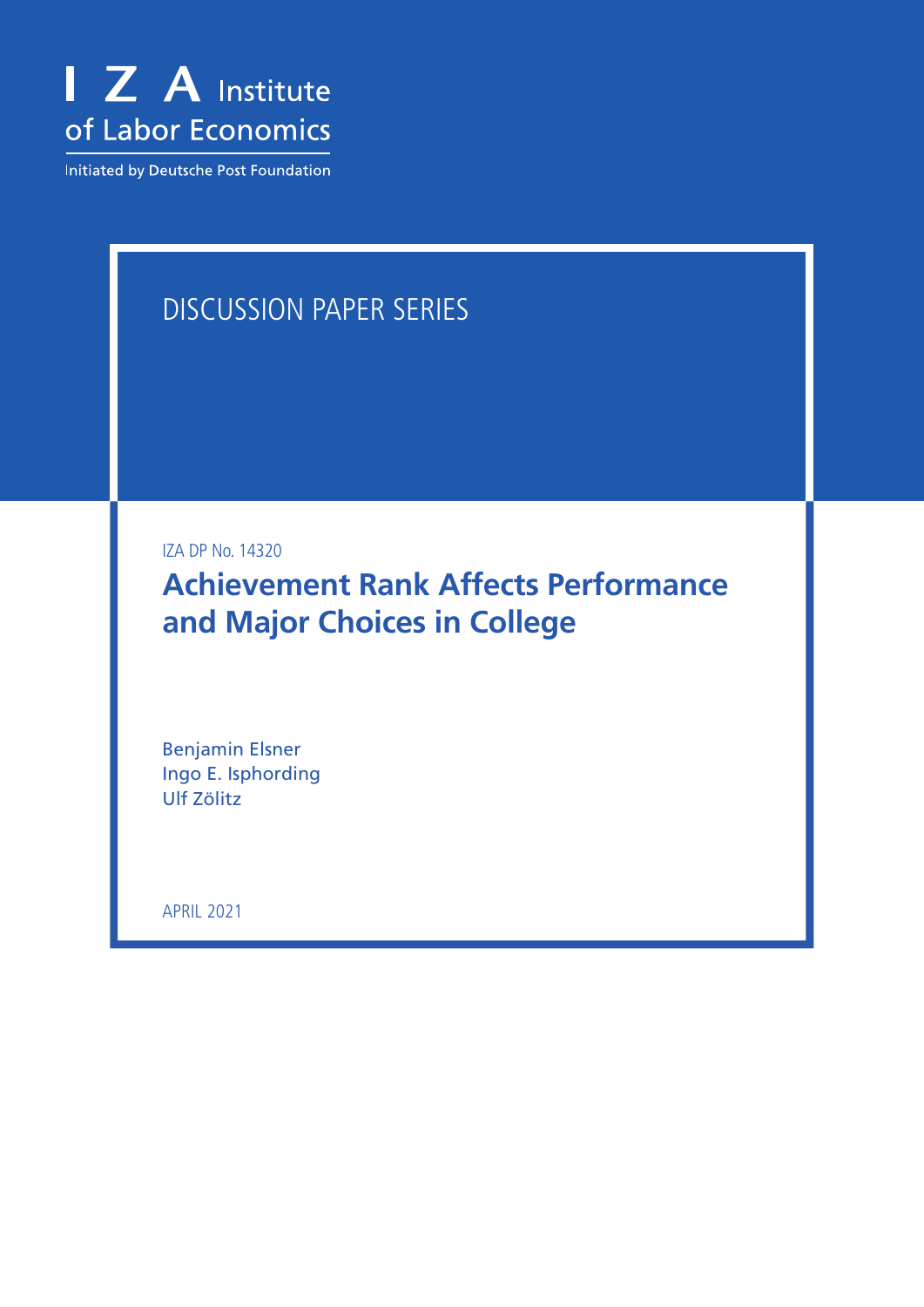

Initiated by Deutsche Post Foundation

# DISCUSSION PAPER SERIES

IZA DP No. 14320

# **Achievement Rank Affects Performance and Major Choices in College**

# **Benjamin Elsner** *University College Dublin and IZA*

# **Ingo E. Isphording** *IZA*

**Ulf Zölitz** *University of Zurich, IZA, CESifo and CEPR*

APRIL 2021

Any opinions expressed in this paper are those of the author(s) and not those of IZA. Research published in this series may include views on policy, but IZA takes no institutional policy positions. The IZA research network is committed to the IZA Guiding Principles of Research Integrity.

The IZA Institute of Labor Economics is an independent economic research institute that conducts research in labor economics and offers evidence-based policy advice on labor market issues. Supported by the Deutsche Post Foundation, IZA runs the world's largest network of economists, whose research aims to provide answers to the global labor market challenges of our time. Our key objective is to build bridges between academic research, policymakers and society.

IZA Discussion Papers often represent preliminary work and are circulated to encourage discussion. Citation of such a paper should account for its provisional character. A revised version may be available directly from the author.

ISSN: 2365-9793

**IZA – Institute of Labor Economics**

| Schaumburg-Lippe-Straße 5-9 | Phone: +49-228-3894-0       |             |
|-----------------------------|-----------------------------|-------------|
| 53113 Bonn, Germany         | Email: publications@iza.org | www.iza.org |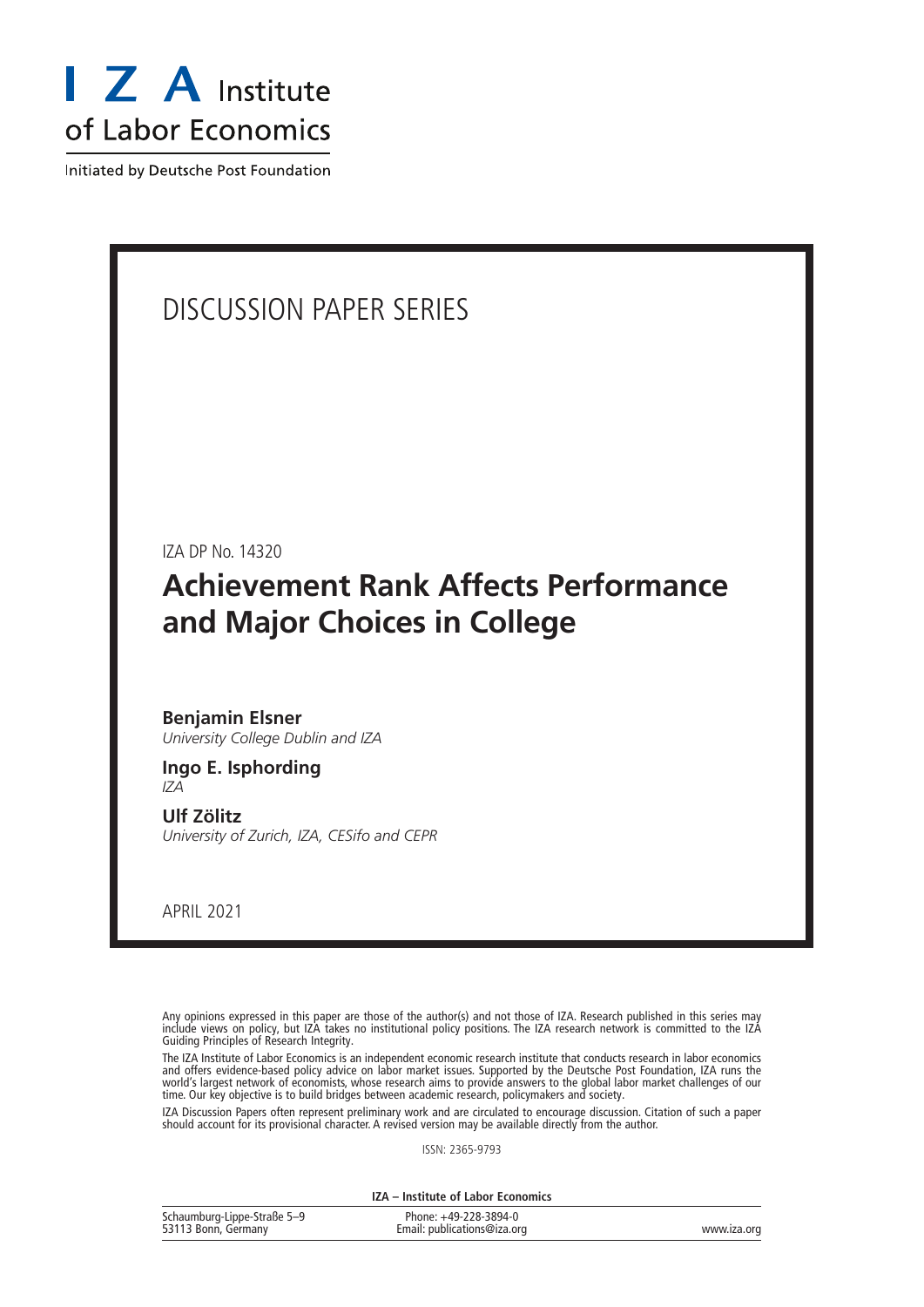# ABSTRACT

# **Achievement Rank Affects Performance and Major Choices in College\***

This paper studies how a student's ordinal rank in a peer group affects performance and specialisation choices in university. By exploiting data with repeated random assignment of students to teaching sections, we find that a higher rank increases performance and the probability of choosing related follow-up courses and majors. We document two types of dynamic effects. First, earlier ranks are less important than later ranks. Second, responses to rank changes are asymmetric: improvements in rank raise performance, while decreases in rank have no effect. Rank effects partially operate through students' expectations about future grades.

| <b>JEL Classification:</b> | <u>121, J16, J31</u>                                     |
|----------------------------|----------------------------------------------------------|
| Keywords:                  | rank, social comparisons, higher education, peer effects |

**Corresponding author:** Ulf Zölitz Department of Economics University of Zurich Schönberggasse 1 8001 Zürich Switzerland E-mail: ulf.zoelitz@econ.uzh.ch

<sup>\*</sup> We thank two anonymous referees, Alexandra de Gendre, Jan Feld, and David Huffmann as well as seminar participants at Collegio Carlo Alberto, Maastricht University, Lund University, Università Cattolica, EALE, ESPE, and IWAEE for helpful comments and suggestions. We are particularly grateful to Arjan Non for sharing survey data with us. Maximilian Mähr provided outstanding research assistance.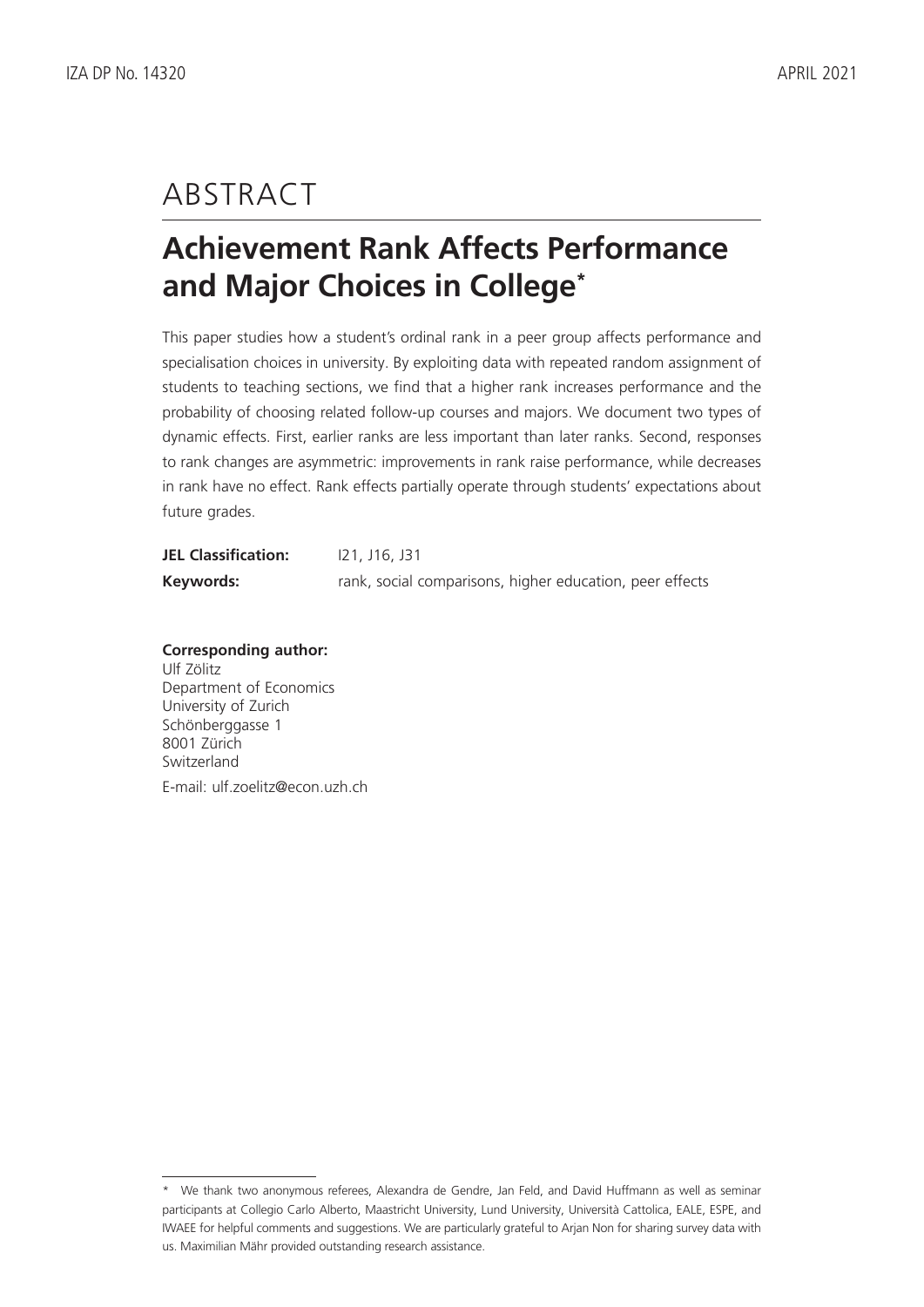# **1. Introduction**

When making educational choices, students face considerable uncertainty. Decisions such as which college to attend or which major to choose require students to carefully assess the expected costs and benefits of each choice. Expected returns to educational choices are subjective and can be influenced by cues from a student's environment (Zafar, 2011; Stinebrickner and Stinebrickner, 2012, 2014; Wiswall and Zafar, 2015; Bobba and Frisancho, 2016). An important factor that may affect expected returns is a student's relative ability in a peer group (Marsh, 1987). Between two otherwise identical people, the person with the higher relative ability tends to be more confident and believes that she is more capable than others.<sup>1</sup> Through this mechanism, a student's relative ability early in her career may influence her expected returns and thus affect her effort, performance, and later career choices.

In this paper, we document the importance of a student's relative ability for performance and specialisation choices in university. We use data from a business school in the Netherlands in which students are repeatedly and randomly assigned to teaching sections. We measure a student's relative ability through her ordinal rank in the distribution of predetermined achievement within a given section. To identify the causal effect of the ordinal rank, we follow Murphy and Weinhardt (2020) and Elsner and Isphording (2017) in comparing students with the same predetermined achievement who, by chance, have different ranks in their section. The rank effect is identified through flexible controls for predetermined achievement as well as fixed effects at the level of the peer group, through which we hold own and peer ability constant.

We document five sets of results. First, we find strong effects of a student's rank on contemporaneous performance. A one standard deviation increase in rank reduces the risk of

<sup>&</sup>lt;sup>1</sup> For a review of the psychological literature, see Dai and Rinn, 2008.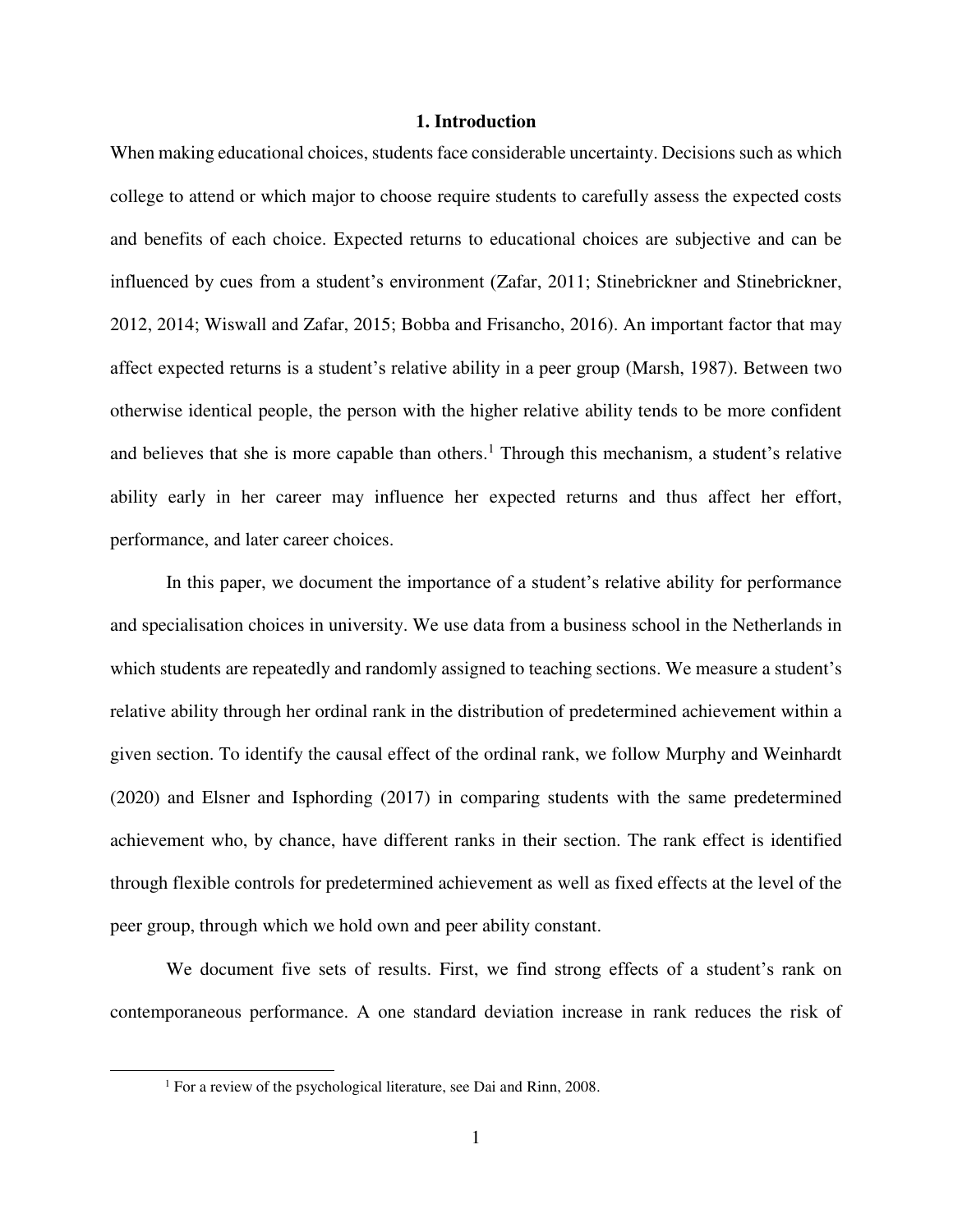dropping out of the course by 2.3 percentage points while increasing the chance of passing the course by 3.2 percentage points. It also increases the grade in the respective course by 6.7% of a standard deviation and the grade in a related follow-up course by 4% of a standard deviation. We rule out that these results are driven by grading on a curve and show that the effects are robust to controlling for different functional forms of ability as well as adjustments for multiplicative measurement error.

Second, we document dynamic effects by exploiting the repeated random assignment of students to sections. We first show that the importance of a student's rank increases over time: earlier ranks have a smaller effect on performance than later ranks. We also show that students respond asymmetrically to positive versus negative changes in their rank. Whereas increases in the rank relative to the previous period significantly improve performance, we find no equivalent effect for decreases in rank. These results are consistent with findings on asymmetric belief updating, sometimes termed the *good-news-bad-news effect*, whereby people respond to positive but tend to ignore negative signals (Eil and Rao, 2011; Zimmermann, 2020). Finally, we document effects of accumulated positive and negative rank signals. Performance increases with every additional positive signal and, to a lesser degree, decreases with every additional negative signal.

Third, we show that the effect of the ordinal rank affects specialisation choices in university. A higher rank in a first-year course significantly increases the likelihood of taking a follow-up course in the same subject as well as the likelihood of graduating in a related major. Moreover, students with a higher rank are more likely to choose math-intensive elective courses. We also find a positive effect of a student's ordinal rank on the probability of graduating.

Fourth, we document gender differences in the rank effects. We find that male students react stronger to ranks than female students. This difference is particularly pronounced for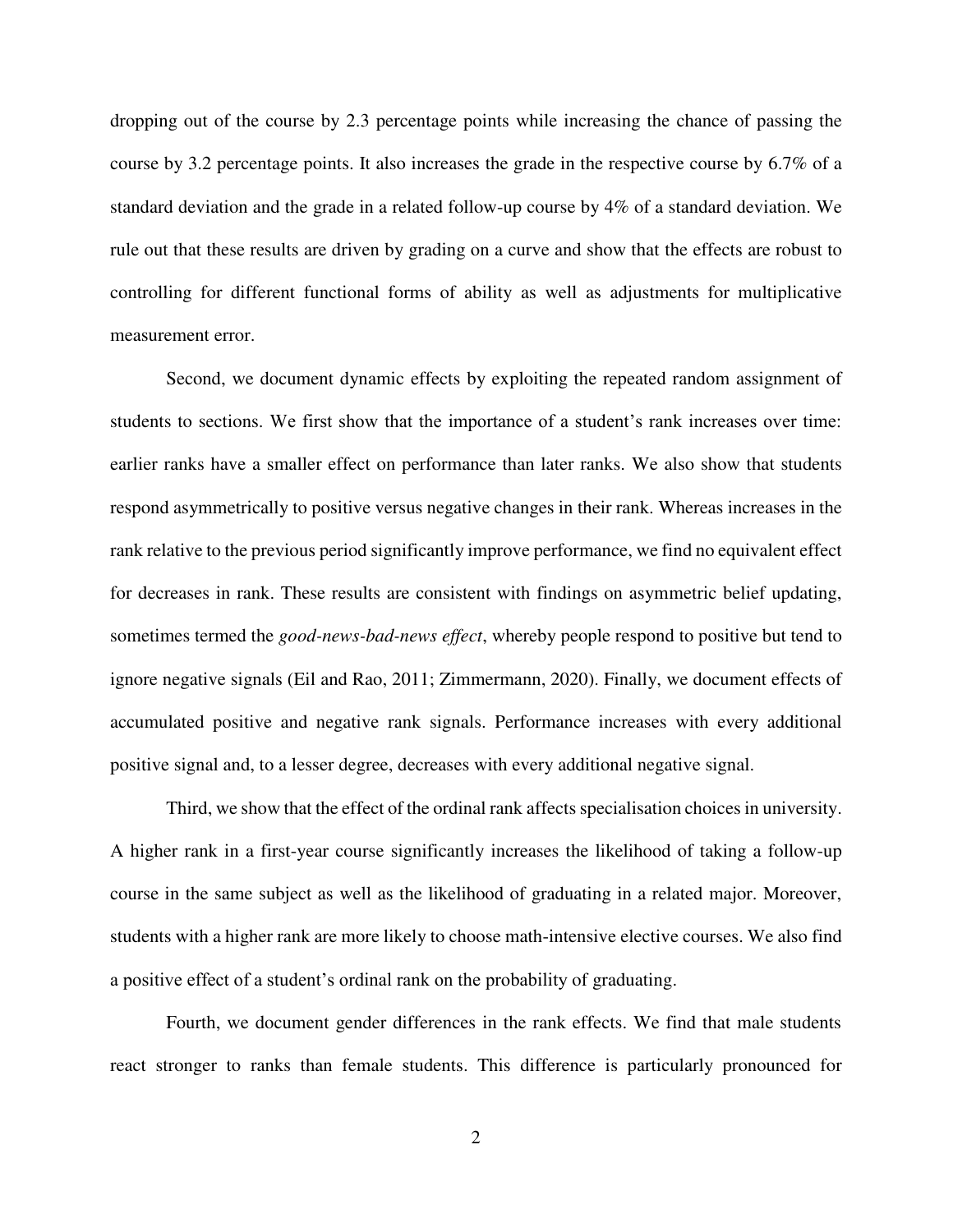specialisation choices, for which rank effects are twice as large for men compared to women. This gender difference is in line with documented gender gaps in the willingness to compete (Niederle and Vesterlund, 2007) and lower reliance of female students on within-classroom comparisons in shaping their ability beliefs (Chevalier *et al*., 2009).

Fifth, regarding the underlying mechanisms, we present two pieces of evidence suggesting that ordinal rank shapes student beliefs. We find that a higher rank reduces students' satisfaction with their peer-to-peer interactions. Moreover, we provide direct evidence that a higher rank increases students' expectations about their future grades. Both results suggest that a higher rank induces students to think they are more capable than their peers, shaping their beliefs about their own ability and resulting in a lower rating of peer interactions and higher expected grades.

The existing literature has established the importance of rank for a variety of outcomes. The most influential paper in this literature is Murphy and Weinhardt (2020), who show that a student's rank in British secondary school substantially affects test scores and specialisation choices. Further studies, also based on secondary school data, document effects of ordinal rank on outcomes such as the decision to go to college and college success, risky behaviours, non-cognitive skills, mental health, the choice of STEM subjects, and earnings (Elsner and Isphording, 2017, 2018; Cicala *et al*., 2018; Denning *et al*., 2018; Delaney and Devereux, 2019; Pagani *et al*., forthcoming, Kiessling and Norris, 2020). Recent evidence also points to the existence of rank effects in third-level education, based on administrative data in Brazil (Ribas *et al*., 2020) and experimental data in the Netherlands (Bertoni and Nisticò, 2019).

With this paper, we expand on this literature along four dimensions.<sup>2</sup> First, in our setting, the

 $2$  More broadly, this paper contributes to the literature on ability peer effects, see Sacerdote (2011) and Epple and Romano (2011) for reviews of the literature. The studies closest to ours are those exploiting random assignment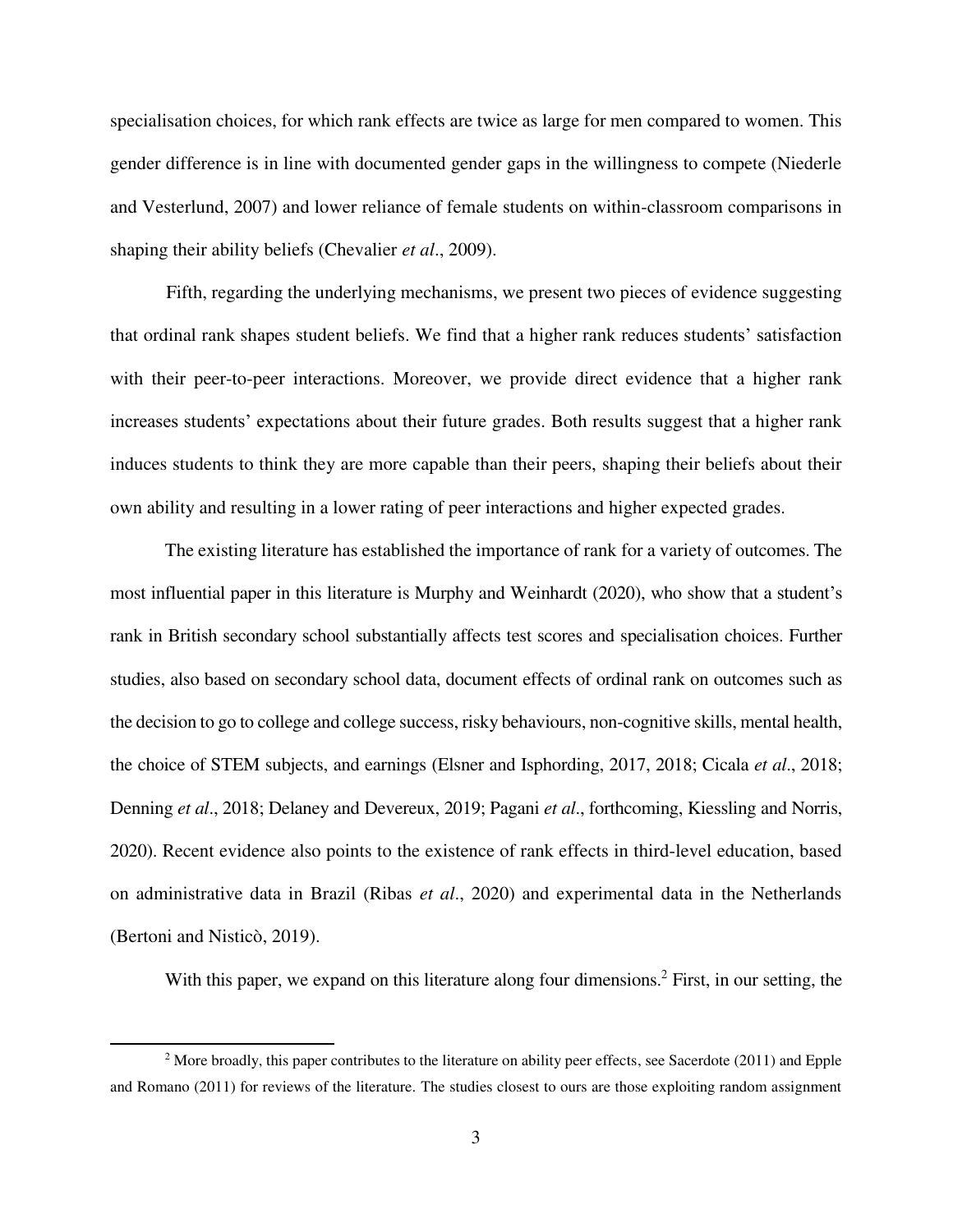interaction among peers is intense but short; peer groups only form for seven weeks. Unlike in most previous studies – where the same peers interact for many years – we show that even brief social interactions are sufficient to produce substantial rank effects. Given the different nature of social interactions in university, the rank effects may strongly differ from those in secondary school. Second, in our setting, students are randomly assigned to teaching sections, which allows us to rule out that students self-select into peer groups according to their expected rank.<sup>3</sup> Third, our setting offers the unique feature of repeated random assignment to sections. We observe the same student in different peer groups and thus can exploit changes in a student's rank from period to period. This unique setting allows us to analyse dynamic effects, for example, whether students respond to changes in their rank from one teaching period to another or whether they respond differently to increases versus decreases in their rank. Finally, based on survey data, we can provide direct evidence that expectations are an important channel through which the ordinal rank affects performance and choices.<sup>4</sup>

# **2. Theoretical Considerations**

 $\overline{a}$ 

of groups at tertiary-level institutions to estimate different types of peer effects. Examples are the experimental study by Booij *et al*. (2017) at the University of Amsterdam and observational studies based on data from Bocconi University (De Giorgi *et al*., 2010; De Giorgi and Pellizzari, 2014), Harvard Business School (Shue, 2013), the same Dutch business school as in the present paper (Feld and Zölitz, 2017) as well as military academies (Lyle, 2007, 2009; Carrell *et al.*, 2009, 2013).

<sup>&</sup>lt;sup>3</sup> To the best of our knowledge, the only other study on rank effects that exploits random assignment – and the only other study looking at rank effects in university – is by Bertoni and Nisticò (2019), based on data of an experiment at the University of Amsterdam by Booij *et al*. (2017). Their paper's focus differs from ours by showing that rank concerns may bias traditional peer effects estimates, which in turn affects optimal class assignment policies.

<sup>&</sup>lt;sup>4</sup> Similar evidence is provided for secondary education by Murphy and Weinhardt (2020), who use survey data to show that a higher rank improves students' confidence.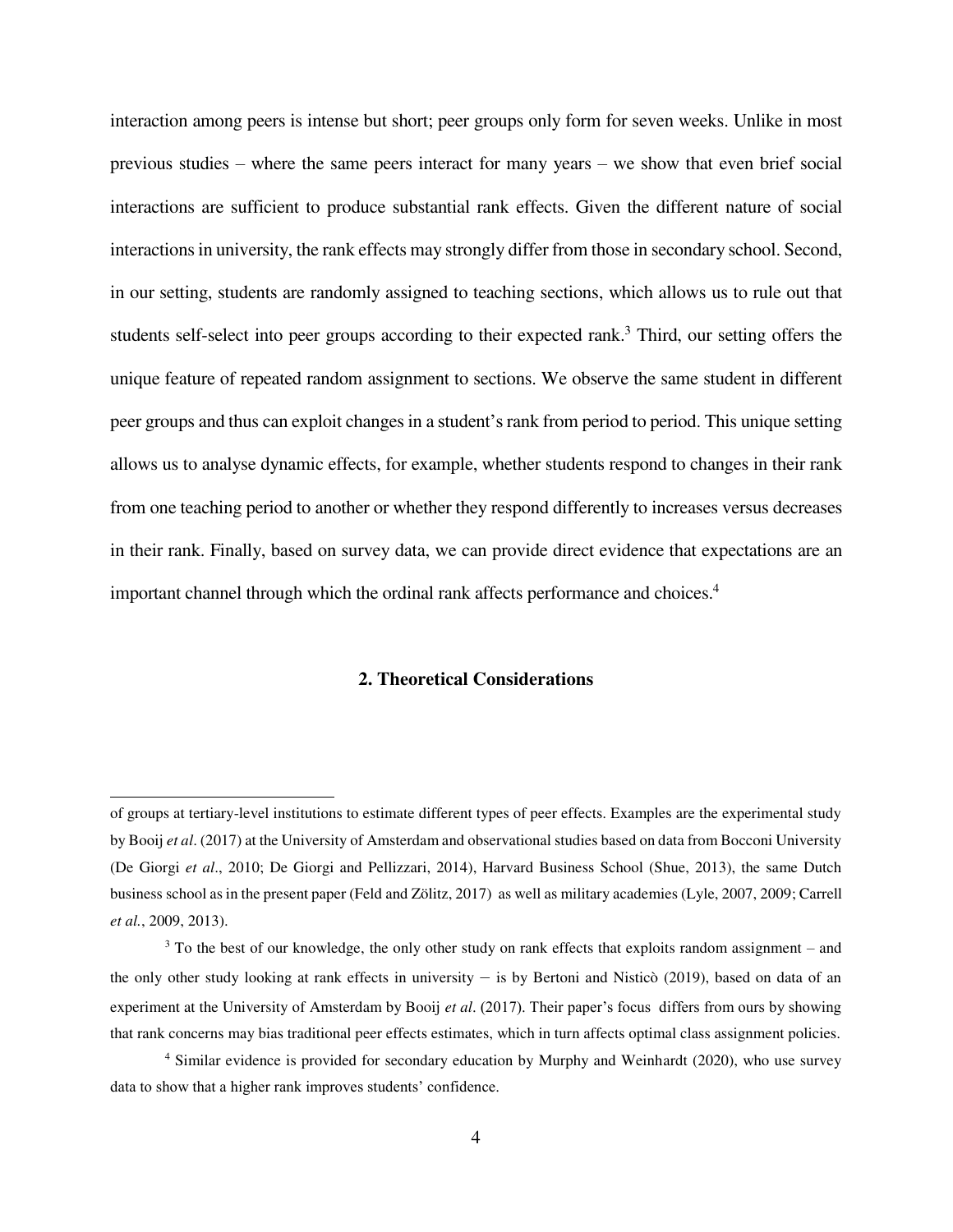There are several plausible mechanisms through which a student's ordinal rank can affect performance and career choices. A mechanism frequently documented in psychology is the effect of relative ability on a student's self-concept, often termed *big-fish-in-a-little-pond effect*. Numerous experiments show that students who rank highly in their peer group perceive themselves as more capable than otherwiseidentical students with a lower rank (Marsh, 1987). A higher perceived ability, in turn, may translate into higher returns to effort and lead to higher performance and more ambitious career choices. A similar chain of causality can be present if the ordinal rank affects a student's motivation or selfconfidence.

Another mechanism operates through a student's perceived comparative advantage. Cicala *et al*. (2018) theoretically show how a student's rank may shape her perceived comparative advantage relative to her peers, which in turn may affect her effort and choices. In their model, there are two types of students, namely 'nerds', whose social status is determined by their achievements, and 'troublemakers', who derive their status from engaging in disruptive behaviour. A student with a high rank has a perceived comparative advantage in being a 'nerd', whereas the same student with a lower rank would have a perceived comparative advantage in being a 'troublemaker'. Translated into the context of specialisation choice in college, a student who has a high rank in a subject may perceive that she has a comparative advantage in that subject relative to her peers. This perception may induce her to exert more effort, leading to higher performance and increasing the likelihood of choosing that subject as her major.

Furthermore, the ordinal rank may affect the amount of support a student receives from teachers or peers. For example, teachers may challenge highly ranked students more, which may lead to greater motivation and increased effort. Likewise, weaker students may seek help from highly ranked students, through which highly ranked students gain deeper insight into the material.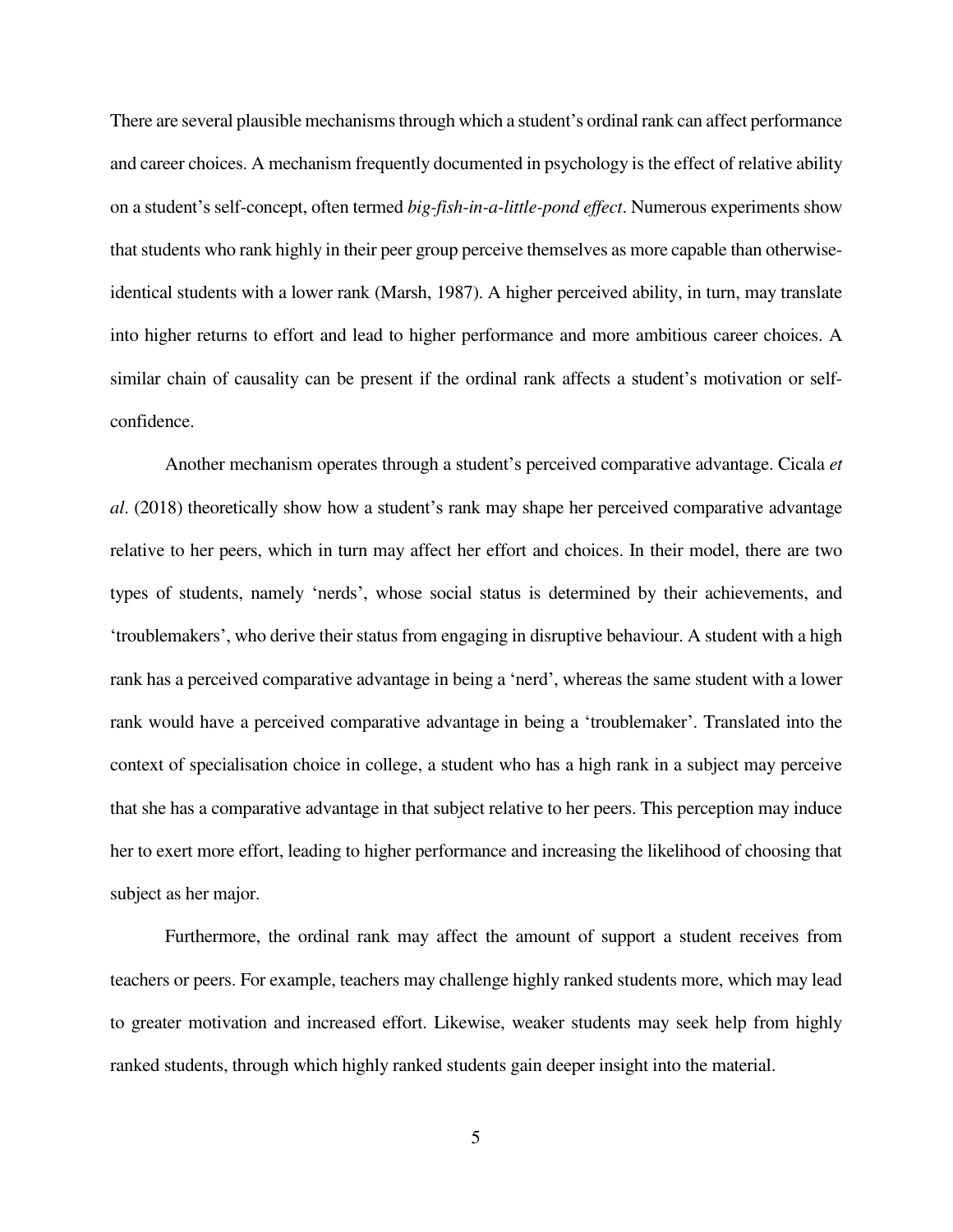These and other mechanisms explain why it is plausible to find a reduced-form effect of a student's ordinal rank on performance and specialisation choices. In the analysis that follows, we mainly focus on the causal identification of this reduced-form effect for different types of peer groups. At a later stage, we use survey data to shed light on some of the mechanisms.

### **3. Institutional Setting and Data**

# *3.1. Organisation of Teaching at the Business School*

We use data from a Dutch business school that offers bachelor, master, and PhD programmes in the field of Economics and Business. In this section, we describe the setting and provide descriptive statistics. A similar description of the institutional details is provided in Zölitz and Feld (forthcoming) as well as Feld and Zölitz (2017).

Our analysis focuses on the two largest study programmes. In both programmes, all first-year bachelor students follow the same general course structure and the same set of compulsory courses. Beginning in the second year, students choose from a number of elective courses and select one major. Within an academic year, there are four regular teaching periods, each lasting about seven weeks. Students typically take two courses within each teaching period and sit written exams at the end of the period. Grades range from 1 to 10, with 10 being the highest score. The lowest passing grade is 5.5. Students can retake failed exams up to two times.

The business school's teaching and learning concept is centred on group work. While students attend lectures once or twice per week, section meetings are the main focus of their studies. These two-hour-long meetings typically take place twice a week per course. A central feature of the learning concept is that students work on the study material at home and then come together to discuss the material with their peers. The instructor, who can be a professor, lecturer, graduate student, or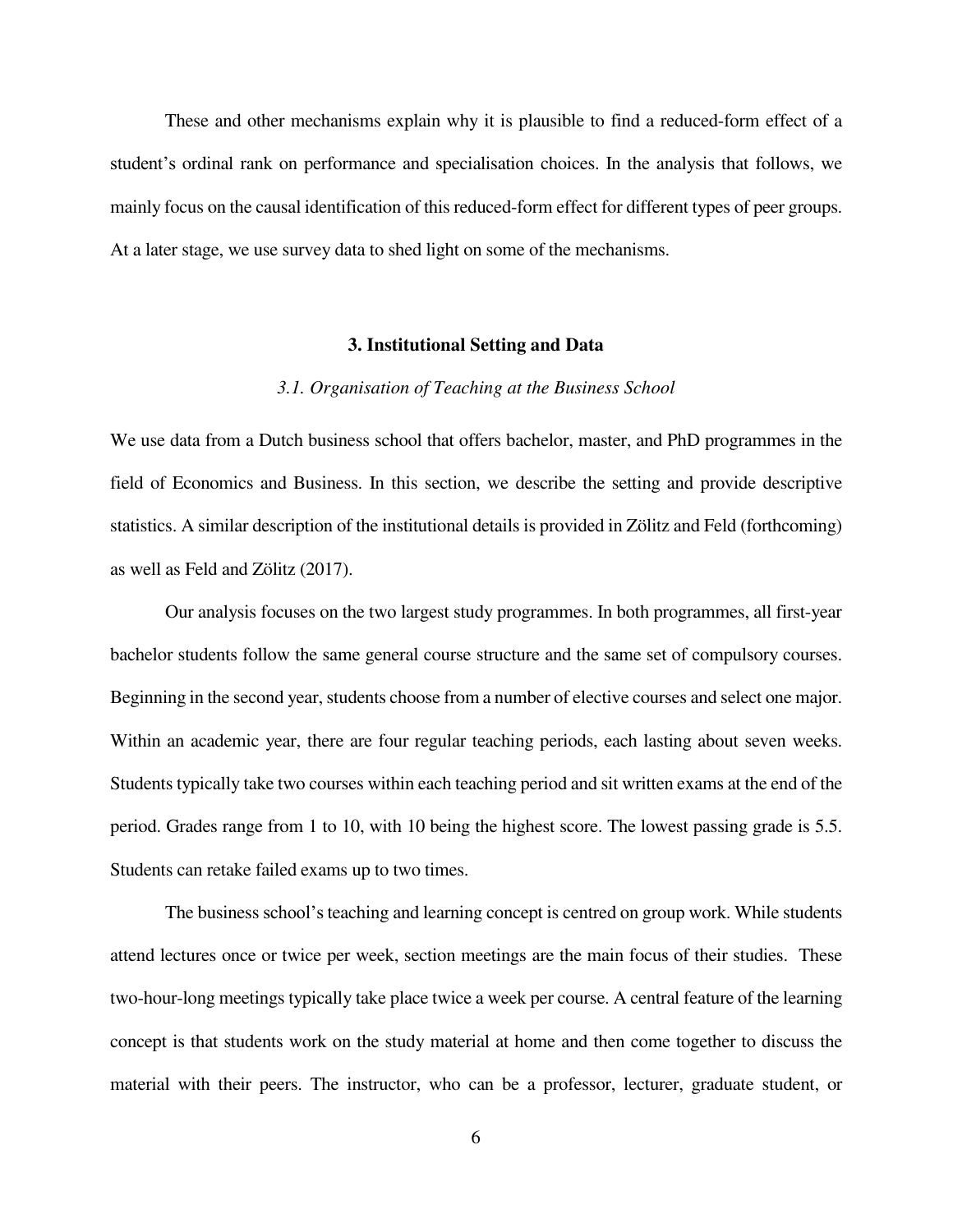undergraduate student, guides the discussion. This style of teaching and learning ensures that the level of student-to-student interaction is generally high.

## *3.2. Sample Description*

Our estimation sample consists of five adjacent cohorts who entered the business school between 2009 and 2013. We restrict our sample in two ways. First, we focus only on the first year of the programme, which is when students are assessed exclusively by written exams at the end of each teaching period. This, together with the fact that exams are centrally graded, minimises concerns that section teachers may have a direct impact on grades and alleviates the concern that the rank effect may mechanically result from grading on a curve. Second, we restrict the sample to courses beginning with teaching period 2, dropping the very first teaching period of the first year. We do this because later, we base our rank measure on a student's predetermined GPA at the start of the period. This predetermined GPA is only available from period 2 onward, when grades from period 1 are observed. These restrictions leave us with an estimation sample of 3,920 students and 23,526 student-course observations. A further restriction applies when we analyse graduation probabilities. Here, we avoid censoring the data by further restricting our sample to students who, given their enrolment year, could have graduated by the end of our observation period.

Table 1 displays the descriptive statistics for our estimation sample. Panel A shows studentlevel characteristics. In total, 37% of students are female. More than half of the students are German (52%), followed by Dutch (30%). The average age of first-year students is 19 years. Panels B and C display our main outcomes of interest. We report the summary statistics for these outcomes at the student-course level. Panel B lists indicators of student performance at the level of student-course combinations. On average, we observe each student in six first-year courses. The average student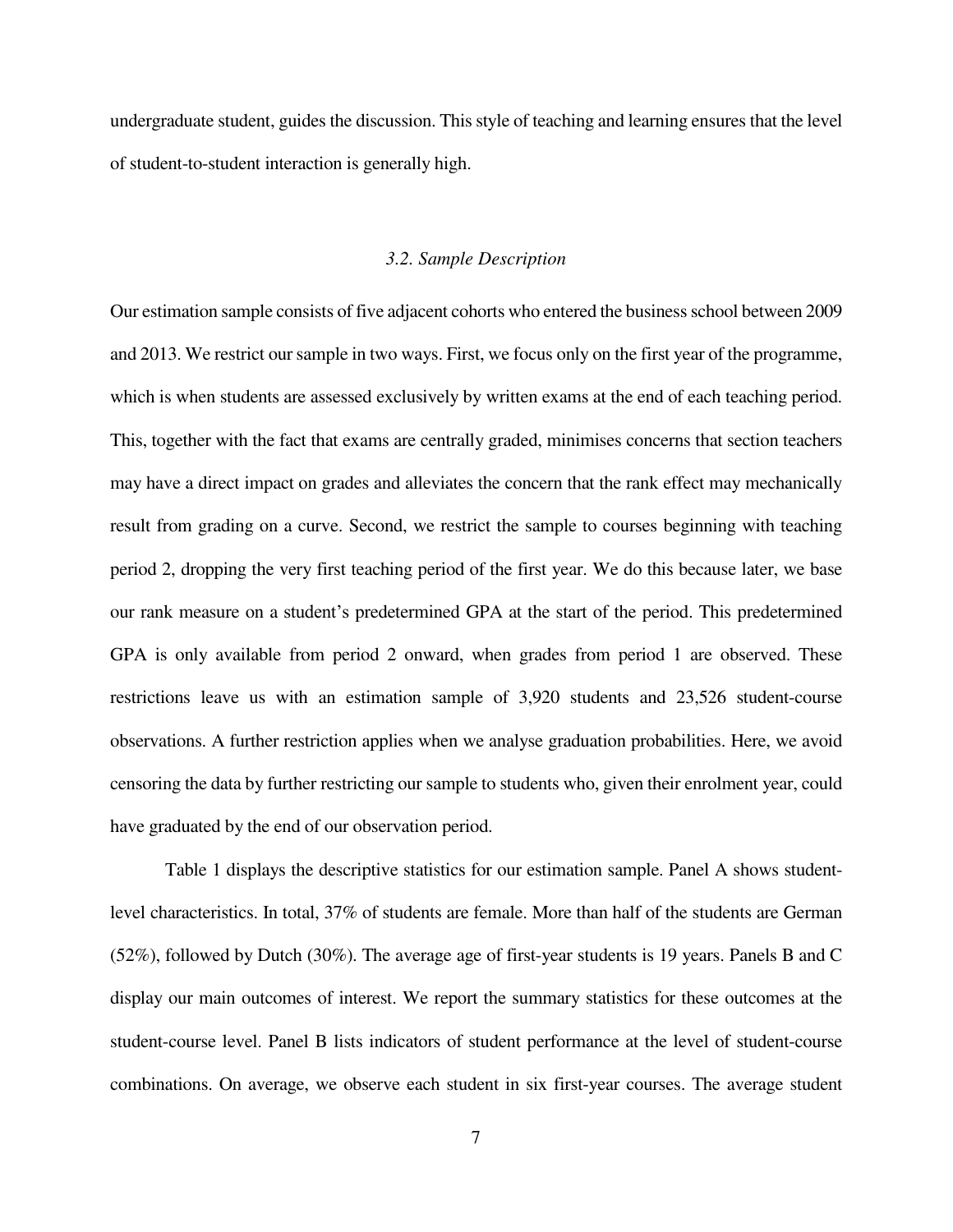enters a course with a GPA—the average grade of all past courses—of 6.9. Around 7% of students who registered for a course drop out during the term. The average passing rate for first-year courses is 71% and the average end-of-course grade is 6.4. In addition to students' contemporaneous performance, we also look at students' follow-up grades in the same subject. We define a follow-up grade as the next grade a student obtains in the same course-subject cluster. Course clusters refer to groups of courses that focus on similar subjects, such as *Microeconomics*, *Finance*, or *Accounting*. For example, the follow-up grade of Microeconomics I is the grade in Microeconomics II.

Panel C shows indicators for students' specialisation choices as well as longer-run outcomes. After students have completed their compulsory first-year courses, they can choose between several follow-up courses. Depending on the respective first-year course, students can take up to seven noncompulsory follow-up courses. Table A1 in the Appendix provides an overview of the linkage between first-year and follow-up courses. For any given subject, around 24% of students choose at least one follow-up course. Similar to the linkage between first-year and follow-up courses, we link first-year courses tomajors, whereby it is possible that the same first-year course is linked to multiple follow-up majors. For example, the first-year course *Organization and Marketing* is linked to two majors—*Marketing* and *Organization*. This results in 49% of students choosing a follow-up major for their respective first-year course. Students can only choose one major; they typically make this decision at the end of the second year. We also create an indicator variable for whether students take any math-intensive elective courses.We classify an elective course as math-intensive if its description contains one of the following terms: math, mathematics, mathematical, statistics, statistical, or theoryfocused. In 47% of cases, students take at least one mathematical elective.

Panel C further shows that about 69% of the observed students finish their studies with a degree. To elicit information on study satisfaction and earnings, we conducted an online survey in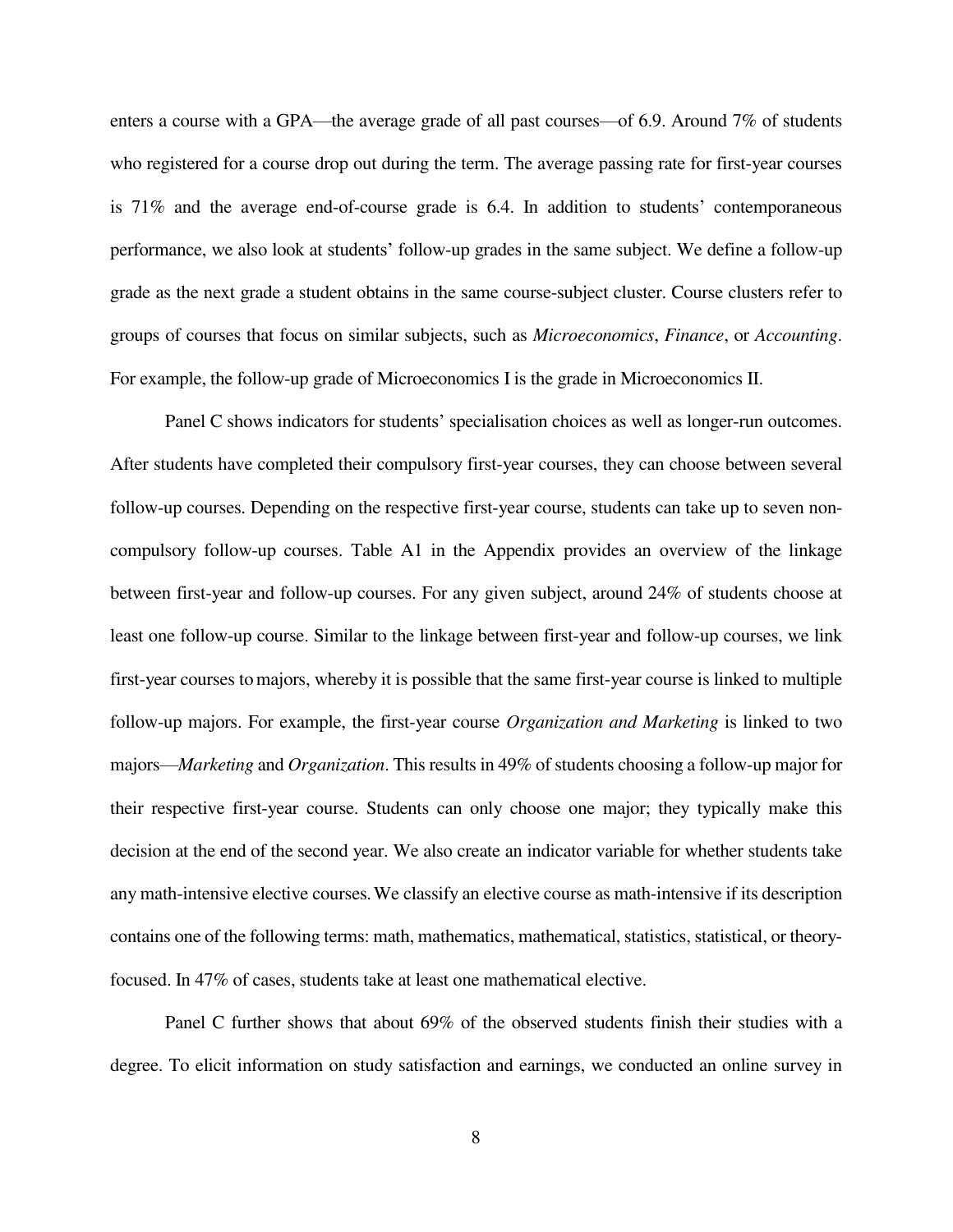2016. The survey had a response rate of 37%. Reassuringly, we find no evidence that rank is related to the response probability.<sup>5</sup> On average, students have annual entry wages of about EUR 42,500 and retrospectively rate their satisfaction with their overall studies at eight out of ten points.

## [Table 1 here]

# *3.3. Random Assignment of Students to Teaching Sections*

A key feature of the business school is that, within courses, students are assigned to sections through a conditional random assignment procedure. In a first step, after receiving a list of registered students and available instructors, the scheduler creates time slots and assigns rooms and teachers to these slots. In a second step, students are randomly allocated to the available sections, stratified by nationality. Teachers and students do not interfere with this process. The policy to balance student nationality across sections was implemented in 2011 to avoid having all-German or all-Dutch sections. Some bachelor courses are also stratified by exchange-student status to avoid that by chance, too many exchange students are allocated to one section. In about 5% of sections, schedulers must manually adjust the allocation to solve scheduling conflicts that arise if, by chance, a student is scheduled to attend sections in two parallel courses at the same time. To account for this conditioning of the random assignment, we include parallel course fixed effects throughout the paper. In practice, however, these fixed effects have virtually no impact on our results.

<sup>&</sup>lt;sup>5</sup> Appendix Table A2 displays results from regressions of a survey response indicator on rank, absolute GPA, and individual characteristics, resembling our main specification in Equation (2). The estimated coefficient of rank is close to zero and insignificant, which means that our results are not driven by selective survey responses.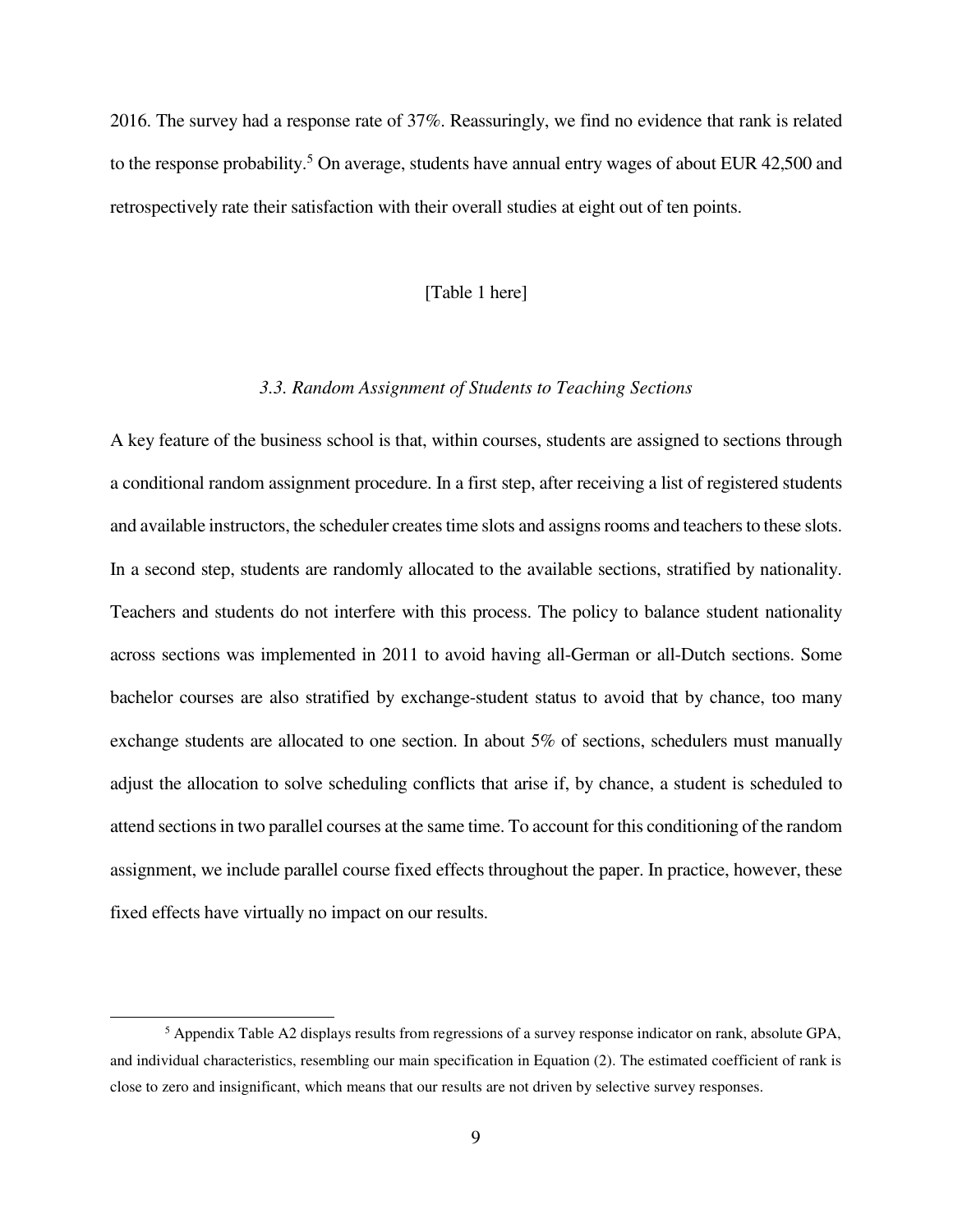The assignment of students to sections is binding. Switching from the assigned section to another is allowed only for medical reasons or when the student is a top athlete and must attend sports practice. To be admitted to the exam, they must not have missed more than three meetings. Instructors keep a record of attendance. The attendance data are not centrally stored and thus are not available to us.

## *3.4. External Validity*

We recognise that our data come from only one institution and that students at this business school may not be representative of the higher education population in other countries. However, in contrast to other settings studied in the related literature, e.g. the US Air Force Academy (Carrell *et al*., 2013), Dartmouth College (Sacerdote, 2001), or Bocconi University (De Giorgi *et al*., 2010), the school we study is a non-selective institution with substantial diversity in terms of nationalities and socio-economic backgrounds (Feld and Zölitz, 2017). To assess the external validity, it is also noteworthy that the small-group teaching approach used at the institution is quite common in many other environments. Feld *et al*. (2020) conduct a survey and show that 63% of OECD institutions use small-group teaching with class sizes similar to those in our sample. We are therefore not particularly concerned that the rank effects we document in this paper are idiosyncratic to the setting we study.

## **4. The Ordinal Achievement Rank**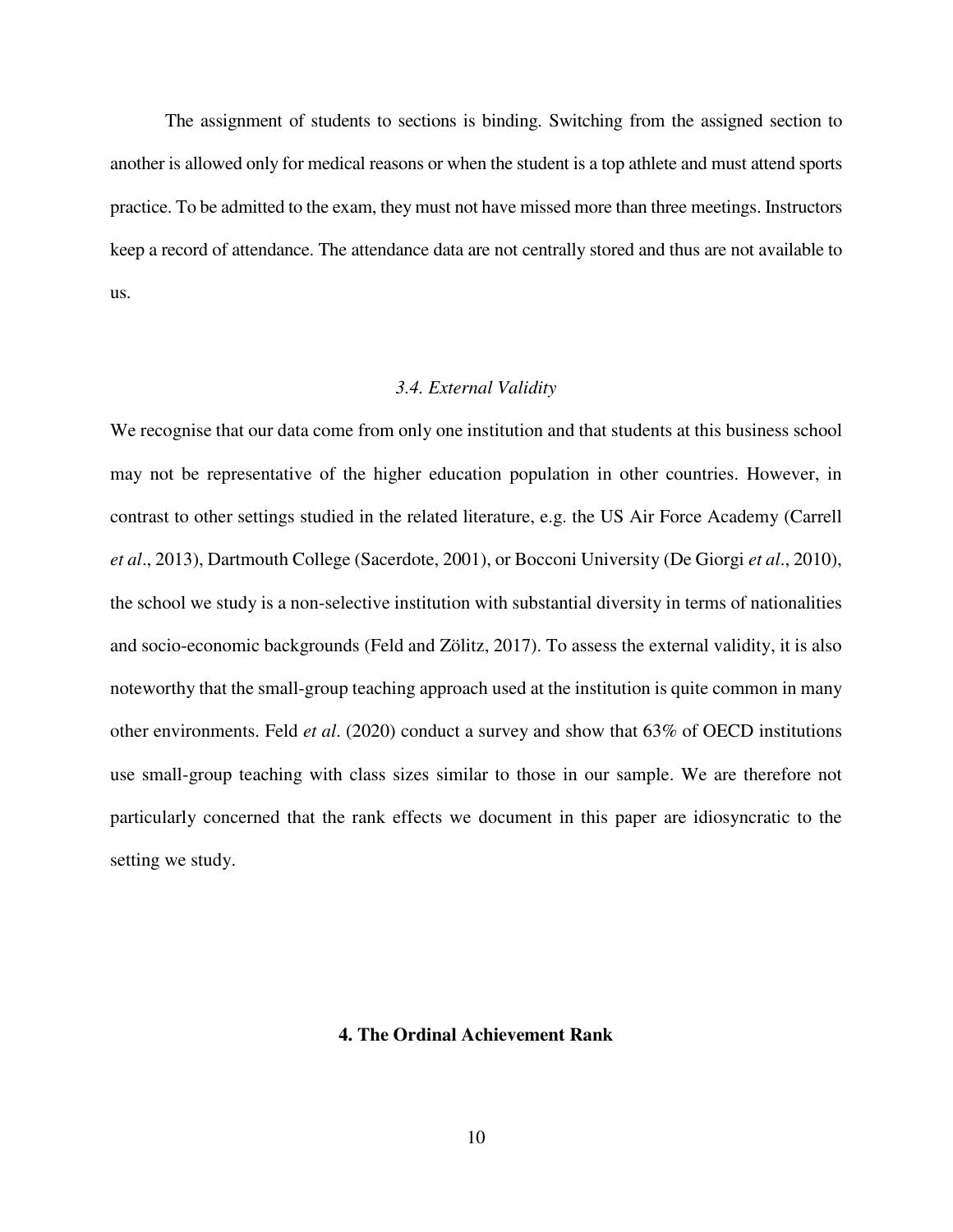Our regressor of interest is a student's ordinal rank among her section peers. We compute this rank based on the predetermined achievement as measured by her GPA of all grades. The GPA is determined *before* the student is randomly assigned to a section. The rank represents the percentile of a student in the GPA distribution among all students in a section. To construct the percentile rank in a section with N students, we first rank students in absolute terms, assigning rank N to the student with the highest, and rank 1 to the student with the lowest GPA in the section. If two or more students have the same GPA, they are assigned the same rank. Because teaching sections differ in size, we convert the absolute rank to a percentile rank that is bounded between 0 (lowest GPA in section) and 1 (highest GPA in section), which ensures that our results are not driven by variation in section size. We compute the percentile rank based on the formula

$$
r = \frac{absolute\ rank - 1}{N - 1}.\tag{1}
$$

For easier interpretability, we standardise the ordinal rank variable to mean zero and a standard deviation of one.<sup>6</sup> While the percentile rank is not explicitly communicated, students can infer their rank through the intensive student-to-student interaction in the sections. In particular, students may become aware of their rank after the grades from the previous term are released, which often triggers intense discussions among students. For the causal interpretation of our estimates, it is not necessary that students have perfect knowledge of their rank. Students' having imperfect knowledge of their

<sup>&</sup>lt;sup>6</sup> For the standardisation, we use the standard deviation of the residuals of the rank after conditioning on section fixed effects, which reflects the variation underlying the quasi-experiment.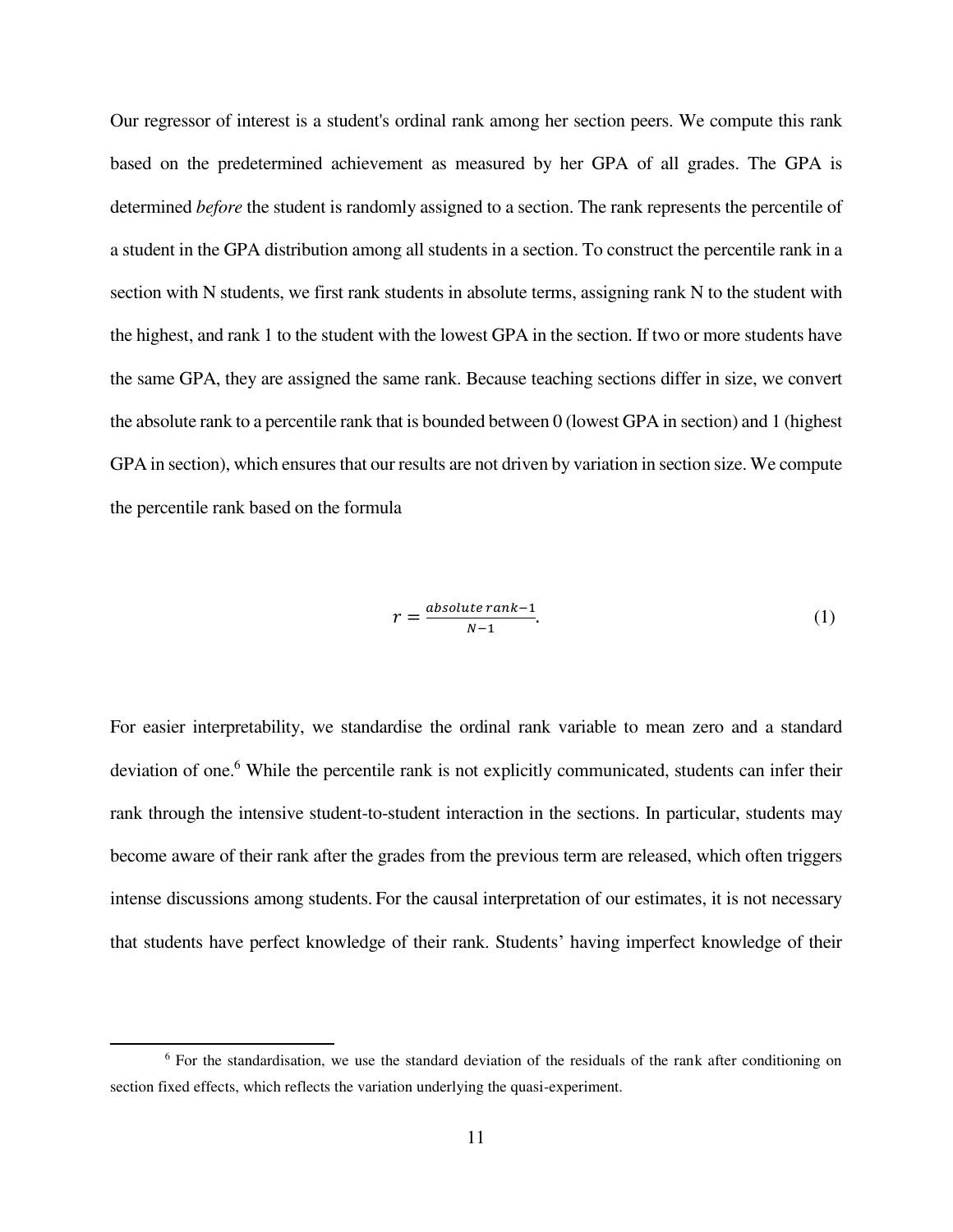rank is equivalent to measurement error in the rank variable, which may attenuate our estimates and work against finding an effect.

Panel D of Table 1 describes the rank variable. On average, a rank is constructed based on sections with 12.6 students. The percentile rank is bound between 0 and 1 and uniformly distributed with a mean of 0.49.

**Variation in the ordinal rank.** For a given GPA, the assignment of students to teaching sections induces considerable variation in their rank, which is illustrated in Figure 1. Panel A illustrates the identifying variation similar to Murphy and Weinhardt (2020) and Elsner and Isphording (2017). Panel A shows two sections that have the same average achievement but differ in their spread of the achievement distribution. The difference in the variance of achievement results in different percentile ranks for students A and B depending on the section to which they are assigned. Panel B shows three exemplary sections in our data. While the sections have a similar average peer achievement, a student with median achievement in the population would be assigned to substantially different ranks. In this example, the rank varies between the 30th and 70th percentile. Thus, Panels A and B highlight how ranks can differ while own and average peer achievement are held constant. A given GPA leads to significant variation in rank because the distributions differ in their variance, skewness, kurtosis, and, more broadly, the overall shape. This fact will later enable us to identify the effect of rank conditional on section fixed effects.

[Figure 1 here]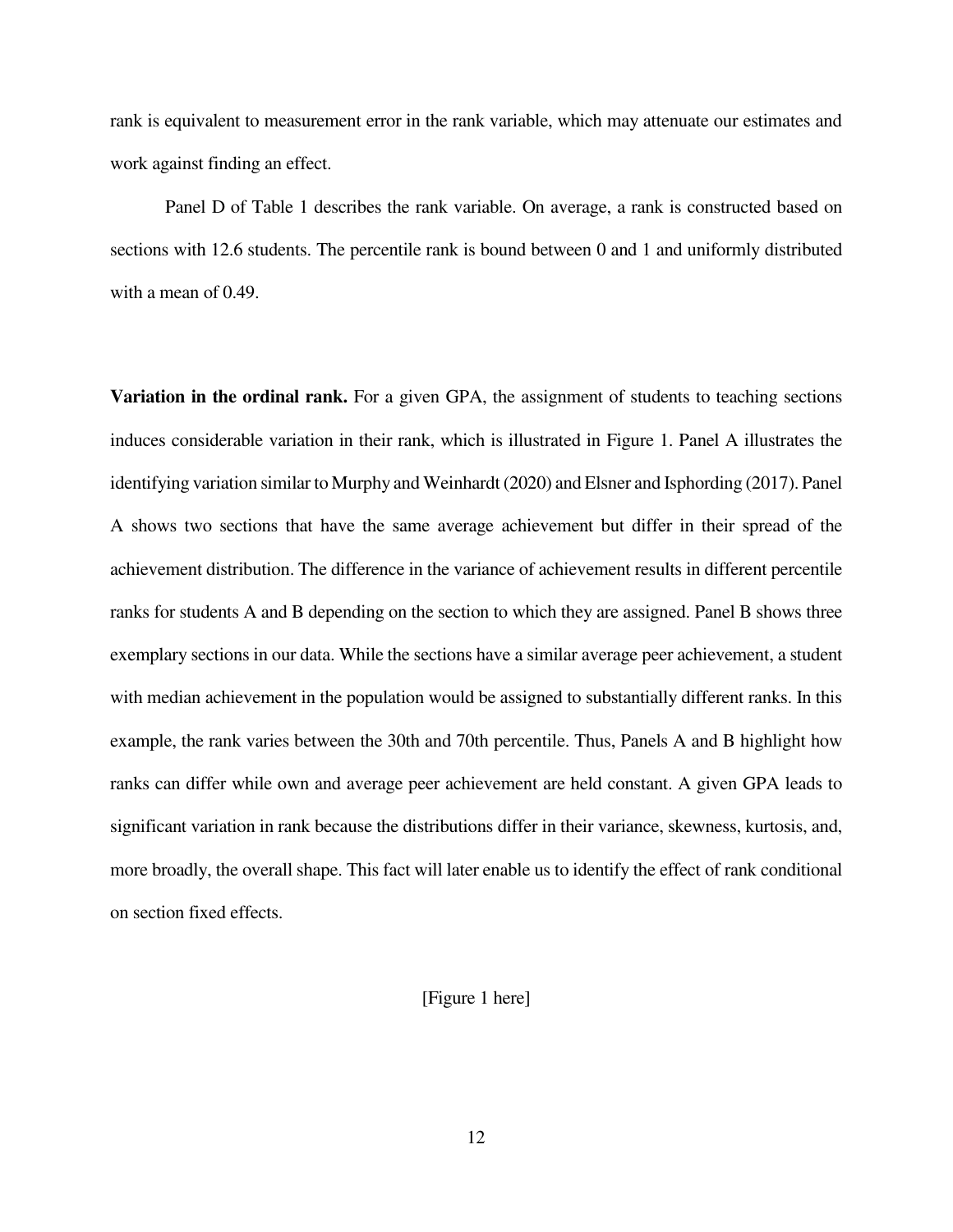Figure 2 displays variation in ranks conditional on achievement, both in the cross-section and over time. Panel A displays the overall variation in rank in period t for a given GPA measured in  $t-1$ , after conditioning on section fixed effects. The variation in ranks is largest in the centre of the distribution and lowest in the tails. A student with a median GPA in the overall population may end up with any rank between first and last in a given section. In the tails of the distribution, GPA determines rank almost perfectly because the highest GPA in the overall population always leads to the highest section rank, and likewise, the lowest GPA always results in the lowest section rank.

Panel B displays changes in a student's rank in t compared to her average rank in  $t - 1$ . The colours indicate strong positive (green), strong negative (red) as well as little to no changes in rank (orange).<sup>7</sup> Panel B points to substantial dynamics in students' ranks; due to the repeated random assignment, the same student can experience strong decreases as well as increases in her rank. Panel C shows how the upward and downward changes in ranks mechanically lead to a convergence between average ranks in the first and last periods. Due to the repeated random assignment, students who are initially assigned a low rank are more likely to experience upward changes and vice versa. Panel D highlights the importance of conditioning on absolute GPA, which breaks the mechanical correlation between earlier and later ranks shown in Panel C.

# [Figure 2 here]

# **5. Empirical Strategy**

 $\overline{a}$ 

 $7$  Underlying this classification is the change in rank between two periods, measured by the difference between a student's current rank in a given section and her average rank in the previous section,  $\Delta r_{isct} = r_{isct} - \bar{r}_{isct-1}$ . We classify changes in the top quartile of the distribution of  $\Delta r_{isct}$  as strong increases and changes in the bottom quartile as strong decreases. The third category – denoting little or no change – includes all rank changes in the second and third quartile.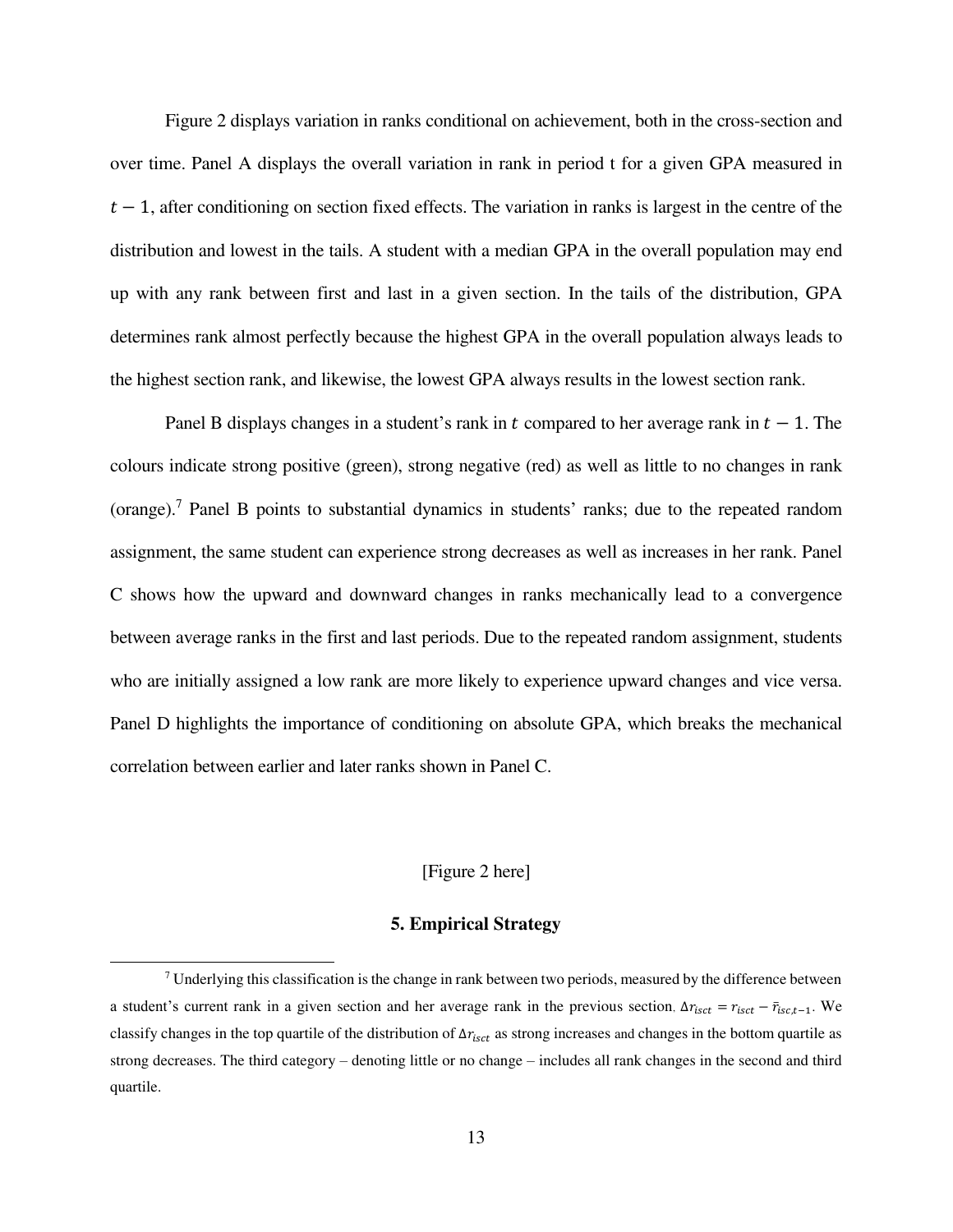#### *5.1. Empirical Model*

Our empirical strategy exploits the random assignment of students into sections within courses, which induces idiosyncratic variation in the ordinal rank for a given GPA level. The same student may have a high rank in one section but a low rank in another, which is purely due to the random assignment of students to sections. Aside from the random assignment – which is unique to our setting – this strategy follows the analysis of rank effects by Murphy and Weinhardt (2020).

In the empirical analysis, we estimate the effect of a student's ordinal rank in first-year sections on contemporaneous performance and longer-run outcomes. Regressions are based on the following equation:

$$
y_{\text{isct}} = \beta r_{\text{isct}} + f\left(\text{g}p a_{i,t-1}\right) + X_i'\gamma + \delta_{\text{sct}} + \varepsilon_{\text{isct}}.\tag{2}
$$

The dependent variable  $y_{i, c t}$  is the outcome of student *i* in teaching period *t*, who attends course  $c$  and, within this course, has been randomly assigned to section  $s$ .<sup>8</sup> Therefore, each section is nested in a unique period-course combination. We regress this outcome on the student's percentile rank within section s,  $r_{isct} \in [0,1]$ , which is a function of the student's own predetermined GPA measured at the end of period  $t - 1$  as well as the distribution of the student's own predetermined GPA in section s. To isolate the effect of rank for a given level of achievement, we control for a function of predetermined GPA. In our preferred specification, we include a third-order polynomial,

<sup>&</sup>lt;sup>8</sup> We run all our main specifications at the student-course level, as this replicates the hypothetical experiment wherein students are randomly assigned to sections *within* courses. For comparison, we also perform an analysis at the student level, whereby the regressor is a student's average rank. The results, which are available upon request, confirm our main results at the student-section level.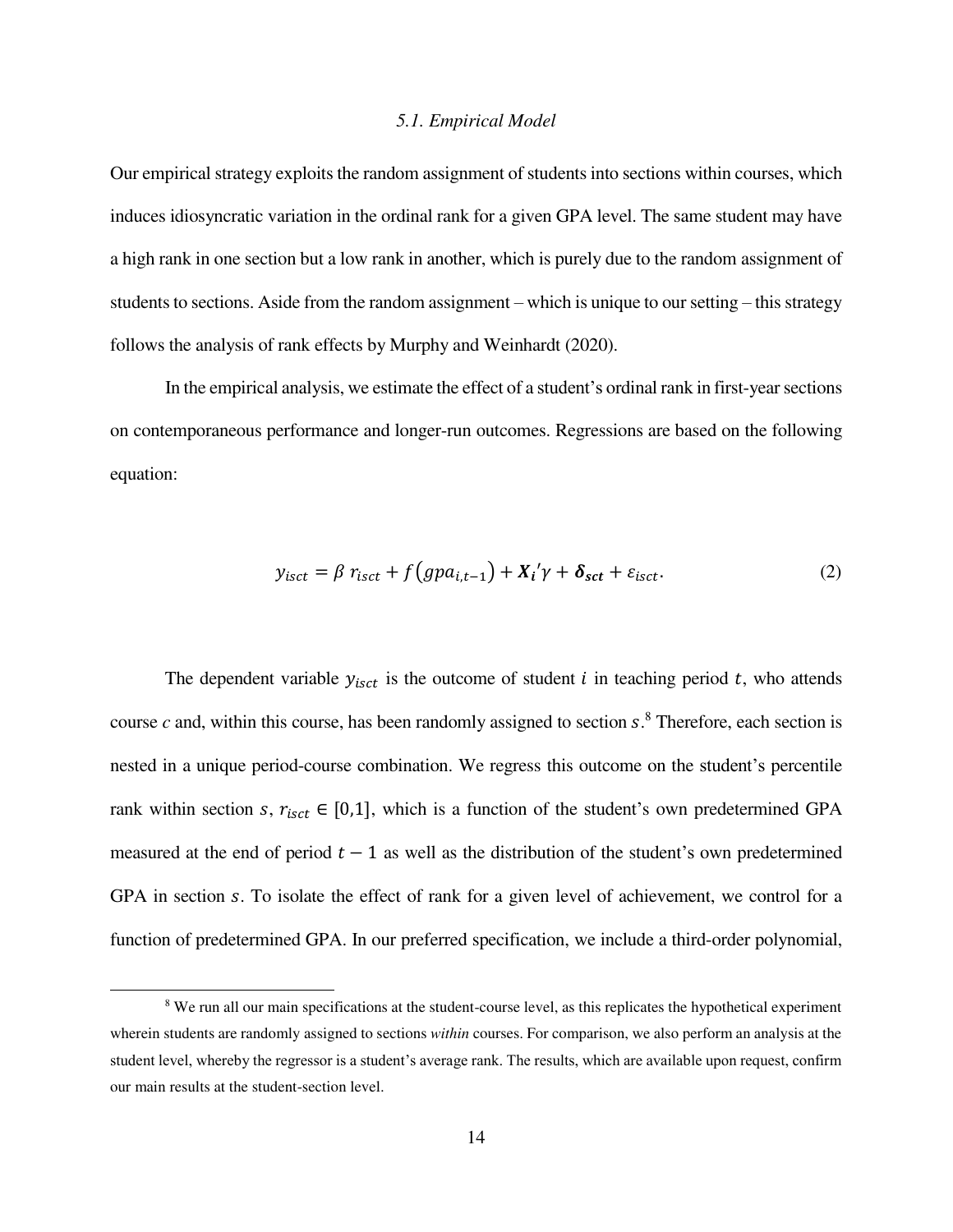although we later show robustness checks with polynomials of different orders as well as more flexible controls based on decile dummies. The vector  $X_i$  controls for predetermined individual characteristics, namely age, gender, and indicators for nationality (Dutch, German, or other). In addition, we follow Murphy and Weinhardt (2020) and Elsner and Isphording (2017) by conditioning on section fixed effects  $\delta_{\text{set}}$ . These fixed effects are central to our identification strategy, as they absorb all average differences in observable and unobservable characteristics between sections. Importantly, this includes any peer group characteristic that is the same for all students within a section, for example, the mean ability or the variance in ability.

The error term  $\varepsilon_{\text{isct}}$  captures all determinants of the outcome that are not captured by other regressors. Given the likely cross-sectional dependence of error terms, it is necessary to adjust the standard errors for clustering. Two dimensions of dependence are particularly important. First, we observe each student multiple times, and the error terms of the same student are likely correlated. Second, students are assigned to sections within the same course, which means that the error terms may have a course-specific component and therefore may be correlated within courses. We account for these correlations by adjusting the standard errors for two-way clustering at the student and course level.<sup>9</sup> In Appendix Table A3, we also present standard errors with one-way clustering at various levels, which are consistently smaller than the two-way clustered standard errors.

# *5.2. Identification*

<sup>&</sup>lt;sup>9</sup> When referring to the course level, we implicitly refer to unique cohort-term-course combinations; for example, the grades in Microeconomics in the second term of the starting cohort in 2008.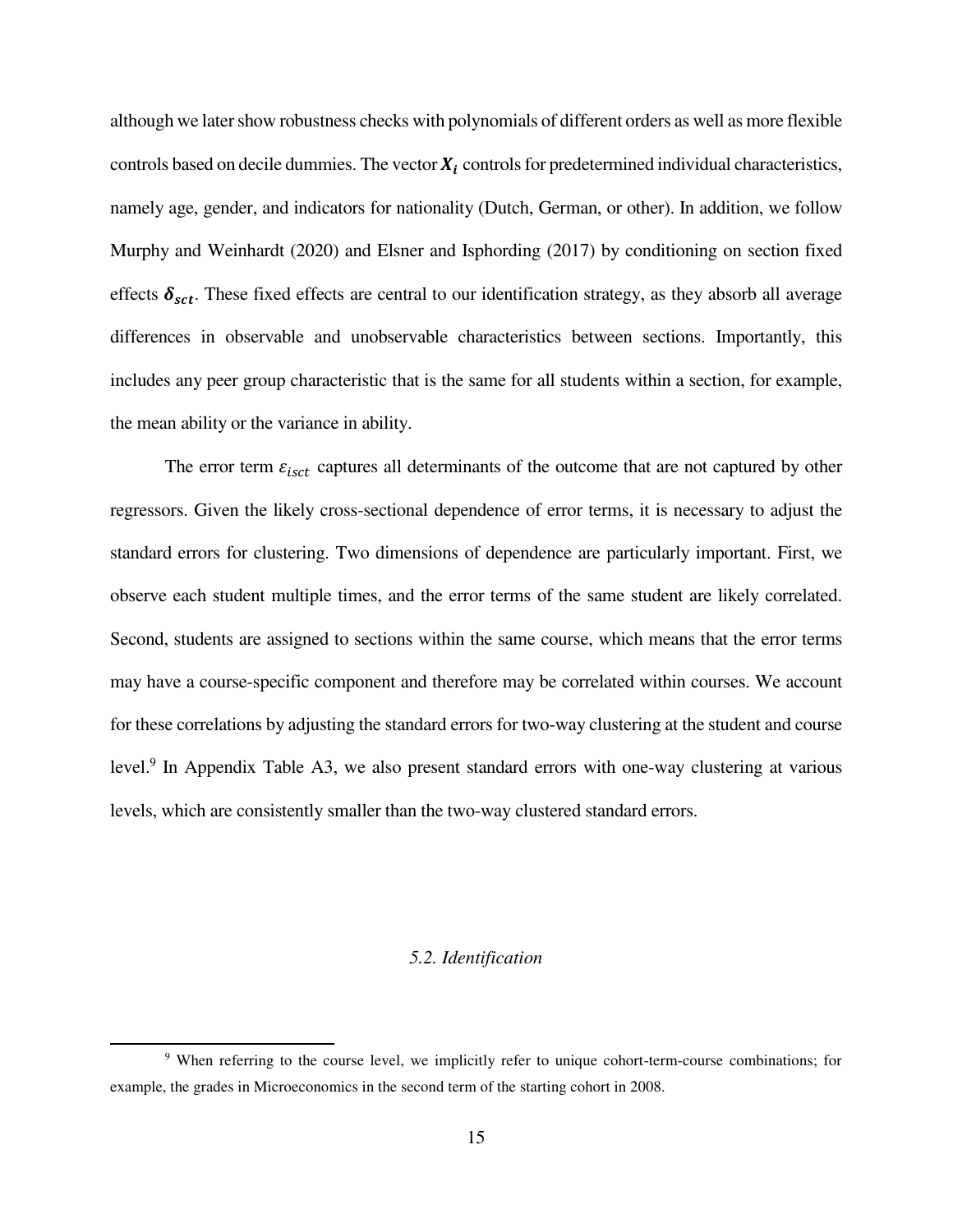**Identifying variation.** Our coefficient of interest,  $\beta$ , measures the marginal impact of a higher ordinal rank on the outcome, holding constant the GPA level and controlling for section fixed effects. While it is intuitive that random assignment of students induces idiosyncratic variation in the ordinal rank, critical readers may wonder where the identifying variation comes from when we condition on section fixed effects. The coefficient  $\beta$  can be identified on top of section fixed effects because rank is individually assigned *within* sections. By conditioning on section fixed effects, we perform a withintransformation that subtracts the section mean from each variable. While this transformation centres the (residual) ability distribution of each section at the same mean, it does not change the *shape* of the ability distribution. Therefore, despite controlling for section fixed effects, the ordinal ranking is preserved and  $\beta$  is identified from differences across sections in the variance, skewness, kurtosis, and higher moments of the ability distribution. Intuitively, we identify  $\beta$  by comparing students with the same GPA across *all* sections in the sample after controlling for mean differences across sections. Table A4 quantifies the identifying variation in the most important variables. Even after controlling for individual GPA and section fixed effects, a considerable degree of variation remains.

**Identifying assumption.** For  $\beta$  to be causally identified, the rank has to be as good as randomly assigned, such that the following assumption of strict exogeneity holds:

$$
cov(\varepsilon_{isct}, r_{isct}|f(gpa_{i,t-1}), X_i, \delta_{sct}) = 0.
$$
\n(3)

In our setting, the validity of this assumption is plausible for two reasons. First, by conditioning on section fixed effects  $\delta_{sct}$ , we eliminate all potential confounders at the peer group level. This is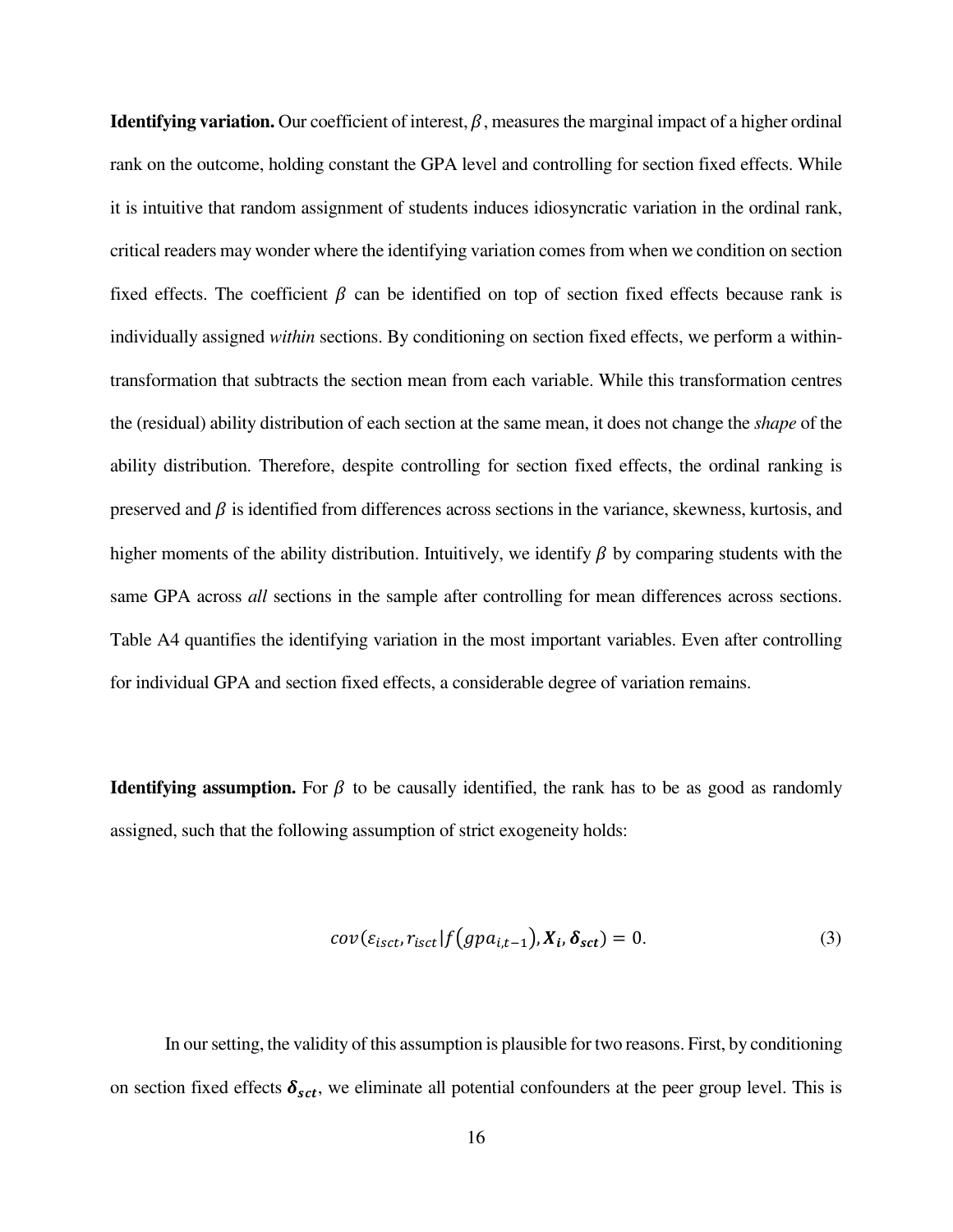important because we aim to identify the rank effect net of all other mechanisms through which peers affect individual outcomes. For example, the section fixed effects absorb variation in mean GPA across sections, in variance in GPA, in the share of high-ability peers – however high ability is defined – and in the share of female students, share of immigrants, etc. All these variables arguably have a direct effect on the outcome, but these direct effects are eliminated by the fixed effects. Furthermore, the section fixed effects absorb any shock that is common to all students within a section.

Second, the random assignment of students to sections ensures that a student's rank, conditional on GPA, is uncorrelated with the student's observable and unobservable characteristics. In particular, the random assignment prevents students from strategically choosing sections to achieve a high rank, which is a potential source of bias in studies based on non-random assignment.

**Quasi-random assignment of the ordinal rank.** To confirm that our measure of the ordinal rank is as good as randomly assigned, in Table 2 we perform balancing tests in which we regress student characteristics on the ordinal rank, a third-order polynomial in GPA, as well as various sets of fixed effects. None of the coefficients is statistically significant, which is consistent with the random assignment of students to sections and supports the assumption of strict exogeneity of rank conditional on GPA and section fixed effects.

# [Table 2 here]

**Challenges to identification.** Despite the random assignment, two challenges to identification remain. One is functional form, as strict exogeneity only holds if the specification error – a component of  $\varepsilon_{i, sct}$ – is uncorrelated with a student's rank. A second challenge is measurement error in the ability variable,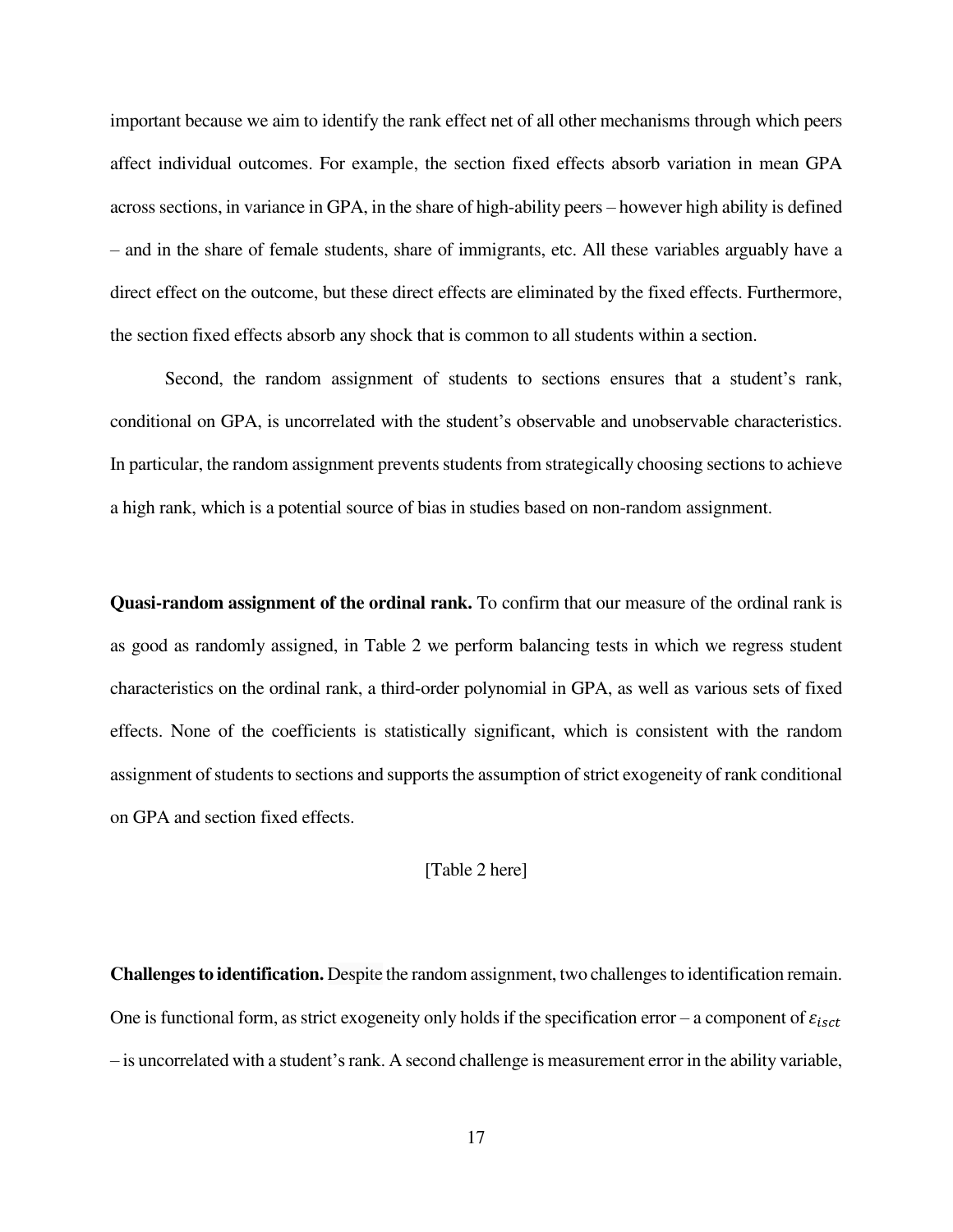which may lead to spurious rank effects. We address both challenges in robustness checks in the next section.

#### **6. Main Results**

## *6.1. Ordinal Rank and Student Performance*

We first estimate the effect of rank on contemporaneous performance in the first year. Table 3 displays the estimated effects of the ordinal rank on four measures of performance. This and the following tables report coefficients from separate regressions of the dependent variables shown in the column headers on the ordinal rank, adjusted for a third-order polynomial in predetermined GPA, individual characteristics, and the fixed effects listed at the bottom. Each coefficient represents the marginal effect of an increase in a student's ordinal rank within a section, holding constant individual achievement and mean peer achievement as well as all other factors that are constant across all members of a section. Because of the standardization, the coefficients are to be interpreted as the effect of a one standard deviation increase in the ordinal rank – an increase of about 12 percentiles, or about 1.4 rank position in a section of 12 students.

Column (1) shows that a higher ordinal rank significantly reduces the likelihood of dropping out of the course. A one standard deviation increase in the ordinal rank reduces dropout risk by 2.3 percentage points. Similarly, an increase in the rank by one standard deviation increases the likelihood of passing the course by 3.2 percentage points, which is equivalent to about 5% of the mean (column 2). Columns (3) and (4) reveal economically and statistically significant effects of the ordinal rank on performance. A one standard deviation increase in the ordinal rank increases the grade at the end of the course by 6.7% of a standard deviation and the standardised grade in a follow-up course by 4% of a standard deviation. The effect of rank on standardised grades is similar in magnitude to the effect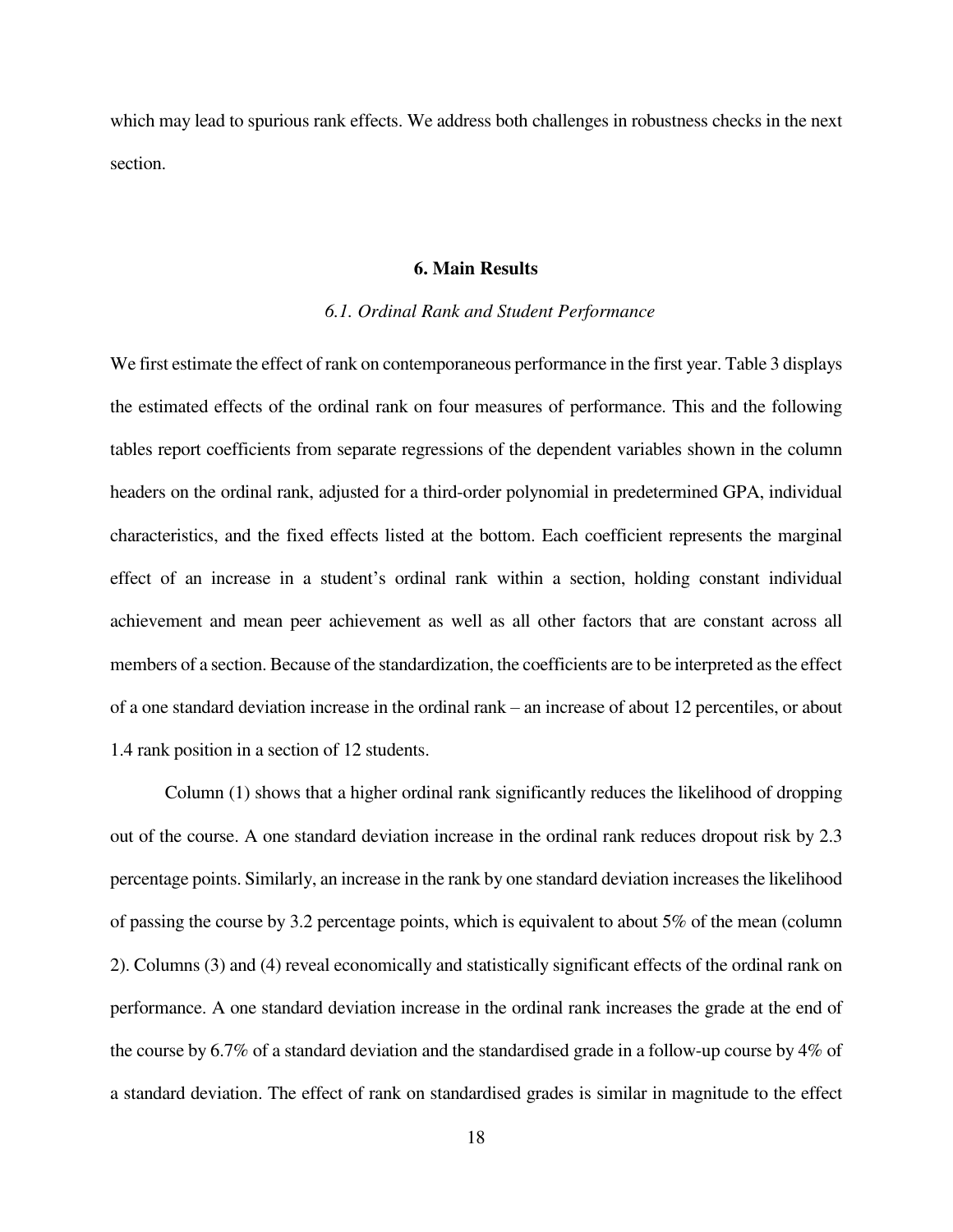found by Murphy and Weinhardt (2020) for secondary school children in England. Moreover, the effect of rank appears to be more important than spillovers of higher average peer ability or an instructor with a higher value-added. In the same setting, Feld and Zölitz, (2017) estimate that a one standard deviation increase in the average peer GPA causes an increase of 1.26% of a standard deviation in student grades. An instructor with a one standard deviation higher value-added increases students' grades by 2% of a standard deviation (Salamanca *et al*. forthcoming).

Despite differences in the setting and the extent of peer exposure, our main finding – an increase in performance of around 7% for a one standard deviation increase in rank – is in the same ballpark as recent results by Murphy and Weinhardt (2020), who study rank effects in British primary and secondary schools. In their setting, a one standard deviation increase in rank based on standardised test scores in primary school increases test scores at ages 14–16 by about 8% of a standard deviation. Denning *et al*. (2019) find similar-sized effects for students in that same age group in Texas. It is perhaps surprising that the short-term exposure to a peer group at a Dutch business school leads to similar rank effects as the year-long exposure to school peers in Britain or Texas. One explanation for the similarity in effect sizes may lie in the uncertainty about one's own ability, which is particularly high at the beginning of college (Arcidiacono *et al*. 2016). During this period, the signal contained in one's ordinal rank may play a particularly important role. Results of Bertoni and Nisticò (2019) suggest that the effects of rank at the beginning of college can be even larger if peer groups stay together for a longer period. They use data from an experiment at the University of Amsterdam, where peer groups stay together for the entire first year, and find a much larger rank effect: a one standard deviation increase in rank increases math test scores by 25% of a standard deviation.

Our second finding – that a high rank in a given subject increases the probability of majoring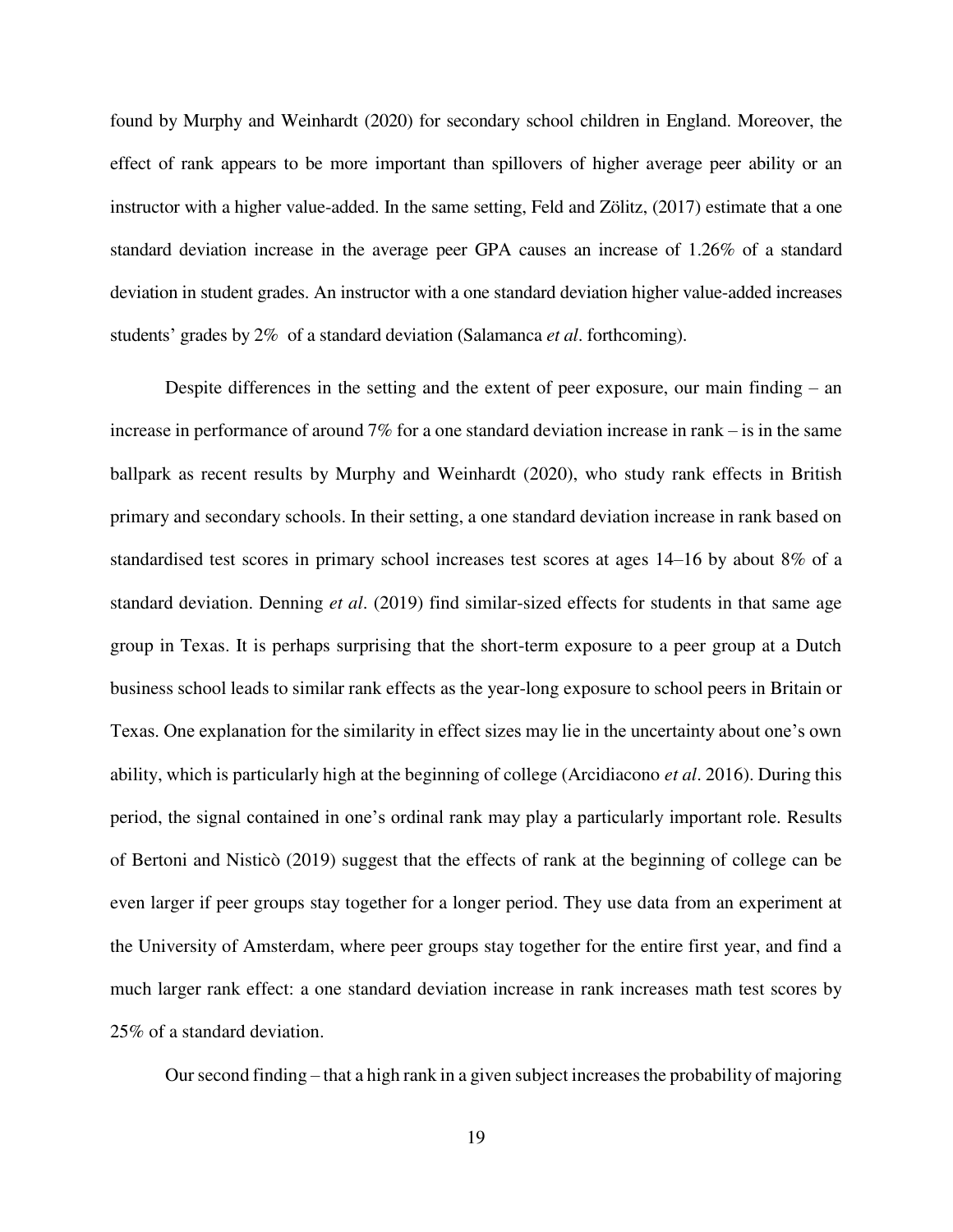in that subject – is also in line with the earlier literature. Although the effect sizes are difficult to compare across settings, both Murphy and Weinhardt (2020) and Denning *et al.* (2019) show that changes in the ordinal rank early in a student's career affect later specialisation choices.

Given that a rank effect is a specific type of peer effect, our results can be compared to those in the literature identifying "classical" peer spillovers in similar settings. Feld and Zölitz (2017) find positive but small peer spillovers in the same setting: having peers of a one standard deviation–higher ability improves own performance by 1.26% of a standard deviation. This suggests that a person's ordinal rank within a peer group is more important for performance and choices than the average peer ability. However, given our research design, it is not possible to separately identify peer and rank effects, as the average peer quality and a person's rank are the result of the same random assignment. Both are mechanically correlated, which is why one cannot estimate separate causal effects in the same regression as well as determine which effect is stronger.<sup>10</sup> Disentangling both effects is possible in a regression discontinuity design, as demonstrated by Ribas *et al*. (2020). The authors exploit the fact that the change in ordinal rank at an admission cutoff to an advanced study programme is constant across years – a student is either the highest ranked in the weak group or the lowest rank in the strong group – whereas the difference in average peer ability varies from year to year. They find that negative performance effects due to a lower rank outweigh the positive spillovers from having better peers. A comparison of the substantial rank effects we find in this paper with the moderate peer effects by Feld and Zölitz (2017) points in a similar direction.

 $10$  Note that this does not imply that peer and rank effects cannot be identified at all. Most papers identify the effect of the ordinal rank by controlling for peer quality through peer group fixed effects. Likewise, as pointed out by Bertoni and Nisticò (2019), studies that seek to estimate the causal effect of average peer quality on individual outcomes should control for a person's ordinal rank, as they would otherwise obtain biased estimates.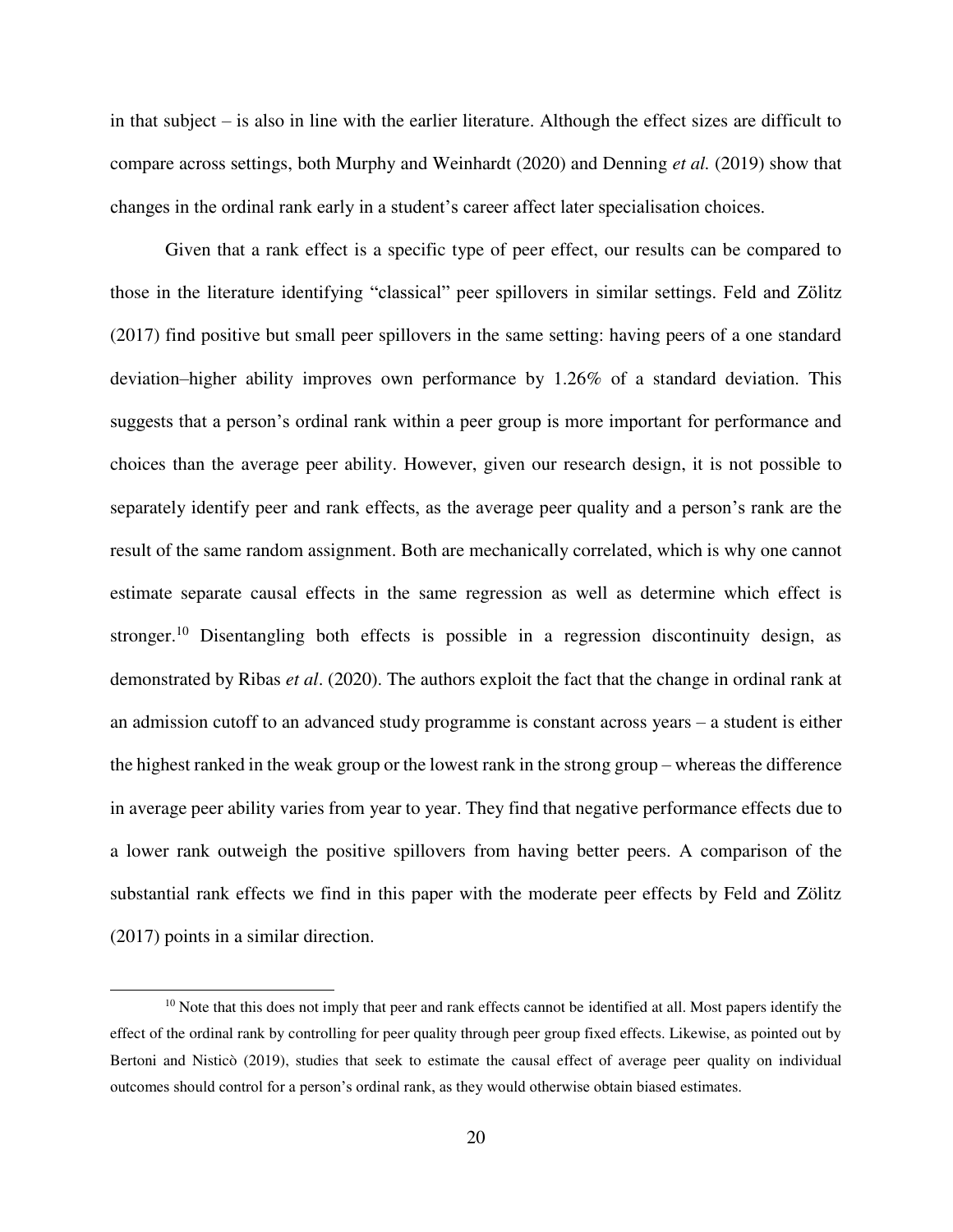The binned scatter plot in Figure 3 sheds further light on the functional relationship between within-section rank and performance. The regression line is equivalent to the coefficient in column (3) of Table 3. While the relationship is not fully linear – there appears to be a plateau in the middle of the distribution of ranks – the dots are close to the regression line, ruling out strong non-linearities. This relationship is closer to the linear one found for secondary school students (Murphy and Weinhardt, 2020) than the non-linear relationships found in experiments that emphasise the importance of being ranked first or last (Kuziemko *et al*., 2014; Gill *et al*., 2019).

### [Table 3 here]

[Figure 3 here]

# *6.2. Dynamic Effects*

After documenting a strong positive effect of rank on performance, we explore how students respond to *changes* in their rank. If the ordinal rank is a signal for ability, changes in the rank may induce students to update their beliefs about their own ability and adjust their effort.

We begin by testing to what extent earlier ranks are more – or less – important than later ranks. On the one hand, uncertainty about one's own ability might be larger at the early stages, in which case an early rank would have a larger effect. On the other hand, a student might first have to understand the new college setting to adequately process information provided by the rank. In that case, we would expect later ranks to have a larger effect. In Table 4, we interact the rank with an indicator for the first period in which we observe a student's rank.<sup>11</sup> The results suggest that the

 $<sup>11</sup>$  Because we construct the rank based on predetermined GPA, the first period in which we observe the rank</sup> is the second teaching period.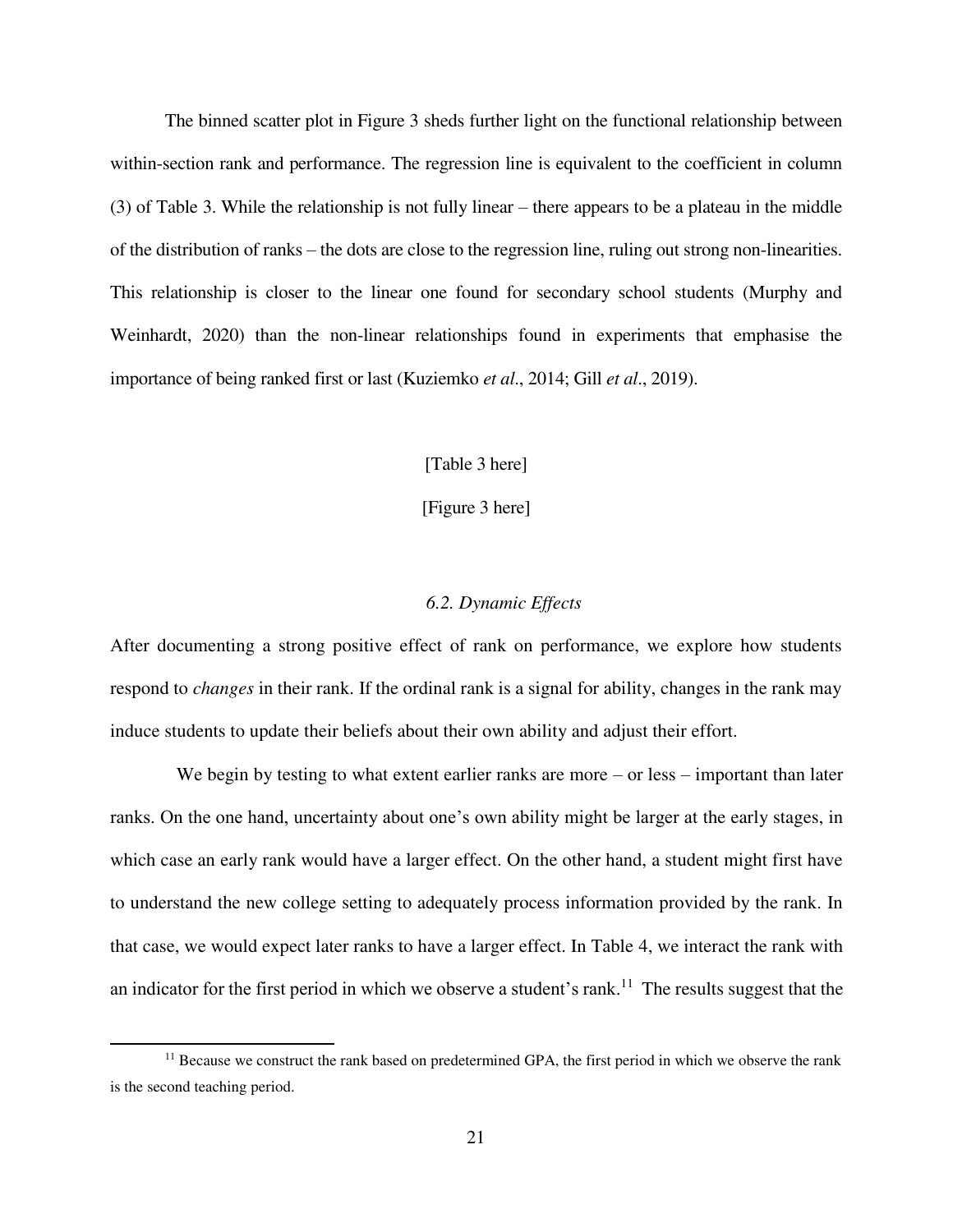effect of rank is about half the size in the first observed period compared to later periods. The effect on follow-up grades materializes in later periods only.

#### [Table 4 here]

In a further step, we analyse whether students respond to large changes in their rank and whether the responses differ between positive and negative changes. We base the analysis on the difference between student *i*'s rank in section *s* in period *t* and the student's average rank in both sections in the previous period  $t-1$ ,  $\Delta r_{isct} = r_{isct} - \bar{r}_{isct-1}$ .<sup>12</sup> From the distribution of rank changes  $\Delta r_{isct}$ , we construct indicators for *strong increases* and *strong decreases*. We classify a change as a *strong increase* if it lies in the top quartile of the distribution of changes and a *strong decrease* if it lies in the bottom quartile.

Table 5 presents the results of regressions of performance outcomes on the indicators for strong increases or decreases in rank. The omitted category is rank changes in the second or third quartile of the distribution of  $\Delta r_{isct}$ , which represent no or small changes in the ordinal rank. The controls are identical to those in our main specification in Table 3. The effects on dropout risk and course passing, shown in columns (1) and (2), have the expected signs but are small and statistically insignificant. Columns (3) and (4), in contrast, reveal strong asymmetric responses of performance to changes in rank. A strong increase in rank raises the grade in a given course as well as in a follow-up course by around 6% of a standard deviation. The effect of a strong decrease in rank is

<sup>&</sup>lt;sup>12</sup> Because of the lag term in  $\Delta r_{isct}$ , we can only analyse rank changes in the third and fourth teaching periods of the first year. For each student in the sample, we observe four rank changes: two in period 3 relative to period 2 and two in period 3 relative to period 2. This explains the lower number of observations in Table 5.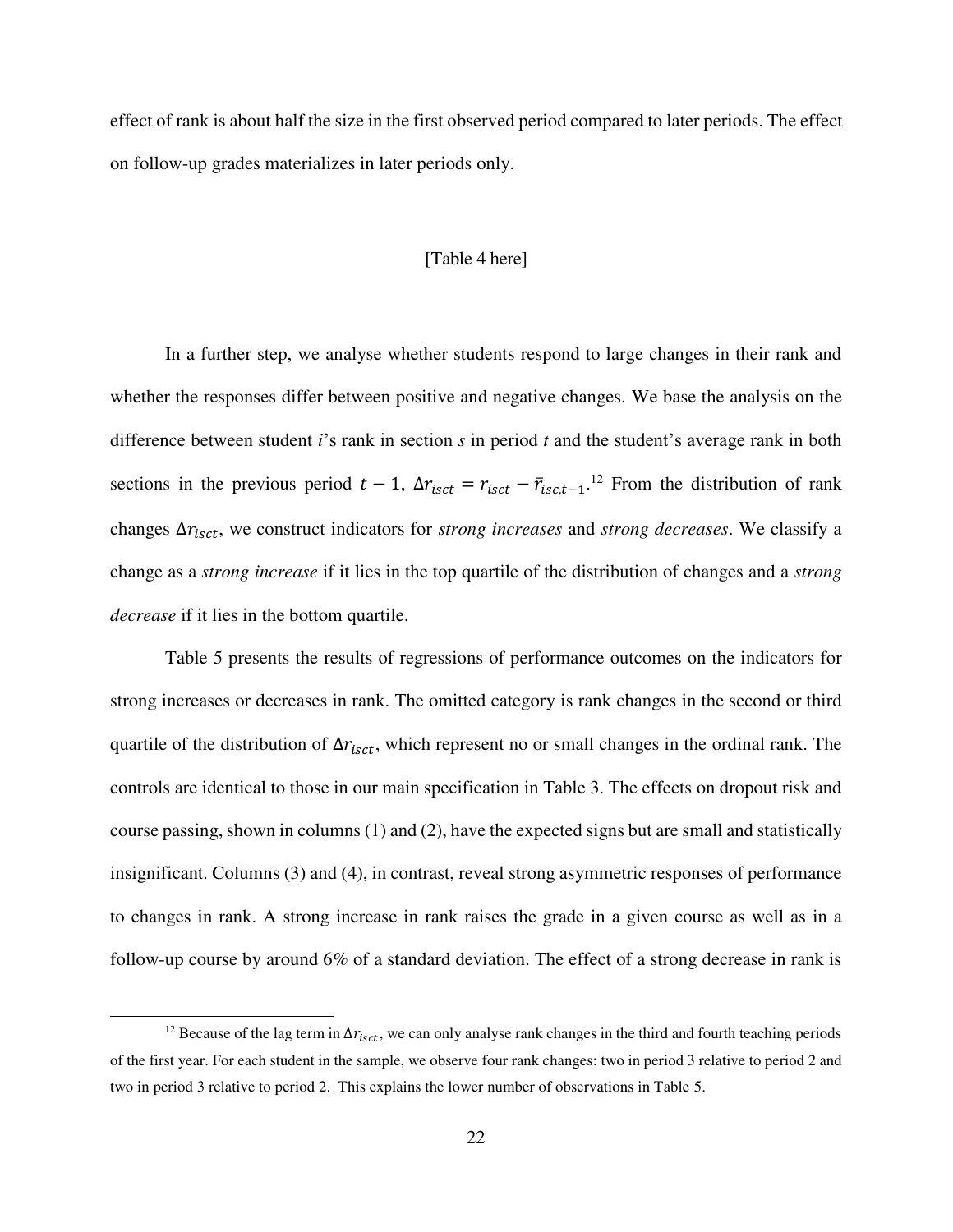smaller – around 3% of a standard deviation – and statistically insignificant.

# [Table 5 here]

We further explore whether positive and negative signals have a cumulative effect, that is, whether students respond differentially to receiving multiple positive or negative signals. For this purpose, we restrict the estimation sample to the fourth teaching period of the first year – the last period in which we observe a student's rank – such that for each student we observe four rank changes.<sup>13</sup> We then regress the standardised grade on indicators for the cumulative number of positive and negative signals a student receives. The omitted category is students whose rank remained stable in all sections in periods 3 and 4. The controls are the same as in Table 3.

The results in Figure 4 point to an effect of accumulated positive and negative signals. Every additional positive signal leads to an increase in performance. This relationship holds for up to three positive signals, whereas a fourth positive signal has no significant additional effect on performance. Similarly, every additional negative signal has a negative effect, although the effect is less pronounced than for positive signals. Given the confidence intervals, we cannot exclude that the additional effects beyond the first negative signal are zero.<sup>14</sup> Overall, Figure 4 confirms the

 $13$  The cumulative number of negative and positive signals that a student can receive in the first year is bounded between -4 and +4. In period 2, the first period in which a student's rank can be computed, a comparison to a preperiod is not possible. In both periods 3 and 4, the student takes two courses each and therefore is assigned to two sections. In each section, we observe a change in rank relative to the average pre-period rank. Restricting the sample to the fourth teaching period only ensures that we observe the same number of signals for all student-section combinations. We obtain similar results when we include student-section combinations in the third period.

<sup>&</sup>lt;sup>14</sup> Given that the number of signals results from the sampling distribution of ranks, large numbers of positive or negative rank changes are not as likely to occur as small numbers. The share of observations with four positive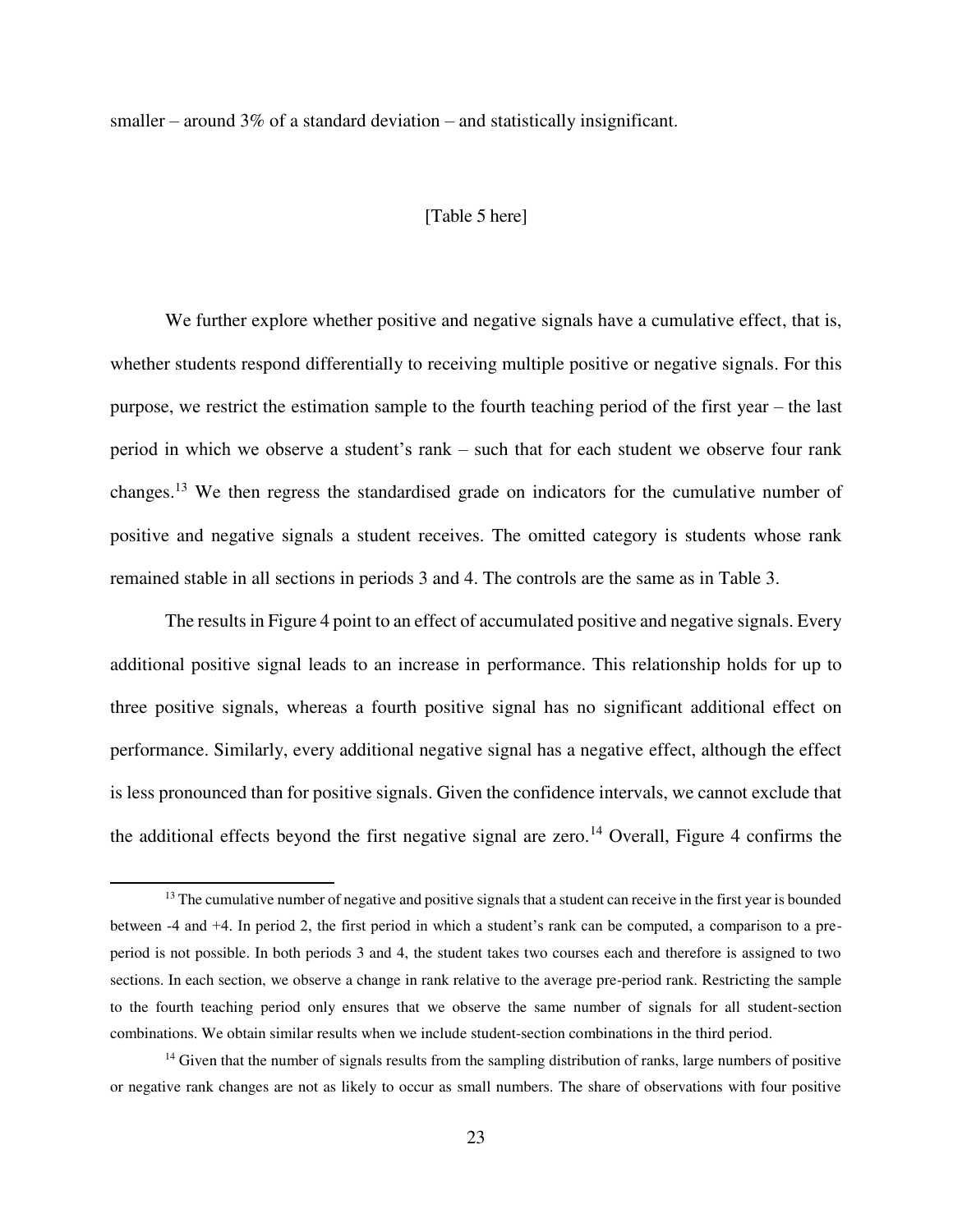asymmetric effects found in Table 5. Students respond more strongly to positive than to negative signals.

# [Figure 4 here]

# *6.3. Robustness Checks*

**Functional form:** The causal identification of the rank effect crucially depends on correctly specifying the functional form of the relationship between absolute GPA and the outcome. To ensure that the effect of rank is not confounded by the direct effect of absolute achievement on performance and choices, it is vital to correctly specify the effect of absolute achievement. In Appendix Table A5, we assess the robustness of our results to different parametric and nonparametric controls for absolute GPA. We parametrically control for GPA with polynomials up to the fourth order and show alternative specifications in which we semi-parametrically control for GPA with decile dummies. The estimated effects prove robust to the different specifications, which suggests that our results are not driven by specification errors.

**Multiplicative measurement error.** As pointed out by Murphy and Weinhardt (2020), non-standard multiplicative measurement error in the normally distributed ability measure may lead to spurious rank effects. This problem can be circumvented through a transformation of the ability measure into a uniform distribution and the construction of the ordinal rank based on the transformed measure. Appendix Table A6 displays our main regression results based on the transformed achievement measure and the same parametric and semi-parametric controls for GPA as in Appendix Table A5. The results are similar to our main results, both in terms of size and statistical significance.

signals or four negative signals is below 1% for each. The share without significant changes in rank is 44%.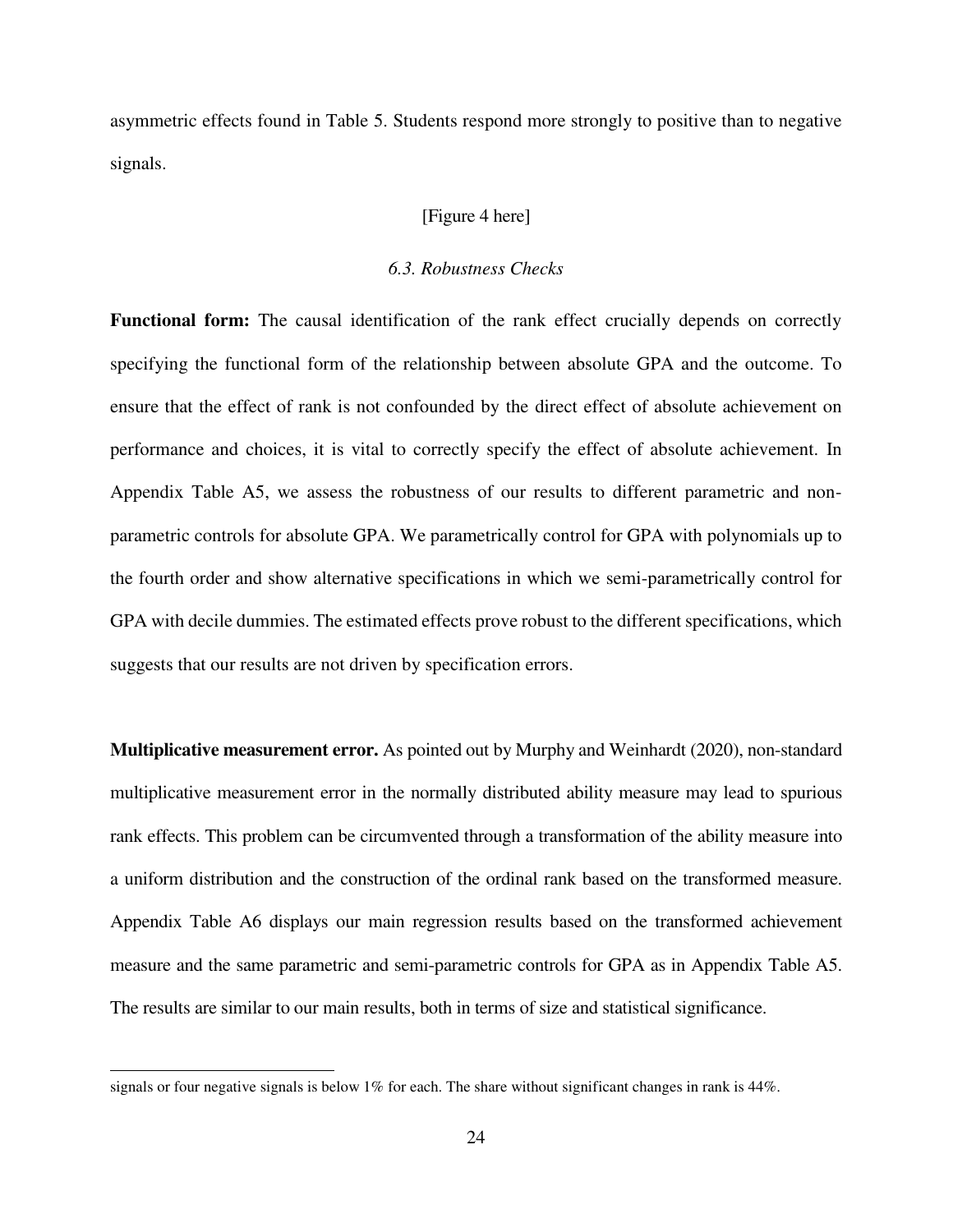**Inference.** We adjust the standard errors for two-way clustering at the student and course level because: i) we observe each student multiple times in the sample, and hence their error terms may not be independent, and ii) students are randomised into sections within the same course. Because grading occurs at the course level, the error terms within a course may be correlated. In Appendix Table A3, we show that our adjustment is conservative in the sense that it produces larger standard errors compared to one-way clustering at the section, course, or student levels.

# **7. Additional Results**

#### *7.1. Effect of Rank on Specialisation Choices and Long-Run Outcomes*

Besides having a strong positive effect on contemporaneous performance, a student's rank may also affect longer-run outcomes by, for example, changing beliefs about one's success in a given specialisation. To examine longer-term effects, we focus on specialisation choices and long-run outcomes such as study satisfaction or earnings. Specialisation choices within business and economics are presumably less consequential than the decision to go to college or the choice of whether to study art history or engineering. Nonetheless, the literature has shown that major choices lead to earnings differences, if, for example, choosing a major affects the subsequent choice of occupation (Arcidiacono, 2004) or if the major choice reflects an investment in job-specific human capital (Wiswall and Zafar, 2015). In our setting, shortly after graduation, finance majors earn EUR 57,000, whereas marketing majors earn EUR 43,000 per year.

One channel through which a student's rank may affect major choices is changing beliefs about the comparative advantages of some fields versus others. If, for example, a student is highly ranked in quantitative methods but ranks low in introductory microeconomics, she might believe that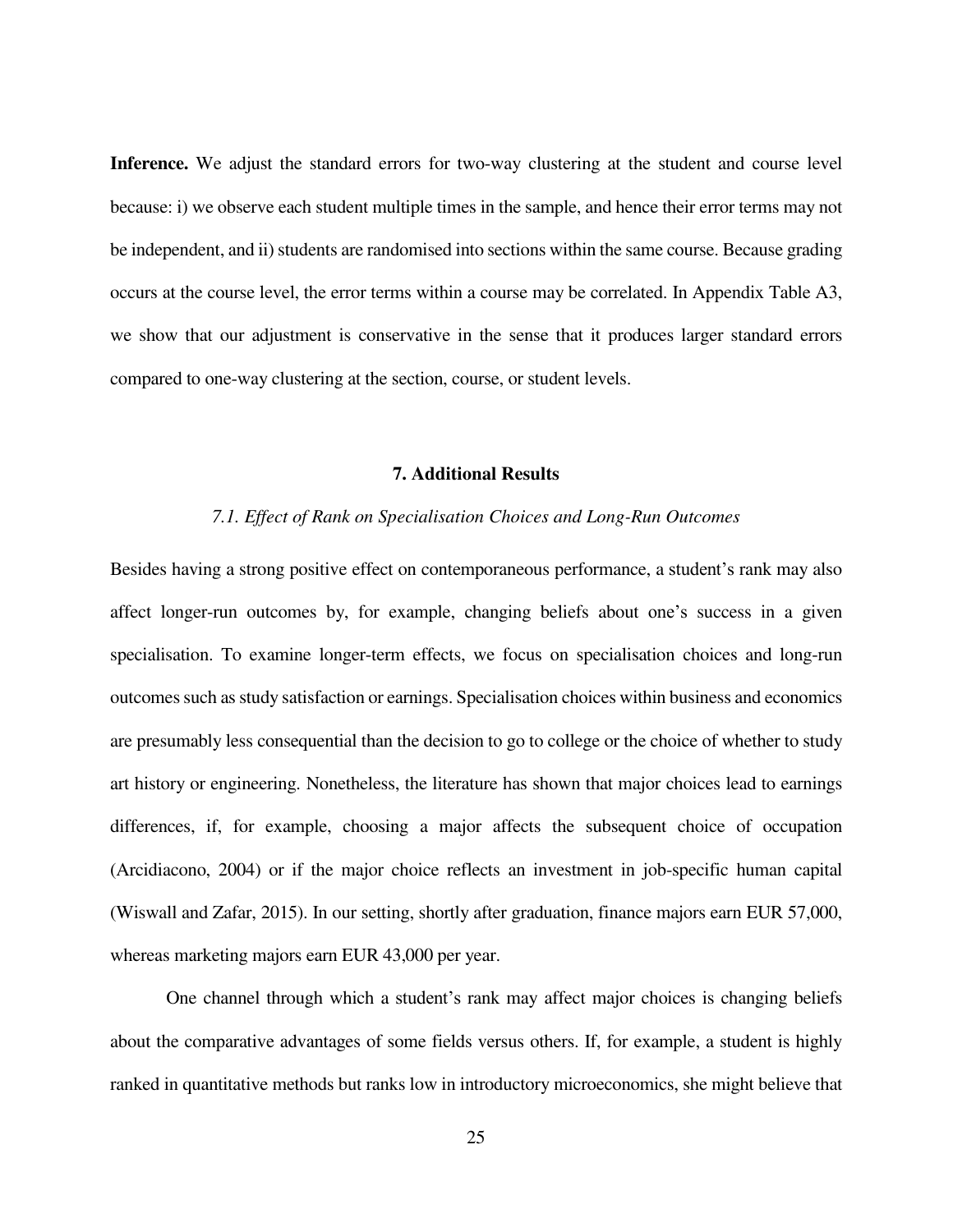she has a comparative advantage in quantitative over theoretical content. The effect on beliefs may sway students in their later major choices, above and beyond the direct effect of rank on performance.

To estimate the impact of rank on specialisation choices, we construct four indicators: i) a binary indicator for whether a student chooses any follow-up course to the respective first-year course, ii) the number of follow-up courses a student chooses, iii) an indicator for whether a student chooses any elective with a high math intensity, and iv) an indicator for whether a student graduates in a related major. As long-run outcomes, we use: i) an indicator for whether a student graduated within four years, ii) a retrospective measure of study satisfaction on a scale from 1 to 10, and iii) log earnings.

When estimating the effect of the ordinal rank on these outcomes, the treatment varies at the student-course level whereas the outcome only varies at the student level. This means that if we observe a student in six courses, the same outcome is observed six times. In this set-up, the coefficients represent the effect of a higher rank in *one* course on the outcome.

Columns  $(1)$ – $(4)$  of Table 6 show that the ordinal rank significantly affects specialisation choices. A one standard deviation increase in rank increases the probability of taking a follow-up course in a related subject by 1.2 percentage points and increases the number of follow-up courses by 1.9 percentage points. Similarly, in column (3), we find a strong effect on the probability of graduating in a related major. An increase in rank by one standard deviation increases this probability by 2.2 percentage points. Column (4) shows a large and statistically significant effect on the probability of choosing electives with a high math intensity. For a one standard deviation increase in rank, the choice probability increases by 3.1 percentage points.

The effect of rank on long-run outcomes, shown in columns  $(5)-(7)$ , is less clear-cut than the effect on choices. While we find a significant positive effect on the probability of graduation, we find neither significant effects on study satisfaction nor earnings. The insignificant effect on earnings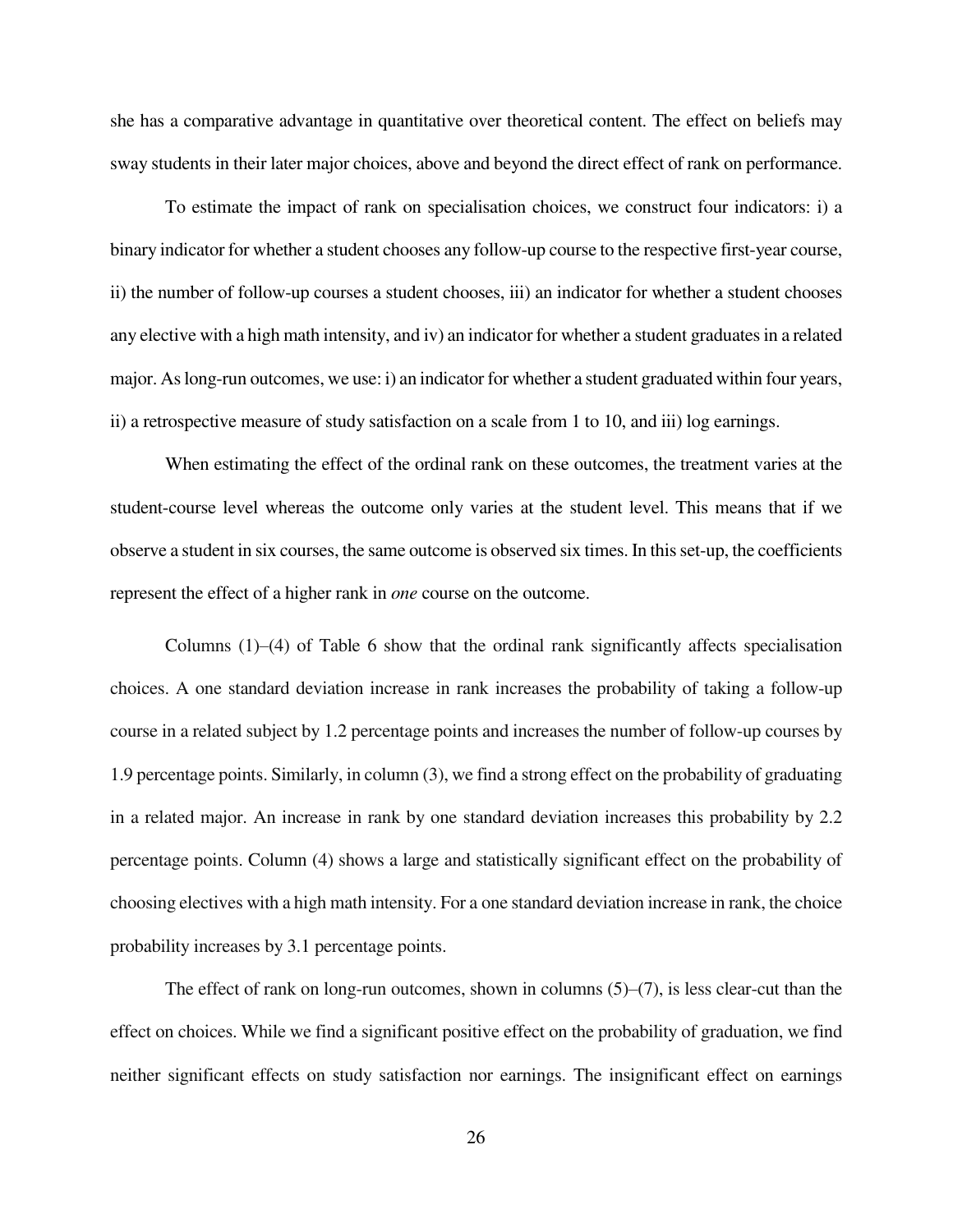should be interpreted with caution, as the earnings data is much noisier than the data on performance and choices. The earnings data are based on a non-random subsample and are self-reported, which means that they are likely subject to measurement error and selective misreporting. However, as shown in Appendix Table A2, the probability of responding is unrelated to rank.

# [Table 5 here]

#### *7.2. Gender Differences in Rank Effects*

In Table 7, we explore whether the effect of rank on performance and choices differs by gender. The literature documents a significant gender gap in the willingness to compete (Niederle and Vesterlund, 2007; Andersen *et al*., 2013; Sutter and Glätzle-Rützler, 2014). Along similar lines, several pieces of evidence show that male students are more likely than female students to rely on within-classroom comparisons to shape their beliefs about their relative ability (Chevalier *et al*., 2009; Kuyper *et al*., 2011; Cooper *et al*., 2018). If female students indeed dislike competing and male students are more likely to rely on classroom comparisons, one may expect the ordinal rank to be less important to women than to men. This notion is confirmed by Murphy and Weinhardt (2020), who show that male secondary students are more responsive to their rank compared to female students.

To test for gender differences in students' responses to their ordinal rank, we re-estimate our main specification and interact the rank with an indicator for female. The results in Table 7 point to significant gender differences. In general, female students show a weaker response than male students. With respect to first-year performance (Panel A), the effect of rank on dropout is one-third smaller for female compared to male students. Gender differences in the effect on grades and follow-up grades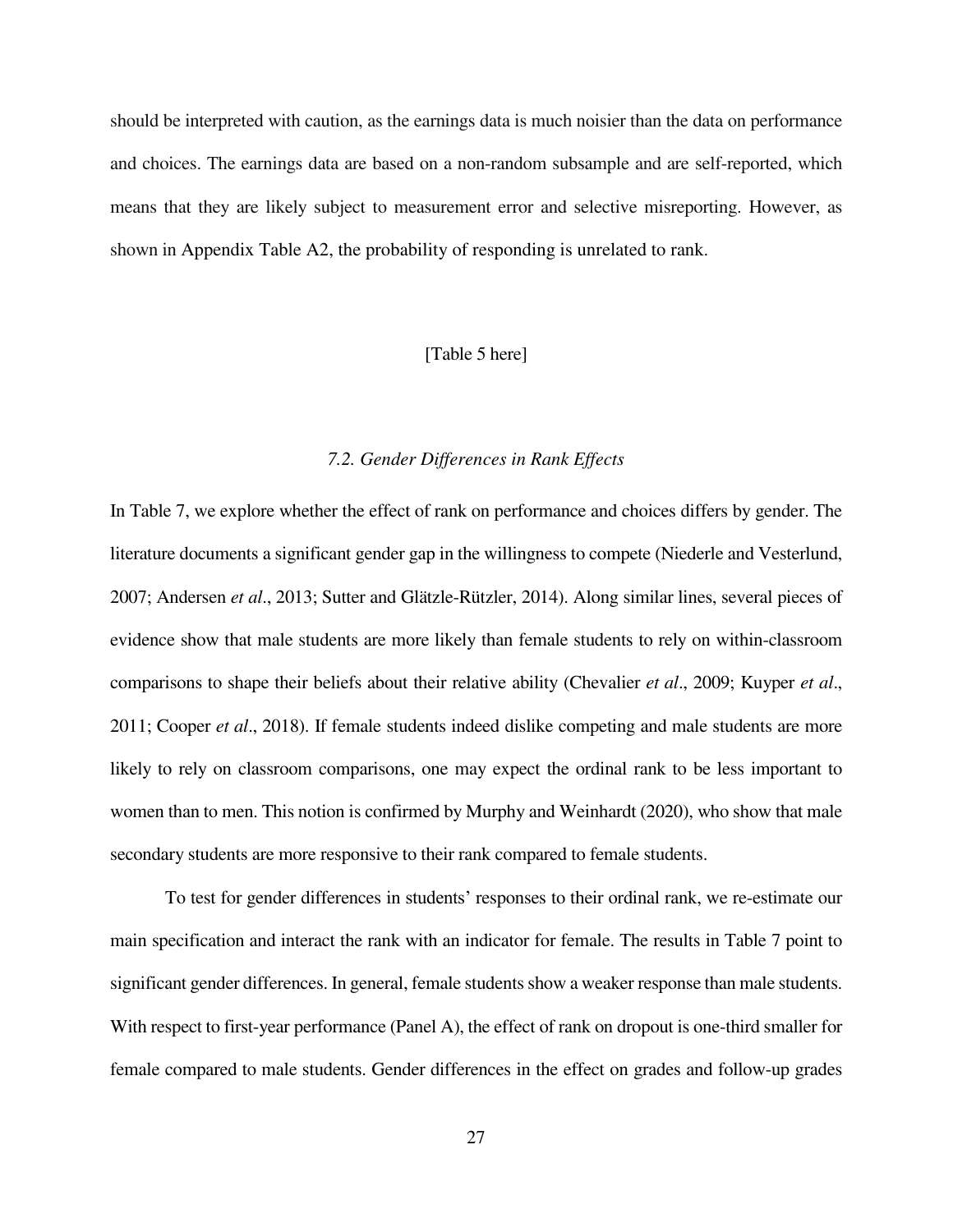are statistically insignificant but point in the same direction. For third-year choices (Panel B), the differences are more pronounced. The effects on the likelihood of choosing a follow-up course, the number of follow-up courses, and on choosing a math-intensive elective are about twice as large for male as for female students. Taken together, these results confirm the higher responsiveness of male students to within-classroom comparisons found in the previous literature.

# [Table 7 here]

We analyse a second channel through which gender may interact with ordinal rank, namely, a student's reference group. Rather than comparing themselves to all students in a section, students may compare themselves to peers with similar characteristics, such as gender. To test whether a student's rank within her same-gender group is indeed a better predictor for performance than her overall rank, we construct a student's same-gender rank as the percentile rank among all section peers of the same gender. However, the results in Appendix Table A7 indicate that the same-gender rank has no additional effect over and above the overall rank.<sup>15</sup> We can thus reject a hypothesis that rank comparisons among same-gender peers are more important than comparisons among all peers.

# *7.3. Mechanisms*

In this section, we use data from two additional sources to shed light on potential mechanisms that may explain why rank affects performance and choices.

<sup>&</sup>lt;sup>15</sup> Note that using this alternative and more narrow definition of a peer group also implies a smaller group size and higher residual variation in ranks, as shown in Table A4.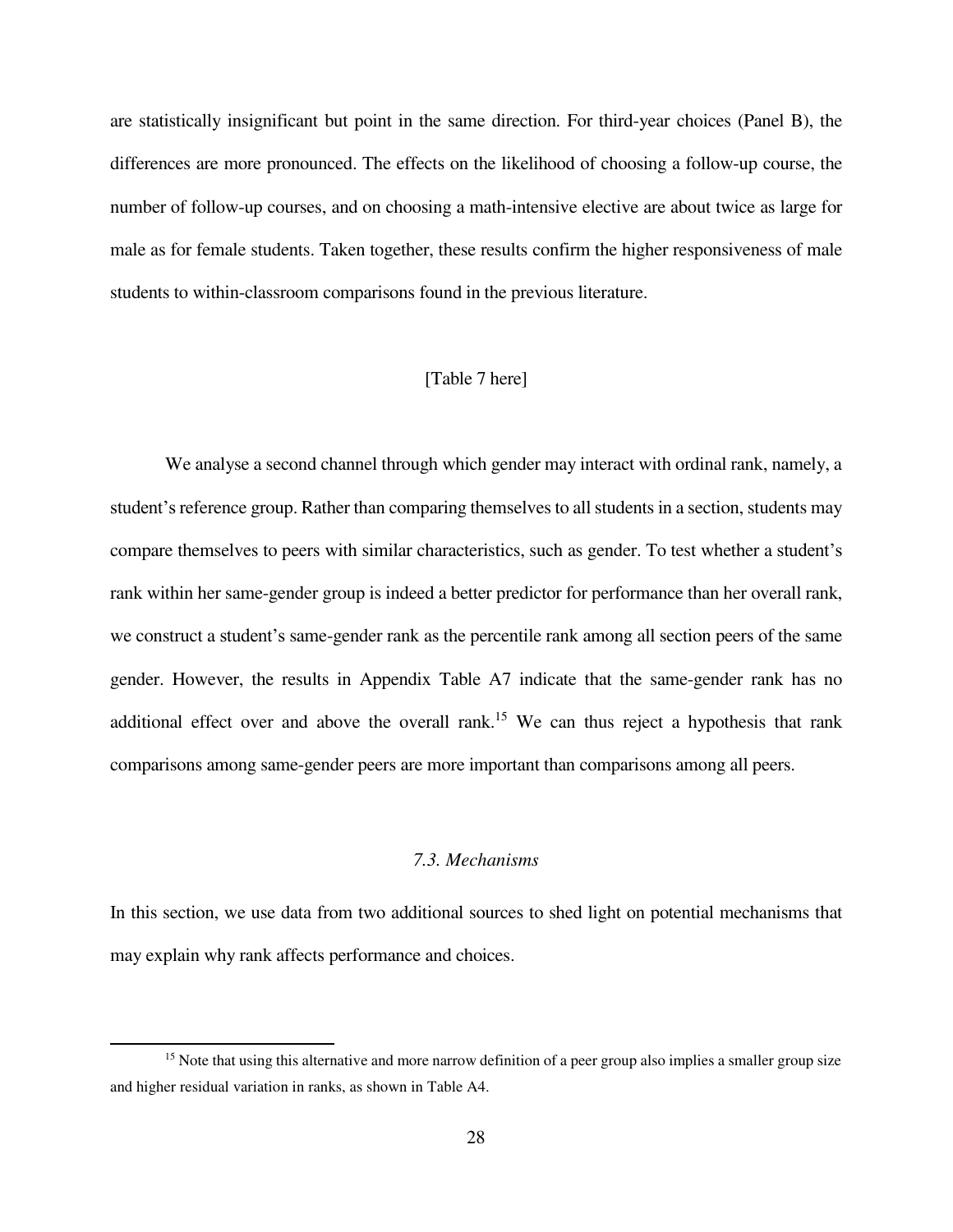**Evidence from course evaluations.** Our first data source is course evaluations, which are short online surveys that students complete at the end of each teaching period. Using these evaluations, we construct three outcome variables: i) students' perception of the quality of their section peers, ii) students' self-reported study hours, and iii) students' perception of the quality of their section instructor. Except for the category of study hours, which is measured based on one survey question, the other outcomes are standardized indices based on several questions (see Appendix Table A8 for details). We construct the indices based on the first principal component of the respective questions and standardise each index to mean zero and a standard deviation of one. The outcomes are proxies for several mechanisms that may explain the effect of rank on performance and choices. The perceived quality of peers provides us with indirect information on how students evaluate their peers in relation to their own perceived ability and, therefore, can be seen as a proxy for a student's beliefs. Another important mechanism is effort, for which self-study hours are a proxy. Finally, perceived quality of teachers is informative about potential effects running through teachers' being responsive to a student's rank. For example, students with higher rank may receive more attention from the instructor or perform better if instructors teach to the top of the class.

Table 8 displays the estimated effects of rank on the proxies for mechanisms. Column (1) shows that a higher rank induces students to give a *lower* rating to their peer interactions in the course. One potential interpretation of this result could be that more highly ranked students view themselves as more able compared to their peers and, consequently, see interactions with less able peers as less fruitful. In column (2), we find a positive, albeit small and statistically insignificant, effect of rank on study hours. This suggests that if the overall effect is driven by effort, it is not driven by the extensive margin, that is, how many hours a student studies. In column (3) we find economically and statistically insignificant effects for teacher evaluations.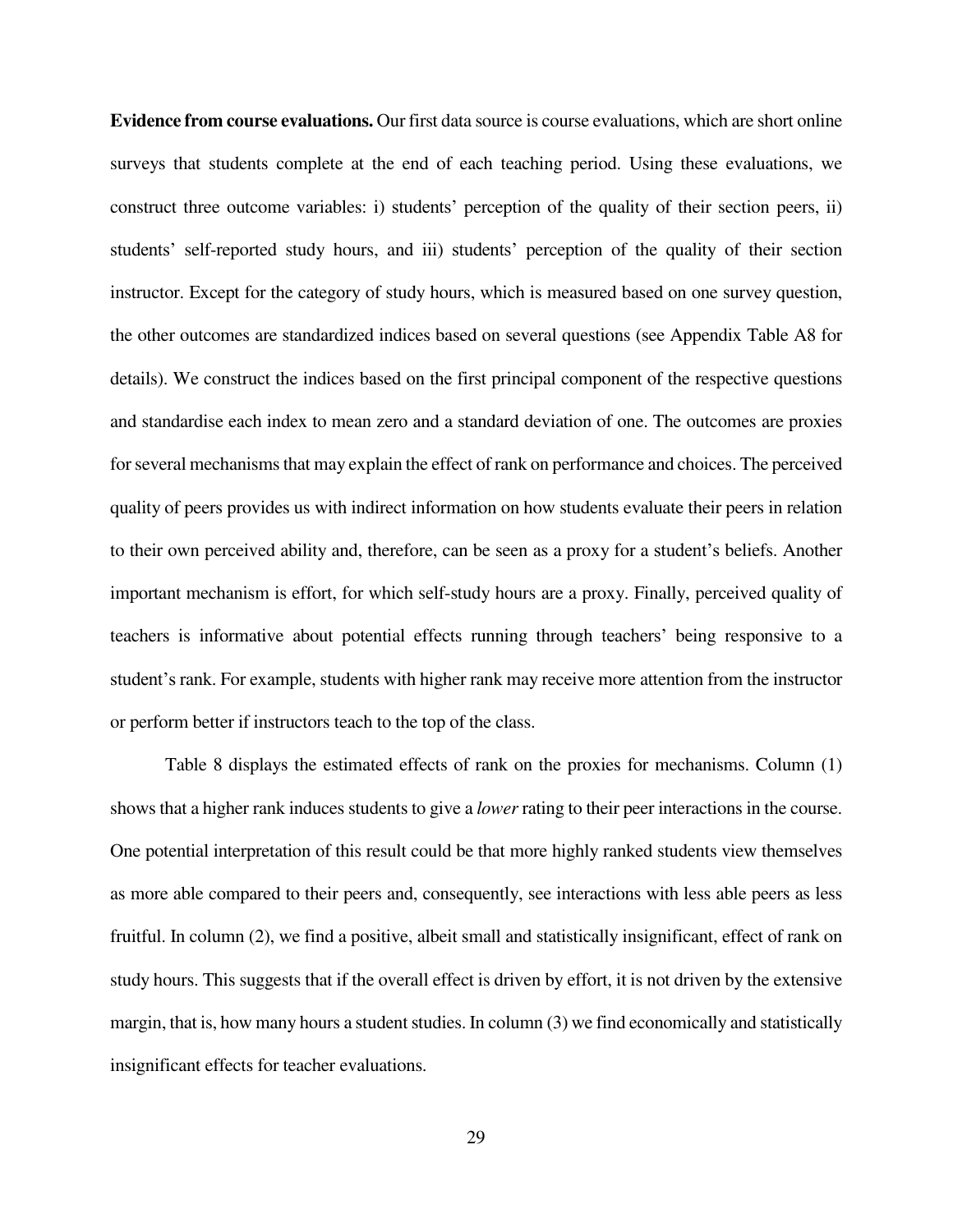# [Table 8 here]

**Direct evidence on beliefs**. Our second data source is a compulsory survey of first-year students that contains more direct evidence on beliefs. The survey was run in three cohorts two weeks after the start of their first teaching period. After taking a compulsory statistics entry test and learning their grade, students had to take a short survey that, among other questions, asked them about their expected grade on the module *Quantitative Methods*. We use the expected grade as an outcome that proxies for beliefs. We construct a student's rank within their sections in the first teaching period based on their statistics entry score.

The results of this analysis are displayed in Table 9. As a benchmark, column (1) shows the effect of the ordinal rank on standardised grades at the end of teaching period 1. Reassuringly, the effect of the rank based on the statistics score on standardised grades is similar in magnitude to the effect of rank based on GPA in Table 3. In column (2), we estimate the effect of the ordinal rank on expected grades. A one standard deviation increase in the ordinal rank increases expected grades by 4.7% of a standard deviation, which is about 40% of the effect of rank on actual grades. This result provides direct evidence that the ordinal rank shapes a student's beliefs, which may in turn affect performance.

# [Table 9 here]

These results are in line with earlier work by Murphy and Weinhardt (2020) and Elsner and Isphording (2017). The former show that an increase in rank by one standard deviation increases students' subject-specific confidence by 6% of a standard deviation. The latter find that an increase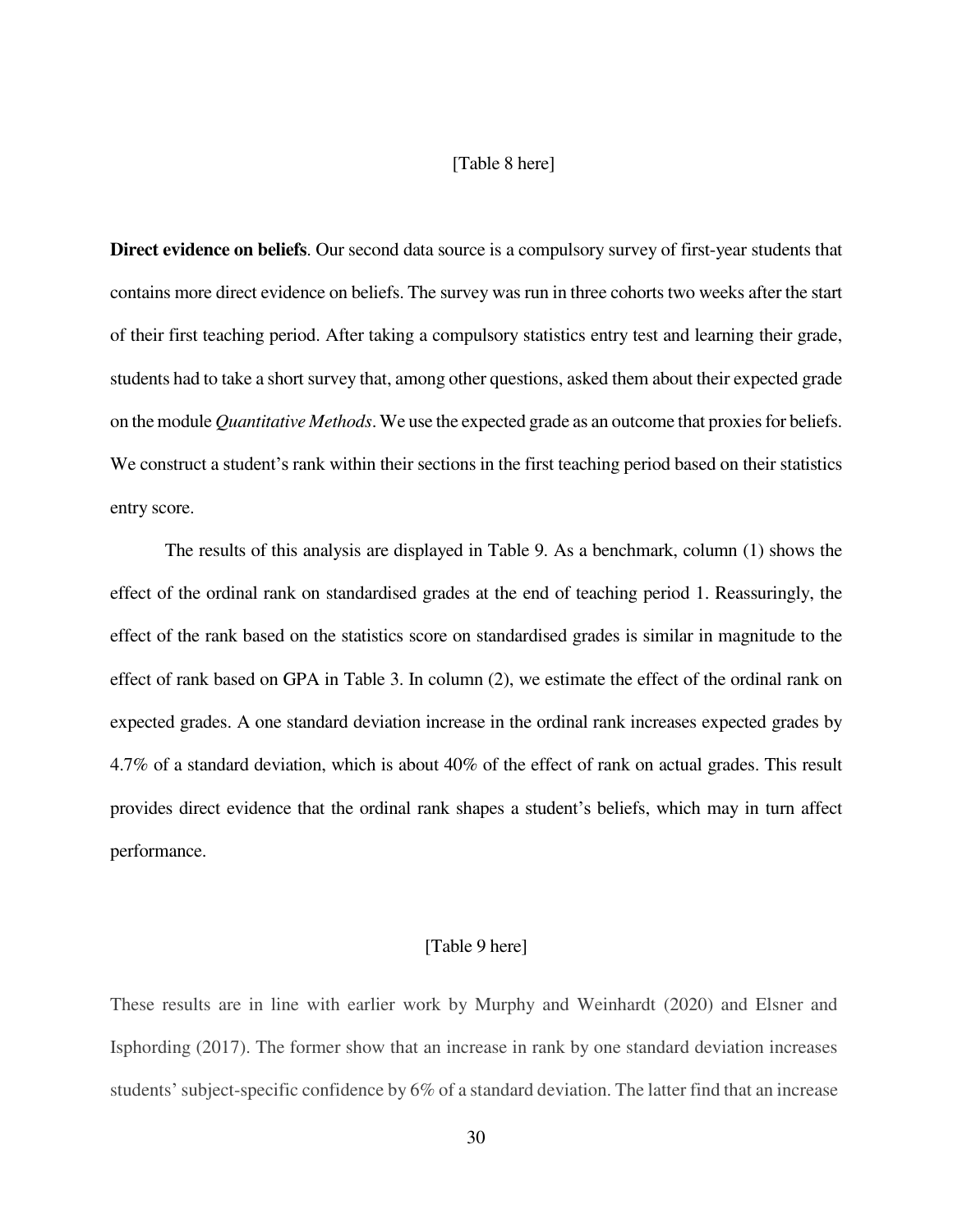in the percentile rank by 10 percentage points significantly increases the likelihood that a student believes he or she is more intelligent than the average. Compared to these estimates, we find a smaller effect in this paper. Nonetheless, this result corroborates the hypothesis that rank effects operate through a student's self-confidence.<sup>16</sup>

### **8. Conclusion**

In this paper, we present evidence that a student's ordinal rank in a peer group affects performance and specialisation choices in college. By exploiting the repeated random assignment of students to teaching sections at a Dutch business school, we find that students who, by chance, rank higher in their section perform better in centrally graded exams, are more likely to choose related follow-up courses, and have a higher graduation probability. We also document responses to rank changes that are consistent with asymmetric belief updating. Students' performance improves in response to strong increases in their rank while remaining stable in response to strong decreases. Finally, based on survey data, we show that the effect of rank on performance and choices partly operates through shifting expectations. Students who by chance had a higher rank have higher expectations about their future grades.

These findings provide important insights into the decision-making of college students. Our results suggest that students – who may be unsure about their relative ability and preparedness for

<sup>&</sup>lt;sup>16</sup> More broadly, these results relate to the literature on the big-fish-in-a-little-pond (BFLP) theory, which has a long tradition in psychology (see Fang *et al*. 2018 for a systematic review). However, the effect sizes are not readily comparable with the estimated rank effects in Murphy and Weinhardt (2020) and Elsner and Isphording (2017) and related studies. BFLP effects are typically estimated from the negative correlation between own academic self-concept and average peer ability while holding own ability constant. As such, many studies do not explicitly separate the effect of the ordinal rank from the mechanically related confounding effect of average peer quality.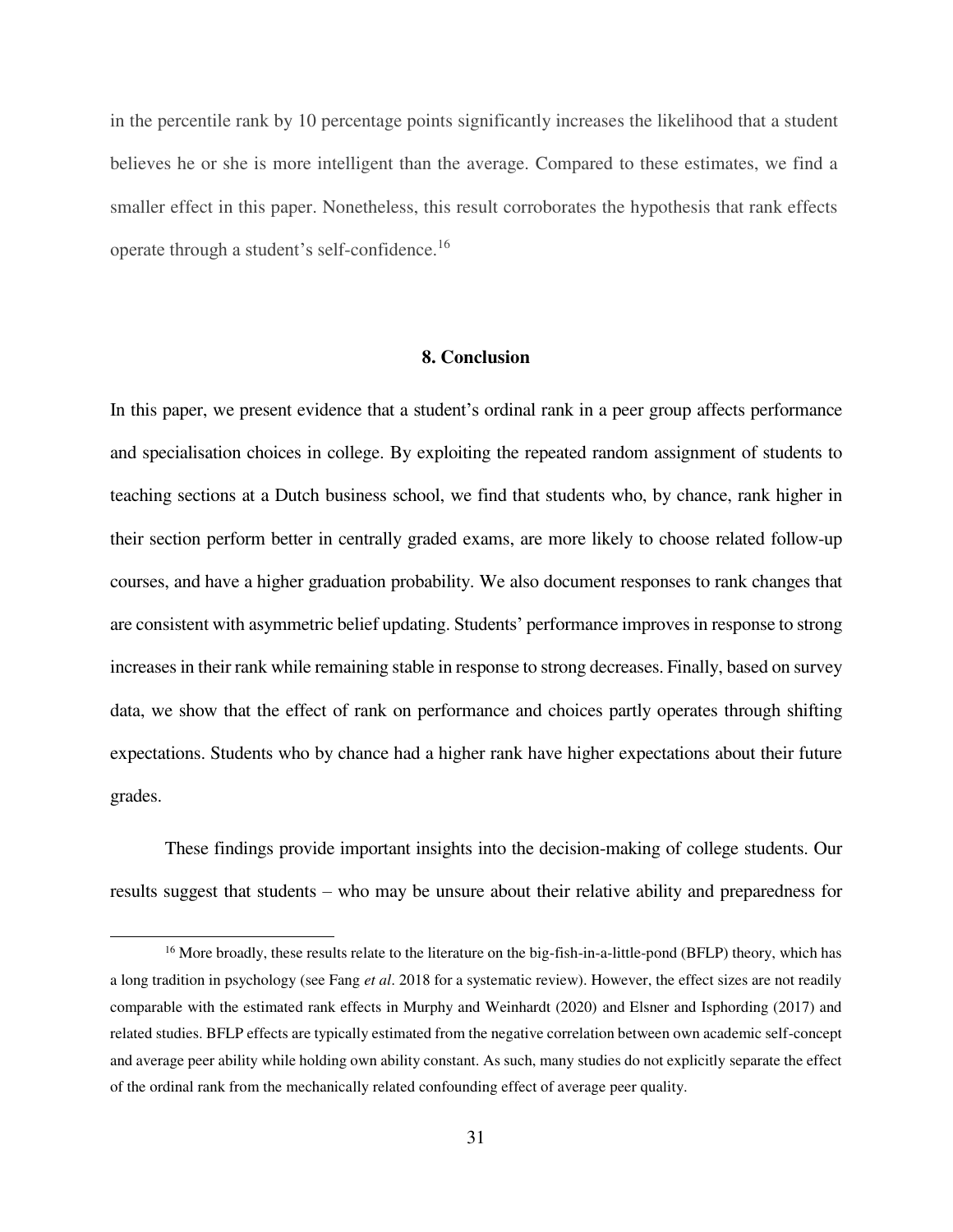different study specialisations – place considerable weight on comparisons to other students. Their position relative to peers who they currently observe seems to serve as a signal about where they stand in terms of the global ability distribution. Because peers are randomly assigned, this signal carries substantially more noise than signal. Nevertheless, when making important career decisions, students appear to rely on their rank as a heuristic, thereby placing considerable weight on noisy information. A promising avenue for future research is to design interventions that reduce the noise and help students to make better-informed career choices.

# **Author affiliations:**

Benjamin Elsner: University College Dublin, IZA and CReAM. Ingo Isphording: Institute of Labor Economics (IZA) and CESifo. Ulf Zölitz: University of Zurich (Department of Economics and Jacobs Center for Productive Youth Development), IZA, CESifo and CEPR.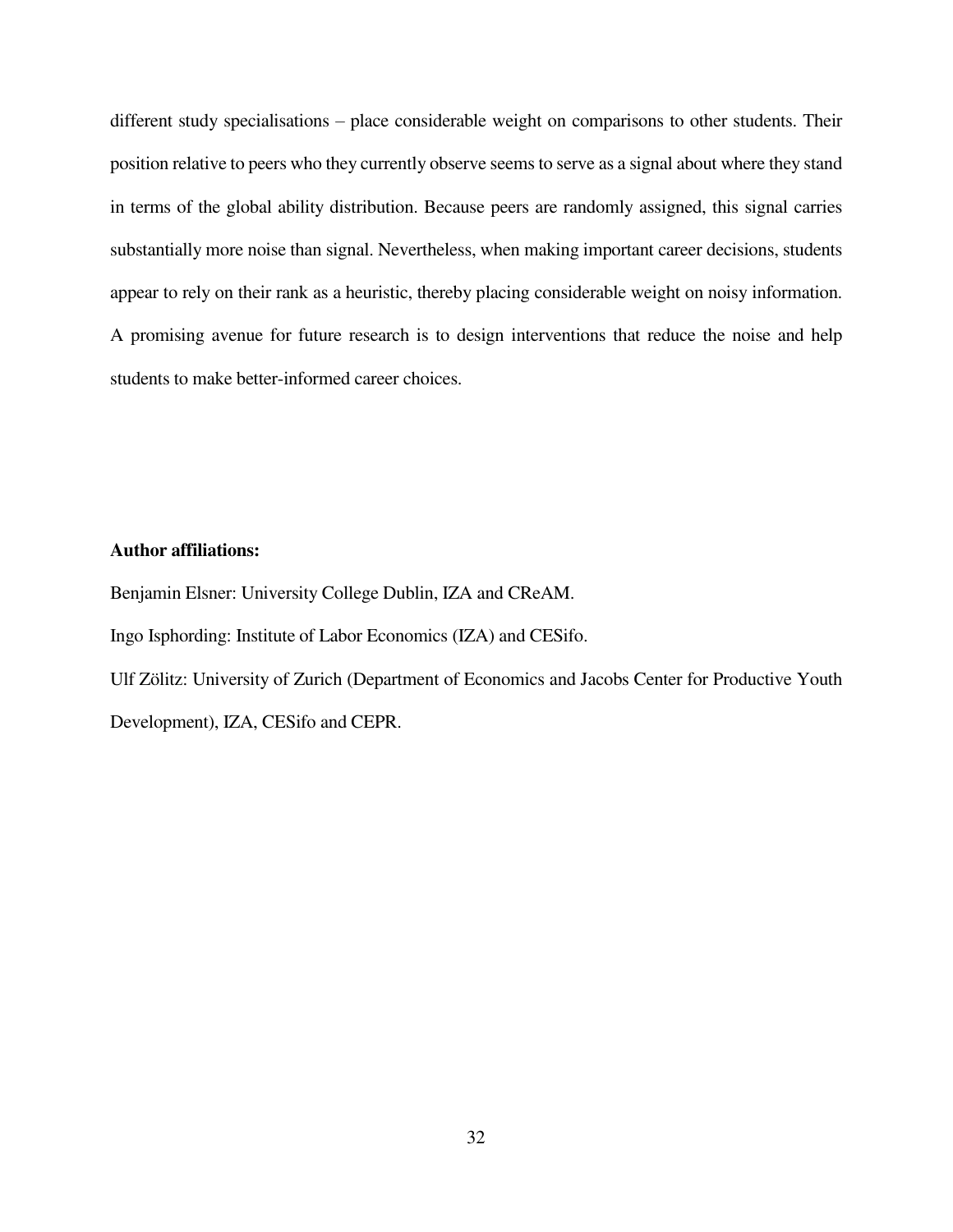#### **REFERENCES**

- Andersen, S., Ertac, S., Gneezy, U., List, J. A. and Maximiano, S. (2013). 'Gender, competitiveness, and socialization at a young age: Evidence from a matrilineal and a patriarchal society', *Review of Economics and Statistics*, vol. 95(4), pp. 1438–43.
- Arcidiacono, P. (2004). 'Ability sorting and the returns to college major', *Journal of Econometrics*, vol. 121(1-2), pp. 343–75.
- Arcidiacono, P., Aucejo E., Maurel, A. and Ransom, T. (2016). 'College Attrition and the Dynamics of Information Revelation', Economic Research Initiatives at Duke (ERID) Working Paper 222*.*
- Bertoni, M. and Nisticò, R. (2019). 'Ordinal rank and peer composition: Two sides of the same coin?', IZA Discussion Paper 12789.
- Bobba, M. and Frisanco, V. (2016). 'Learning about oneself: The effects of performance feedback on school choice', TSE Working Paper 16-660.
- Booij, A. S., Leuven, E. and Oosterbeek, H. (2017). 'Ability peer effects in university: Evidence from a randomized experiment', *Review of Economic Studies*, vol. 84(2), pp. 547–78.
- Carrell, S. E., Fullerton, R. L. and West, J. E. (2009). 'Does your cohort matter? Measuring peer effects in college achievement', *Journal of Labor Economics*, vol. 27(3), pp. 439–64.
- Carrell, S. E., Sacerdote, B. I. and West, J. E. (2013). 'From natural variation to optimal policy? The importance of endogenous peer group formation', *Econometrica*, vol. 81(3), pp. 855– 82.
- Chevalier, A., Gibbons, S., Thorpe, A., Snell, M. and Hoskins, S. (2009). 'Students' academic selfperception', *Economics of Education Review*, vol. 28(6), pp. 716–27.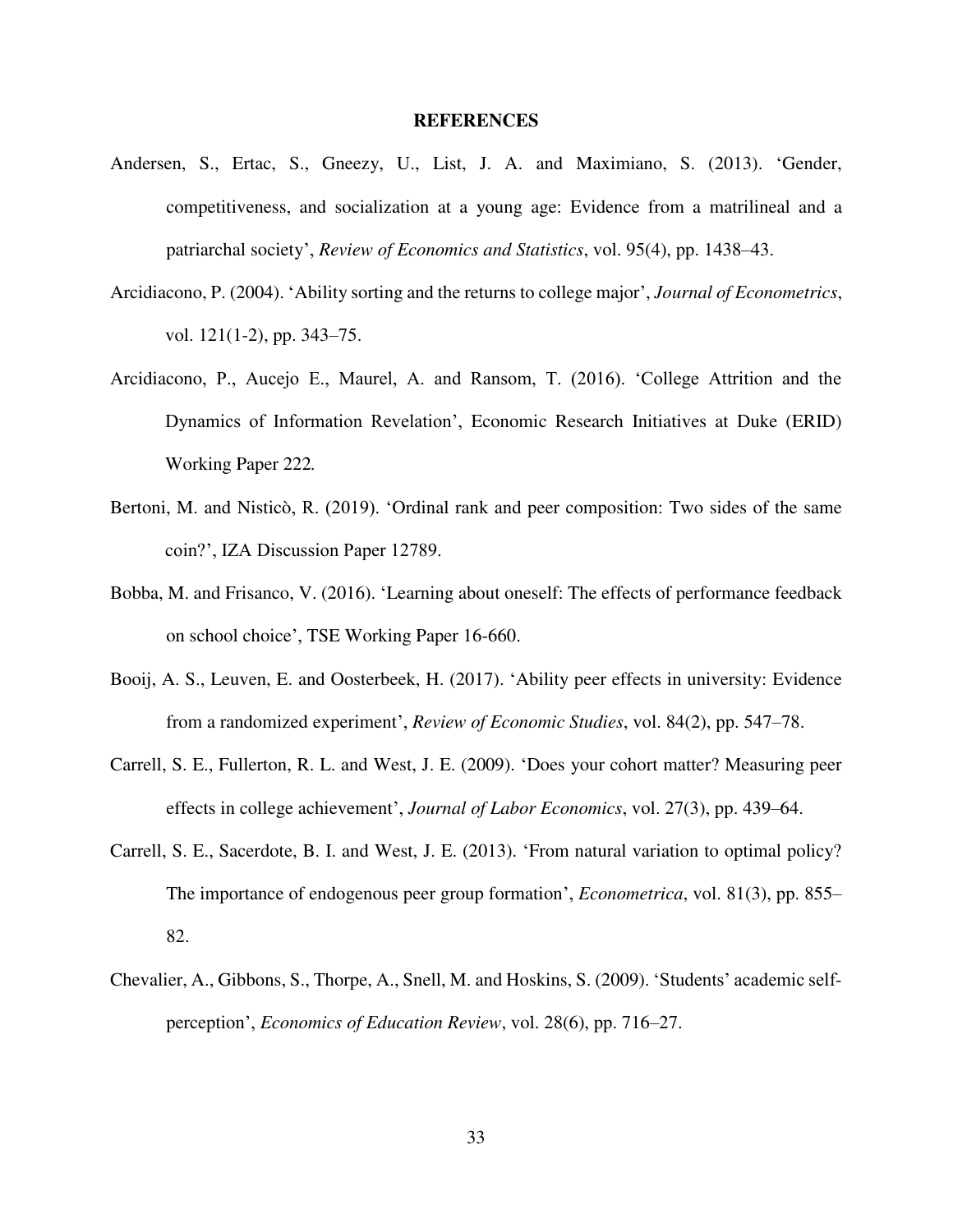- Cicala, S., Fryer, R. G. and Spenkuch, J. L. (2018). 'Self-selection and comparative advantage in social interactions', *Journal of the European Economic Association*, 16(4), pp. 983–1020.
- Cooper, K. M., Krieg, A. and Brownell, S. E. (2018). 'Who perceives they are smarter? Exploring the influence of student characteristics on student academic self-concept in physiology', *Advances in Physiology Education*, vol. 42(2), pp. 200–08.
- Dai, D. Y. and Rinn, A. N. (2008). 'The big-fish-little-pond effect: What do we know and where do we go from here?', *Educational Psychology Review*, vol. 20(3), pp. 283–317.
- De Giorgi, G., Pellizzari, M. and Redaelli, S. (2010). 'Identification of social interactions through partially overlapping peer groups', *American Economic Journal: Applied Economics*, vol. 2(2), pp. 241–75.
- De Giorgi, G. and Pellizzari, M. (2014). 'Understanding social interactions: Evidence from the classroom', *Economic Journal*, vol. 124(579), pp. 917–53.
- Delaney, J. and Devereux, P. J. (2019). 'The effect of high school rank in English and math on college major choice', IZA Discussion Paper 12846.
- Denning, J. T., Murphy, R. and Weinhardt, F. (2018). 'Class rank and long-run outcomes', IZA Discussion Paper 11808.
- Eil, D. and Rao, J. M. (2011). 'The good news-bad news effect: asymmetric processing of objective information about yourself', *American Economic Journal: Microeconomics*, vol. 3(2), pp. 114–38.
- Elsner, B. and Isphording, I. E. (2017). 'A big fish in a small pond: Ability rank and human capital investment', *Journal of Labor Economics*, vol. 35(3), pp. 787–828.
- Elsner, B. and Isphording, I. E. (2018). 'Rank, sex, drugs and crime', *Journal of Human Resources*, vol. 53(2), pp. 356–81.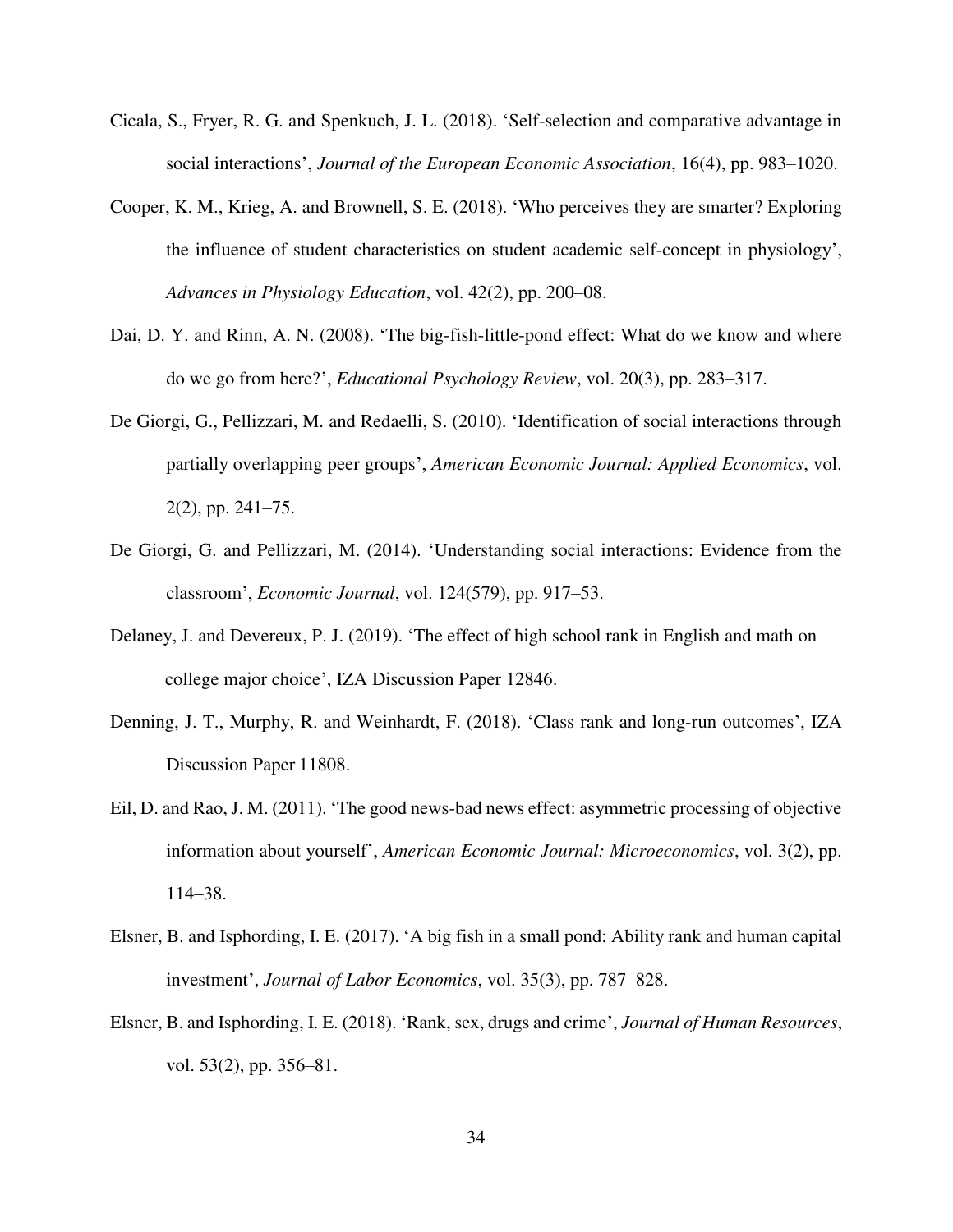- Epple, D. and Romano, R (2011). 'Peer effects in education: A survey of the theory and evidence', in (J. Benhabib, A. Bisin, and M. Jackson, eds.) *Handbook of Social Economics*, pp. 1053– 163, North Holland.
- Fang, J., Huang, X., Zhang, M., Huang, F., Li, Z. and Yuan, Q. (2018). 'The Big-Fish-Little-Pond Effect on Academic Self-concept: A Meta-Analysis', *Frontiers in Psychology*, vol 9(18), pp. 15-69.
- Feld, J. and Zölitz, U. (2017). 'Understanding peer effects: On the nature, estimation, and channels of peer effects', *Journal of Labor Economics*, vol. 35(2), pp. 387–428.
- Feld, J., Salamanca, N. and Zölitz, U. (2020). 'Are professors worth it? The value-added and costs of tutorial instructors', *Journal of Human Resources*, vol 55(3), pp. 836-863.
- Gill, D., Kissová, Z., Lee, J. and Prowse, V. L. (2019). 'First-place loving and last-place loathing: How rank in the distribution of performance affects effort provision', *Management Science*, vol. 65(2), pp. 494–507.
- Kiessling, L. and Norris, J. (2020) 'The long-run effect of peers on mental health', *MPI Collective Goods Discussion Paper, 2020/12.*
- Kuyper, H., Dijkstra, P., Buunk, A. P. and van der Werf, M. P. (2011). 'Social comparisons in the classroom: An investigation of the better than average effect among secondary school children', *Journal of School Psychology*, vol. 49(1), pp. 25–53.
- Kuziemko, I., Buell, R. W., Reich, T. and Norton, M. I. (2014). 'Last-place aversion: Evidence and redistributive implications', *Quarterly Journal of Economics*, vol. 129(1), pp. 105–49.
- Lyle, D. S. (2007). 'Estimating and interpreting peer and role model effects from randomly assigned social groups at West Point', *Review of Economics and Statistics*, vol. 89(2), pp. 289–99.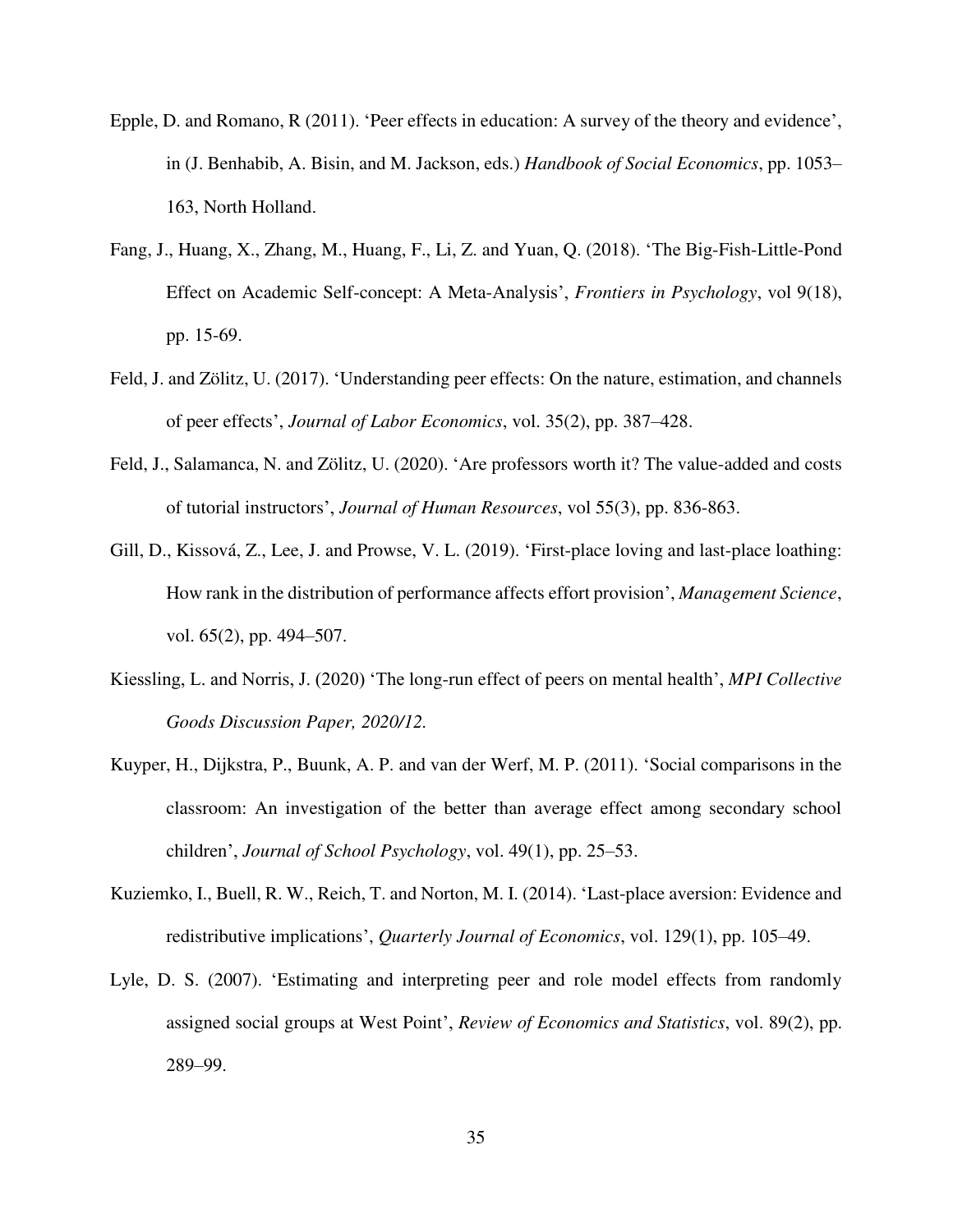- Lyle, D. S. (2009). 'The effects of peer group heterogeneity on the production of human capital at West Point', *American Economic Journal: Applied Economics*, vol. 1(4), pp. 69–84.
- Marsh, H. W. (1987). 'The big-fish-little-pond effect on academic self-concept', *Journal of Educational Psychology*, vol. 79(3), pp. 280–95.
- Murphy, R. and Weinhardt, F. (2020). 'Top of the class: The importance of ordinal rank' *Review of Economic Studies*, vol 87(6), pp. 2777-2826.
- Niederle, M. and Vesterlund, L. (2007). 'Do women shy away from competition? Do men compete too much?', *Quarterly Journal of Economics*, vol. 122(3), pp. 1067–101.
- Pagani, L., Comi, S. and Origo, F. (forthcoming). 'The effect of school rank on personality traits', *Journal of Human Resources*.
- Ribas , R., Sampaio, B., and Trevisan, G. (2020). 'Short- and long-term effects of class assignment: Evidence from a flagship university in Brazil', *Labour Economics*, vol. 64(101835).
- Sacerdote, B. (2001) 'Peer effects with random assignment: Results for Dartmouth roommates. *Quarterly Journal of Economics,* vol. 116 (2) pp. 681–704.
- Sacerdote, B. (2011). 'Peer effects in education: How might they work, how big are they, and how much do we know thus far', in (E. Hanushek, S. Machin and L. Woessmann, eds), *Handbook on the Economics of Education,* vol. 3, pp. 249-77, North Holland.
- Shue, K. (2013). 'Executive networks and firm policies: Evidence from the random assignment of MBA peers', *Review of Financial Studies*, vol. 26(6), pp. 1401–42.
- Stinebrickner R. and Stinebrickner T. R. (2012). 'Learning about academic ability and the college dropout decision', *Journal of Labor Economics*, vol. 30(4), pp. 707–48.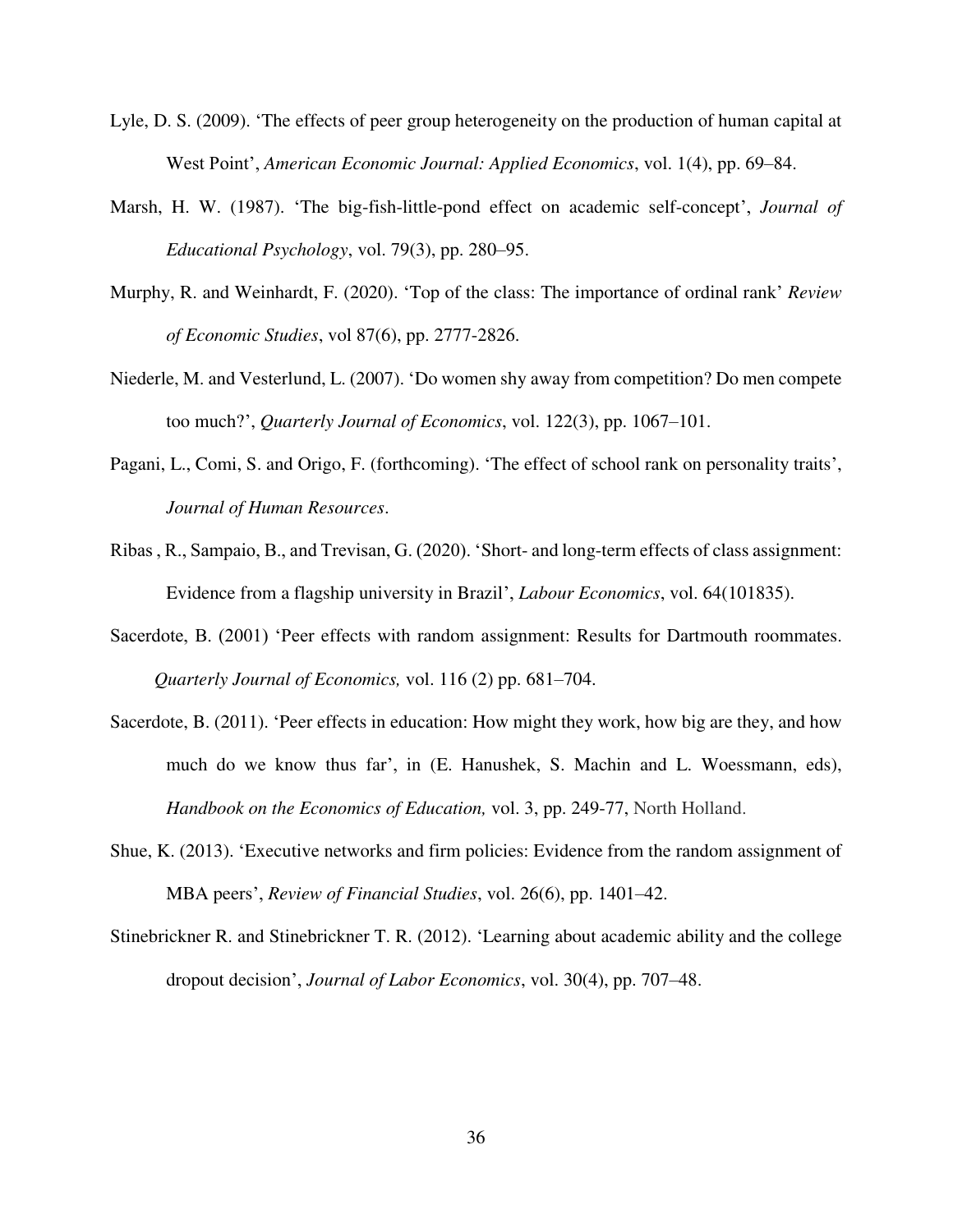- Stinebrickner R. and Stinebrickner T. R. (2014). 'A major in science? Initial beliefs and final outcomes for college majors and dropouts', *Review of Economic Studies*, vol. 81(1), pp. 426–72.
- Sutter, M. and Glätzle-Rützler, D. (2014). 'Gender differences in the willingness to compete emerge early in life and persist', *Management Science*, vol. 61(10), pp. 2339–54.
- Wiswall, M. and Zafar, B. (2015). 'Determinants of college major choice: Identification using an information experiment', *Review of Economic Studies*, vol. 82 (2), pp. 791–824.
- Zafar, B. (2011). 'How do college students form expectations?', *Journal of Labor Economics*, vol. 29(2), pp. 301–48.
- Zimmermann, F. (2020). 'The dynamics of motivated beliefs', *American Economic Review*, vol. 110(2), pp. 337–61.
- Zölitz, U. and Feld, J. (forthcoming). 'The effect of peer gender on major choice', *Management Science*.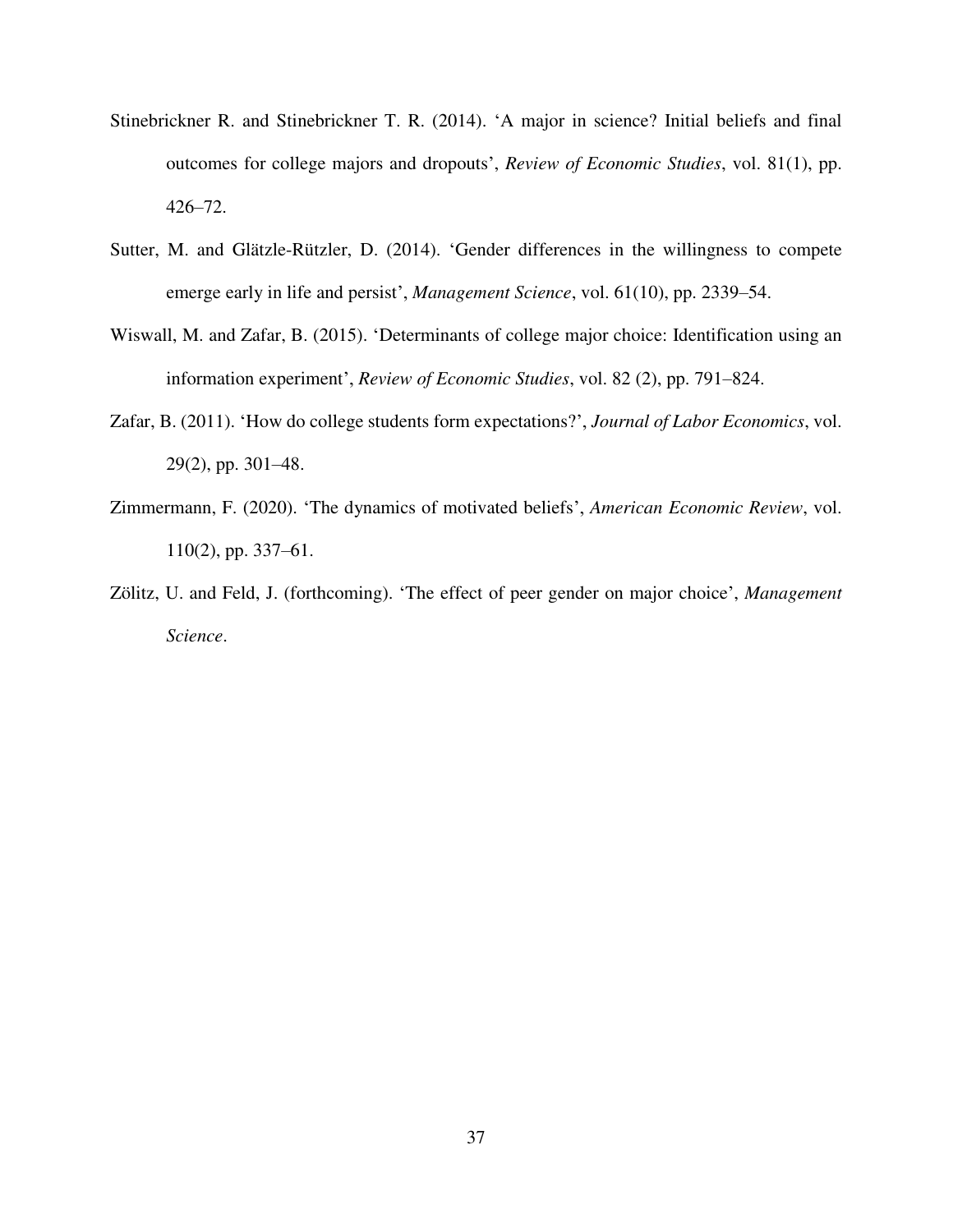#### **FIGURES AND TABLES**

#### *FIGURES*

# *Figure 1: Variation in Rank*

# A. Different ranks with similar absolute ability and constant section mean



# **B. Empirical examples**



**NOTE—** This figure illustrates the sources of variation used in the identification of the rank effect. Panel A shows how percentile ranks of students A and B would differ if they were assigned to Sections 1 and 2. Both sections only differ in the variance but not in the mean of the section's achievement distribution. With unchanged ability, student A would receive a higher rank in Section 1 than in Section 2. Student B would receive a lower rank in Section 1 than in Section 2. Panel B displays three exemplary sections from our data. All three sections are of similar mean ability (between 45th and 55th percentile among all sections in the sample). Dependent on the section's exact shape of the achievement distribution, a student of median achievement may end up with different ranks between the 30<sup>th</sup> and 70<sup>th</sup> percentile.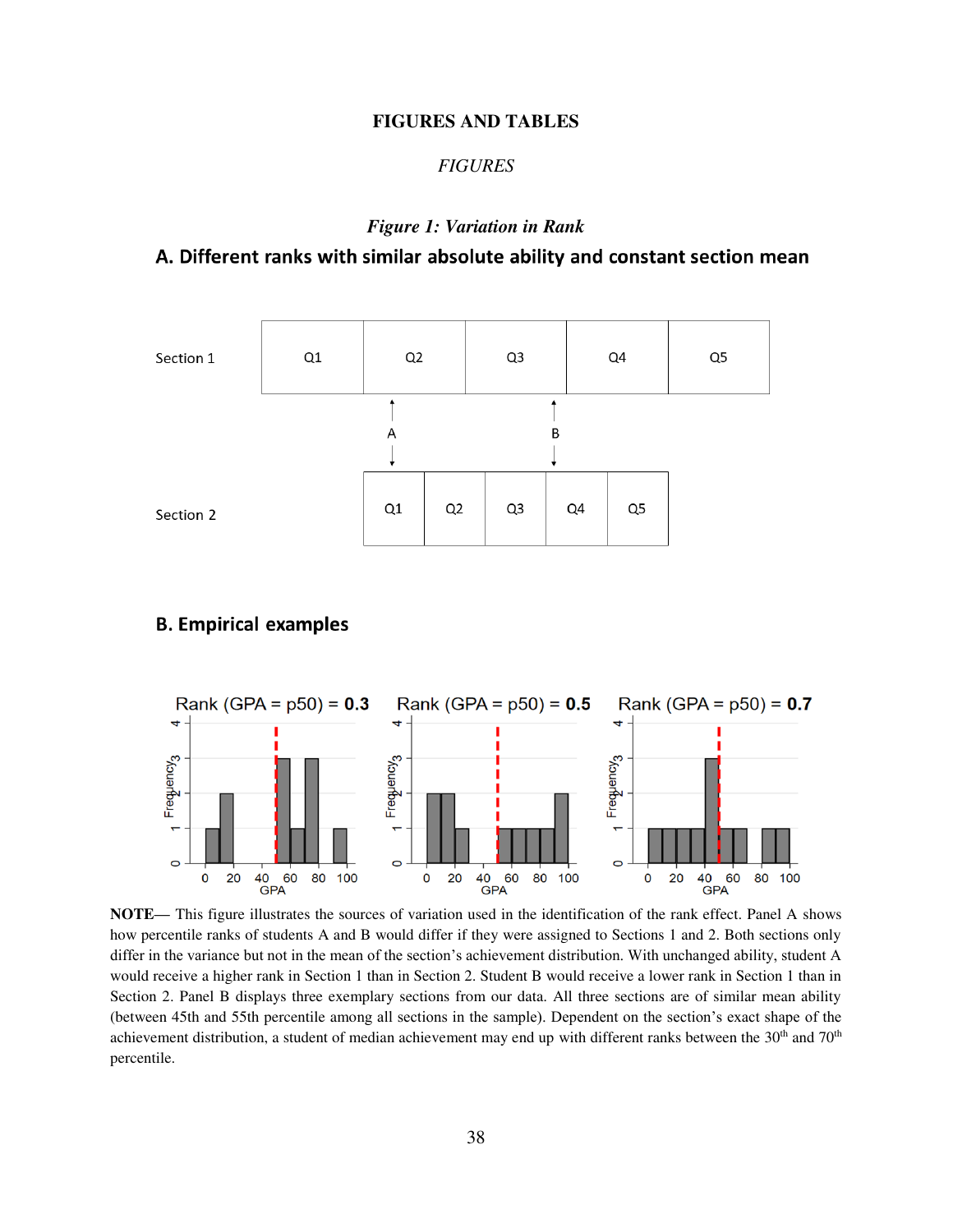

**NOTE—**This figure illustrates the variation in ordinal ranks within and across teaching periods. Panel A displays the variation in rank in period t for a given GPA measured in  $t - 1$  after controlling for section fixed effects. Panel B displays variation in rank in a given section in t compared to a student's average rank in t-1. The different colours mark changes in ranks by quartile. Green symbols indicate strong upward changes (top quarter of the distribution of rank changes), orange symbols indicate neutral ranks (second and third quartiles) and red symbols indicate strong downward changes (bottom quartile). Panel C shows how these upward and downward changes lead to a mechanical convergence between average ranks in the first and last periods. Students who are initially assigned a low rank more likely experience upward rank changes, and vice versa. Panel D shows that after conditioning on absolute GPA in the first and last periods, this mechanical correlation vanishes entirely.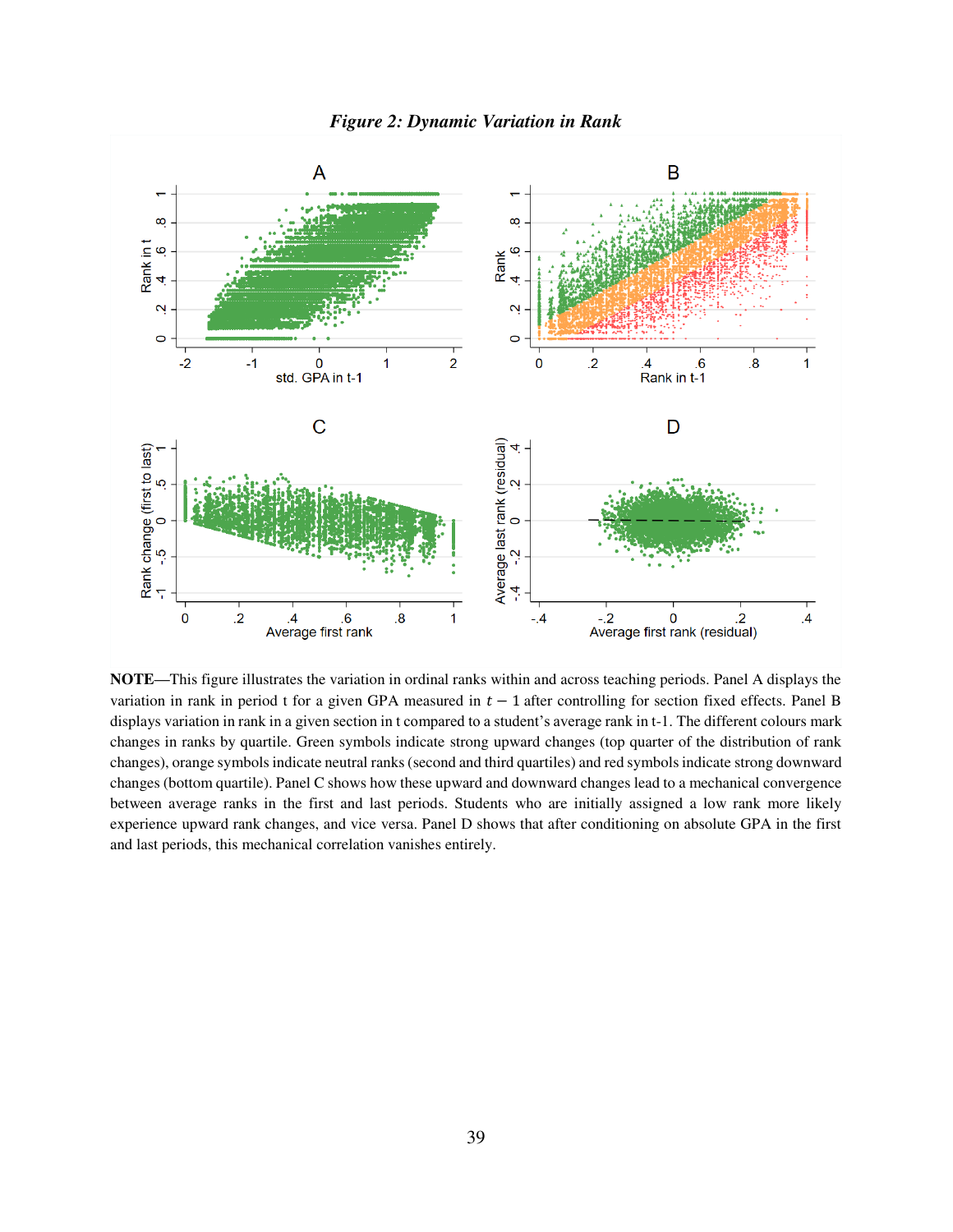

**NOTE—**This graph displays the relationship between the standardised rank within a section and the standardised grade in a given course. We condition on the same control variables and fixed effects as in Table 3.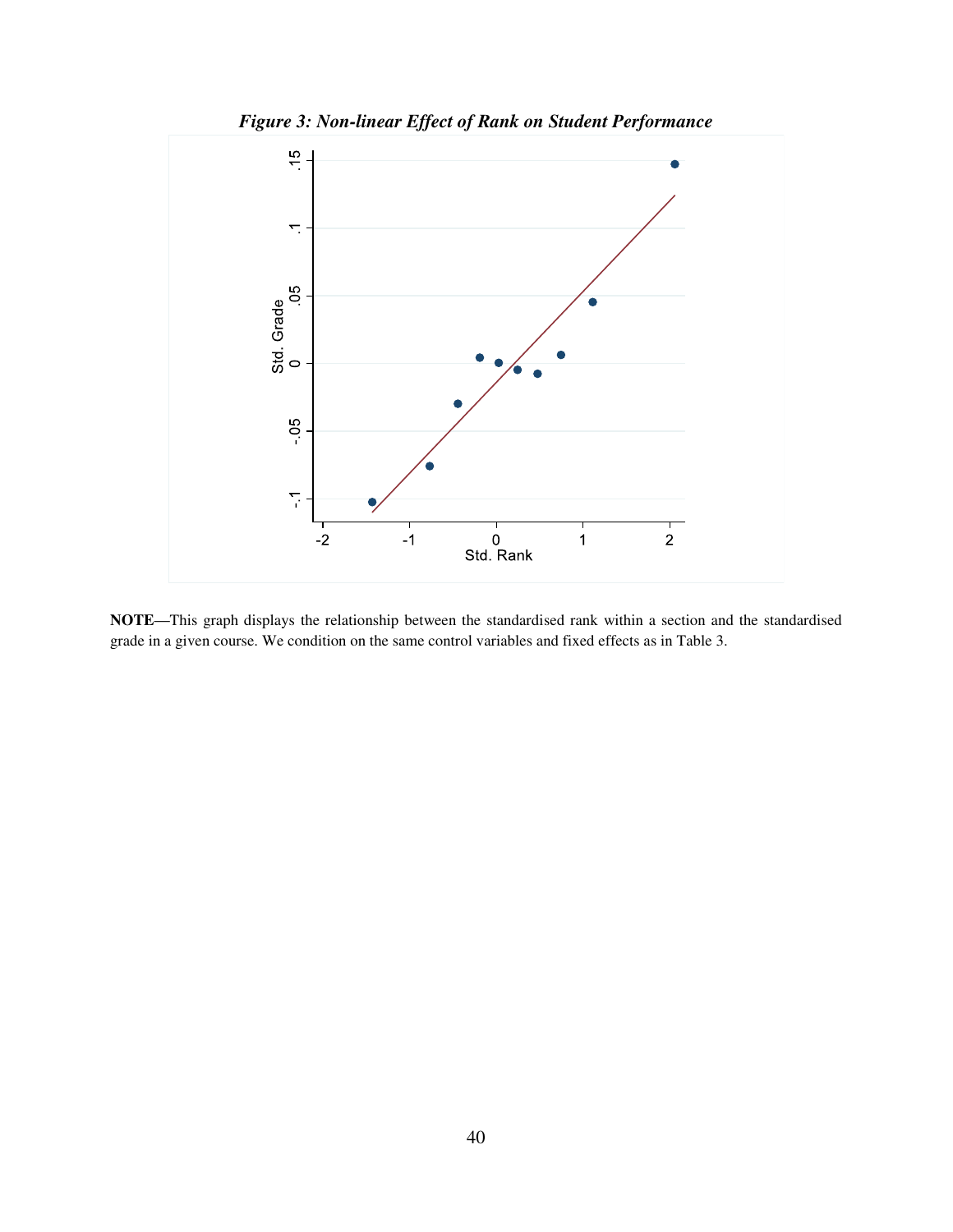



**NOTE—**The graph displays the coefficients and confidence intervals from a regression of standardised grades on dummy variables for the number of positive and negative rank changes in the first year. Each observation is a studentsection combination in the fourth teaching period. The regression includes section fixed effects and a third-order polynomial in first-term GPA. Rank changes are defined the same way as in Table 5. The number of signals refers to the number of positive or negative rank changes a student has experienced in teaching terms 3 and 4. Horizontal bars indicate 95% and 99% confidence intervals, respectively, based on standard errors clustered at the student and course level.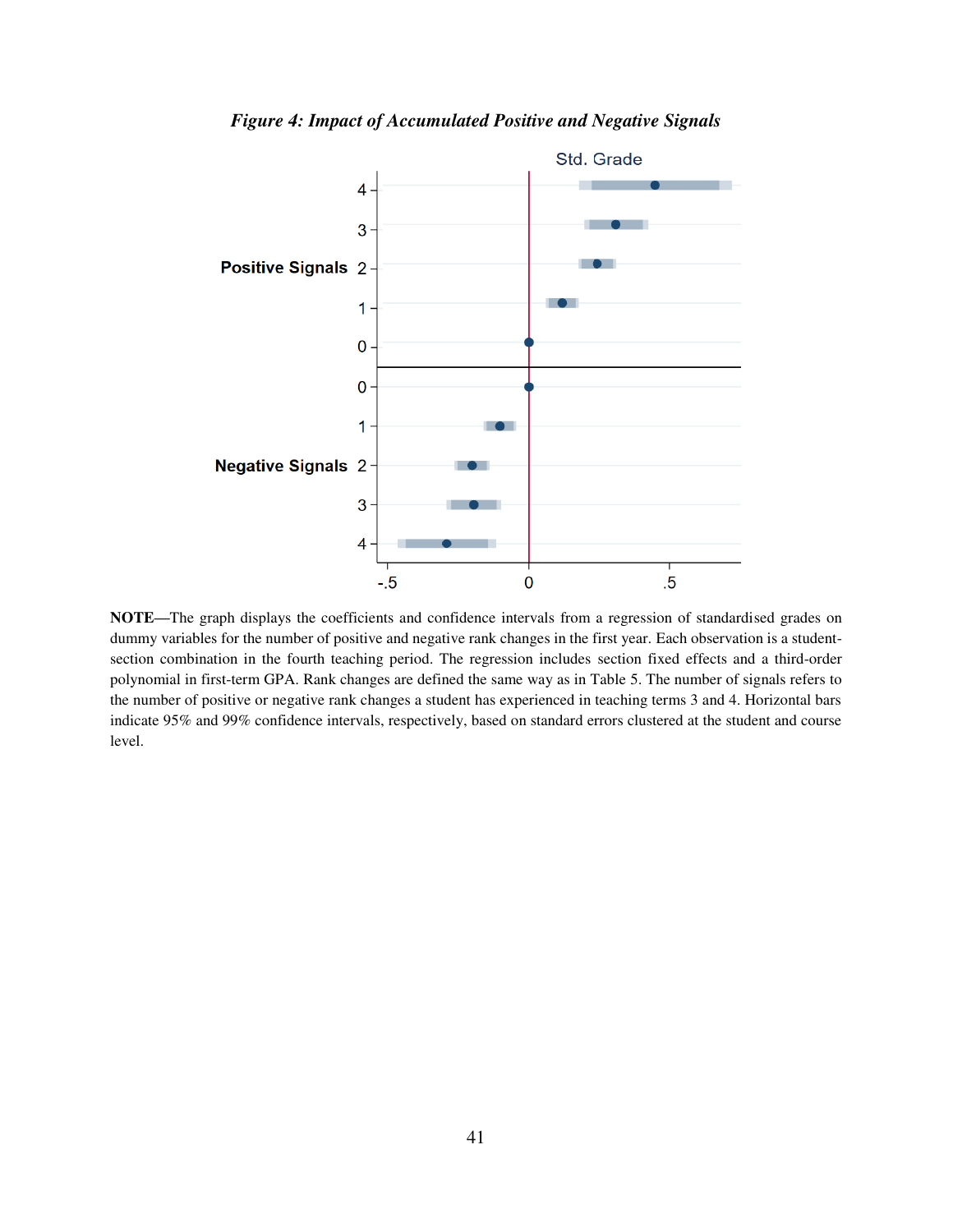# *TABLES*

| Panel A:                                                 | (1)    | (2)    | (3)   | (4)            | (5)          |
|----------------------------------------------------------|--------|--------|-------|----------------|--------------|
| <b>Student Background Characteristics</b>                | N      | Mean   | Sd.   | Min            | Max          |
|                                                          |        |        |       |                |              |
| Female                                                   | 3,920  | 0.374  | 0.484 | $\overline{0}$ | 1            |
| Dutch                                                    | 3,920  | 0.301  | 0.459 | $\Omega$       | 1            |
| German                                                   | 3,920  | 0.519  | 0.5   | $\overline{0}$ | 1            |
| Exchange student                                         | 3,920  | 0.004  | 0.066 | $\Omega$       | 1            |
| Age                                                      | 3,920  | 19.08  | 1.471 | 16.190         | 32.980       |
|                                                          |        |        |       |                |              |
| Panel B: Student Performance                             |        |        |       |                |              |
| GPA (based on past courses)                              | 23,526 | 6.900  | 1.310 | 2.250          | 10           |
| Course dropout                                           | 23,526 | 0.0714 | 0.258 | $\mathbf{0}$   | 1            |
| Passed course                                            | 23,526 | 0.705  | 0.456 | $\mathbf{0}$   | 1            |
| Course grade                                             | 21,846 | 6.393  | 1.686 | 1              | 10           |
| Same subject follow-up course grade                      | 9,228  | 6.625  | 1.767 | 1              | 10           |
|                                                          |        |        |       |                |              |
| Panel C: Student choices and longer-run outcomes         |        |        |       |                |              |
|                                                          |        |        |       |                |              |
| Taking a follow-up course                                | 23,526 | 0.240  | 0.427 | $\Omega$       | 1            |
| Number of follow-up courses                              | 23,526 | 0.362  | 0.760 | $\mathbf{0}$   | 7            |
| Graduating in related subject major                      | 23,526 | 0.490  | 0.500 | $\theta$       | 1            |
| Taking math electives                                    | 23,526 | 0.473  | 0.499 | $\overline{0}$ | 1            |
| Graduation                                               | 13,629 | 0.690  | 0.463 | $\Omega$       | 1            |
| Earnings                                                 | 6,283  | 42.56  | 37.85 | 0.001          | 650          |
| Retrospective study satisfaction                         | 8,159  | 8.072  | 1.142 | 1              | 10           |
|                                                          |        |        |       |                |              |
| Panel D: Rank variables constructed at the section level |        |        |       |                |              |
| Rank                                                     | 23,526 | 0.491  | 0.312 | $\mathbf{0}$   | 1            |
| Rank in same-gender group                                | 23,456 | 0.490  | 0.341 | 0              | $\mathbf{1}$ |
| Section size                                             | 23,526 | 12.590 | 1.460 | 9              | 16           |
|                                                          |        |        |       |                |              |

### *Table 1: Descriptive Statistics*

**NOTE—** Descriptive statistics of estimation sample. "Sd" refers to the standard deviation of the respective variable. Earnings are in EUR 1,000. Panels B and C report outcomes at the student-course level. The number of observations for "graduation" is lower because we set this variable as missing for all students who could not have graduated over the observed sample period. The number of observations is lower for "Earnings" and "Retrospective study satisfaction" as these are only observable for students who took part in the graduate survey we conducted.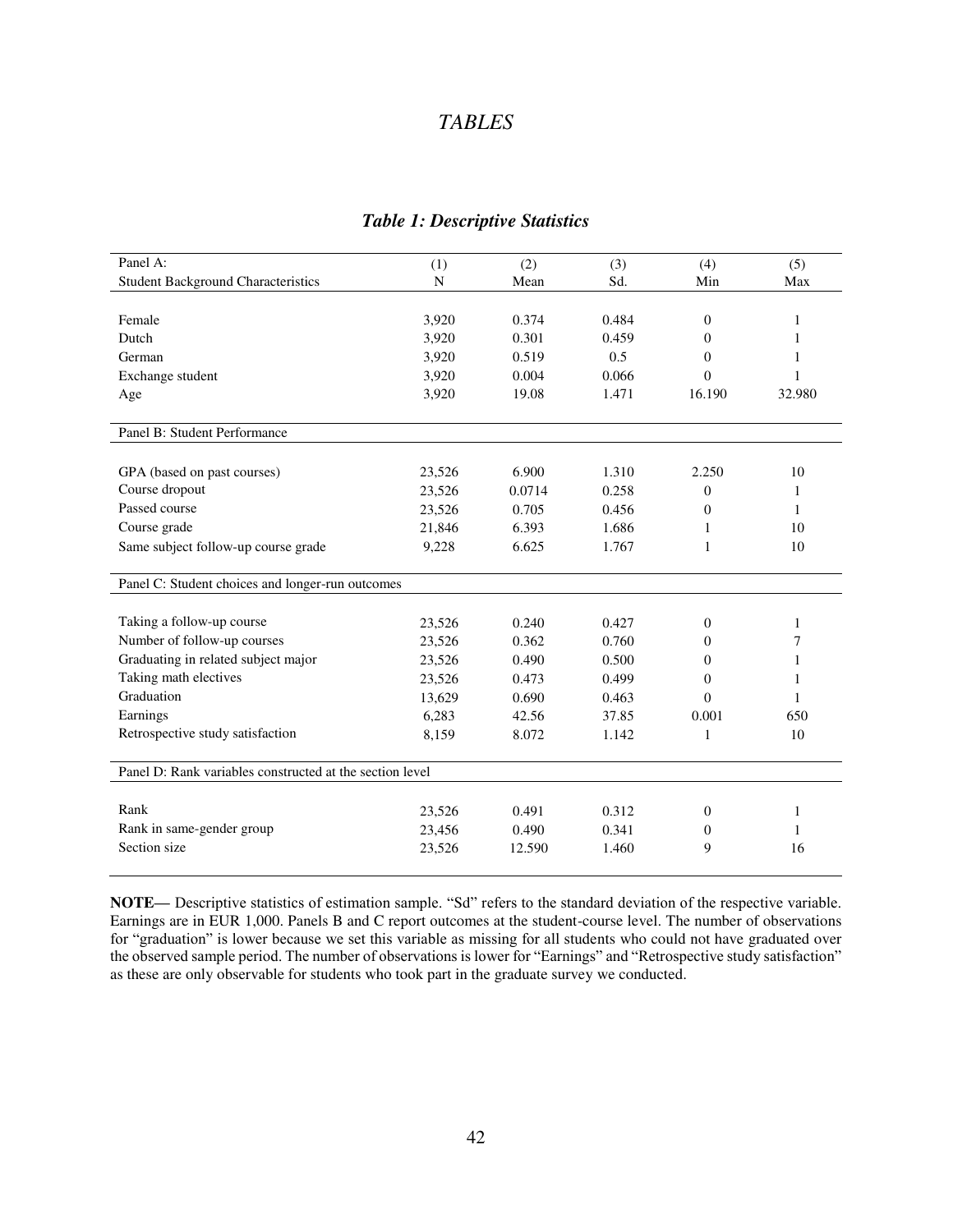|                    | (1)        | (2)        |
|--------------------|------------|------------|
|                    | Rank       | Rank       |
|                    |            |            |
| Female             | $-0.0075$  | 0.0237     |
|                    | (0.031)    | (0.040)    |
| Dutch              | 0.0047     | 0.0287     |
|                    | (0.024)    | (0.025)    |
| German             | 0.0211     | $-0.0576$  |
|                    | (0.027)    | (0.041)    |
| Exchange student   | 0.0011     | 0.0009     |
|                    | (0.001)    | (0.002)    |
| Age                | 0.1532     | 0.1295     |
|                    | (0.094)    | (0.131)    |
| Parallel course FE | <b>YES</b> | <b>YES</b> |
| <b>Section FE</b>  | NO.        | <b>YES</b> |

*Table 2: Randomization Check—Dependent Variable: Individual Level Characteristics* 

**NOTE—**Each cell in the table represents the coefficient from a separate regression of the respective student characteristics displayed on the left on rank and the fixed effects displayed at the bottom. All regressions include a third-order polynomial in GPA. Robust standard errors, clustered at the student and course levels, are displayed in parentheses. N = 23,694. \*\*\* p<0.01, \*\* p<0.05, \* p<0.1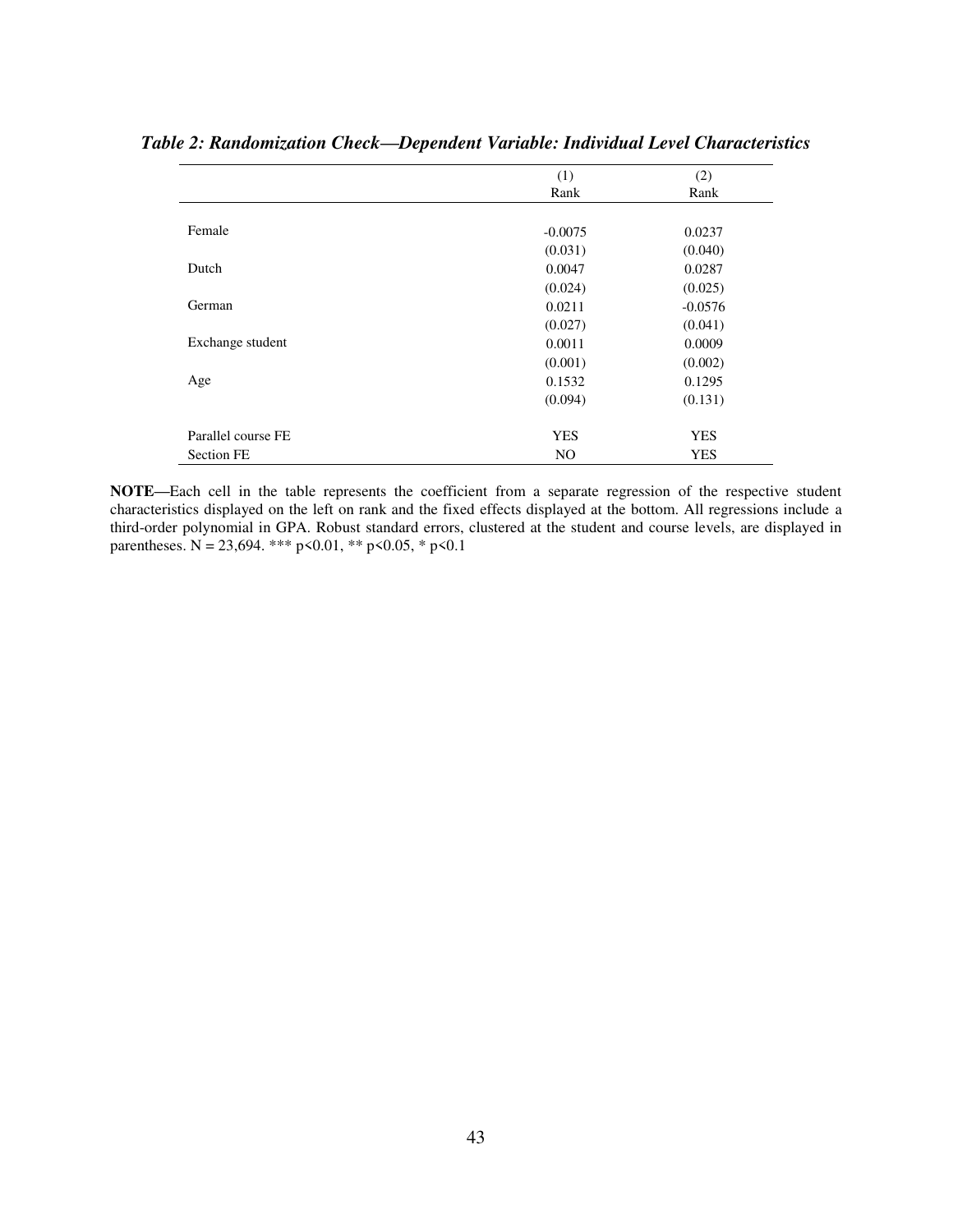|                         | (1)                     | (2)                    | (3)                    | (4)                     |
|-------------------------|-------------------------|------------------------|------------------------|-------------------------|
|                         | Course dropout          | Passed course          | Std. grade             | Std. follow-up<br>grade |
| <b>Std Rank</b>         | $-0.0227***$<br>(0.003) | $0.0321***$<br>(0.004) | $0.0666***$<br>(0.007) | $0.0403***$<br>(0.010)  |
| <b>Observations</b>     | 23,694                  | 23,694                 | 21,976                 | 9,470                   |
| R-squared               | 0.222                   | 0.435                  | 0.602                  | 0.477                   |
| Mean dependent variable | 0.072                   | 0.704                  | $-0.002$               | $-0.005$                |
| <b>Section FE</b>       | <b>YES</b>              | <b>YES</b>             | <b>YES</b>             | <b>YES</b>              |
| Parallel course FE      | <b>YES</b>              | <b>YES</b>             | <b>YES</b>             | <b>YES</b>              |

# *Table 3: The Impact of Rank on Performance*

**NOTE—** Each cell reports the point estimate from a separate OLS regression of the performance measure listed at the top on the standardised section rank. All regressions control for gender, age, nationality, and a third-order polynomial in GPA. Robust standard errors, clustered at the student and course levels, are reported in parentheses. \*\*\* p<0.01, \*\* p<0.05, \* p<0.1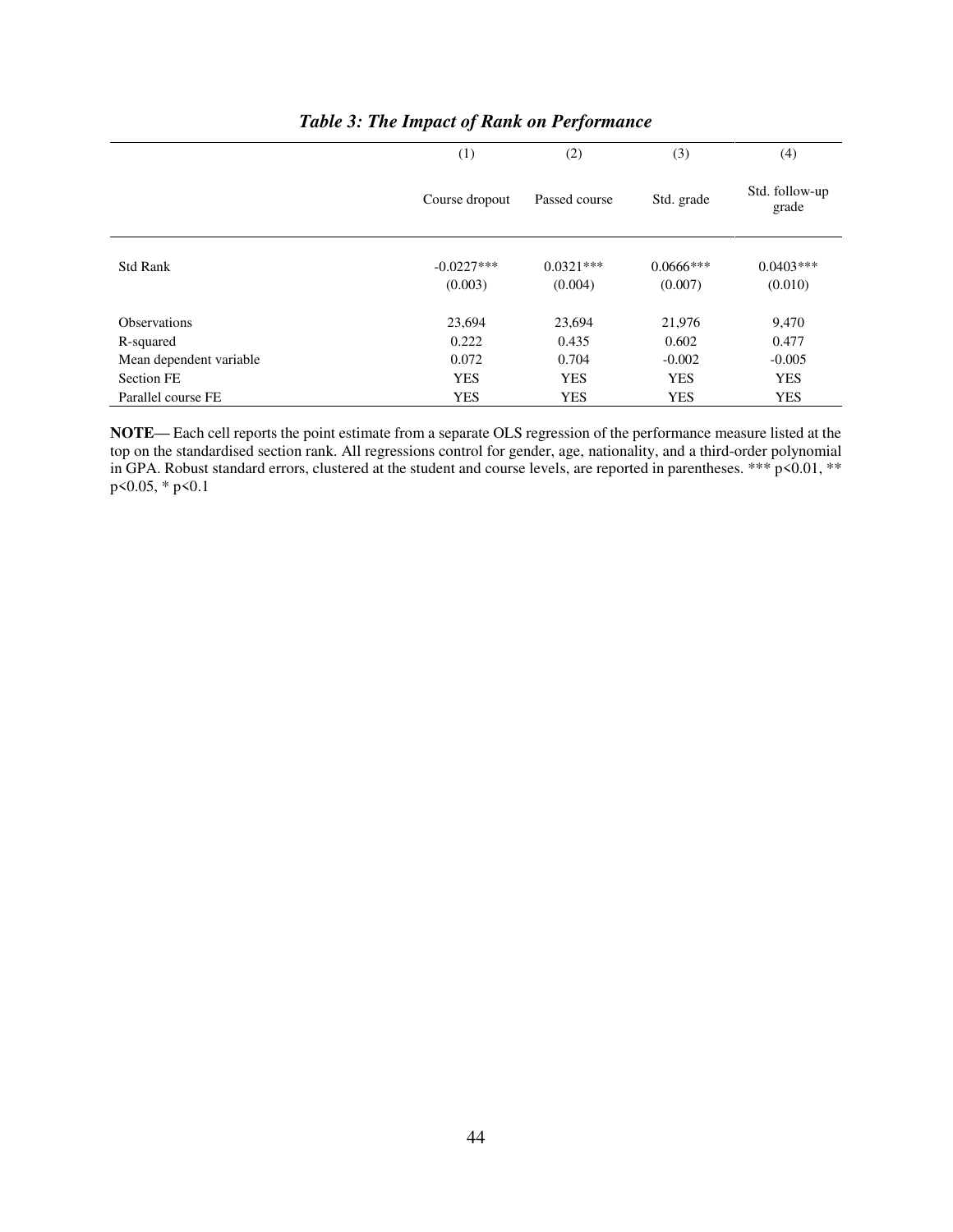|                         | $\checkmark$   |               |             |                        |
|-------------------------|----------------|---------------|-------------|------------------------|
|                         | (1)            | (2)           | (3)         | (4)                    |
|                         | Course dropout | Passed course | Std grade   | Std follow-up<br>grade |
| Std Rank * First Period | $0.0086**$     | $-0.0023$     | $-0.0331**$ | $-0.0507***$           |
|                         |                |               |             |                        |
|                         | (0.004)        | (0.006)       | (0.015)     | (0.016)                |
| <b>Std Rank</b>         | $-0.0247***$   | $0.0326***$   | $0.0748***$ | $0.0485***$            |
|                         | (0.003)        | (0.004)       | (0.009)     | (0.011)                |
| <b>Observations</b>     | 23,694         | 23,694        | 21,976      | 9,470                  |
| R-squared               | 0.223          | 0.435         | 0.604       | 0.479                  |
| Mean dependent variable | .0723          | .7038         | $-.0017$    | $-.0045$               |
| Parallel course FE      | <b>YES</b>     | <b>YES</b>    | <b>YES</b>  | <b>YES</b>             |
| <b>Section FE</b>       | <b>YES</b>     | <b>YES</b>    | <b>YES</b>  | <b>YES</b>             |

*Table 4: Early vs. Later Ranks* 

**NOTE—** This table displays regressions at the student-section level of the outcomes listed above on the standardized rank and its interaction with an indicator for the first period in which students observe their GPA, that is, the second term. All regressions control for gender, age, nationality, a third-order polynomial in GPA, as well as the fixed effects listed at the bottom. Robust standard errors, clustered at the student and course levels, are displayed in parentheses. \*\*\* p<0.01, \*\* p<0.05, \* p<0.1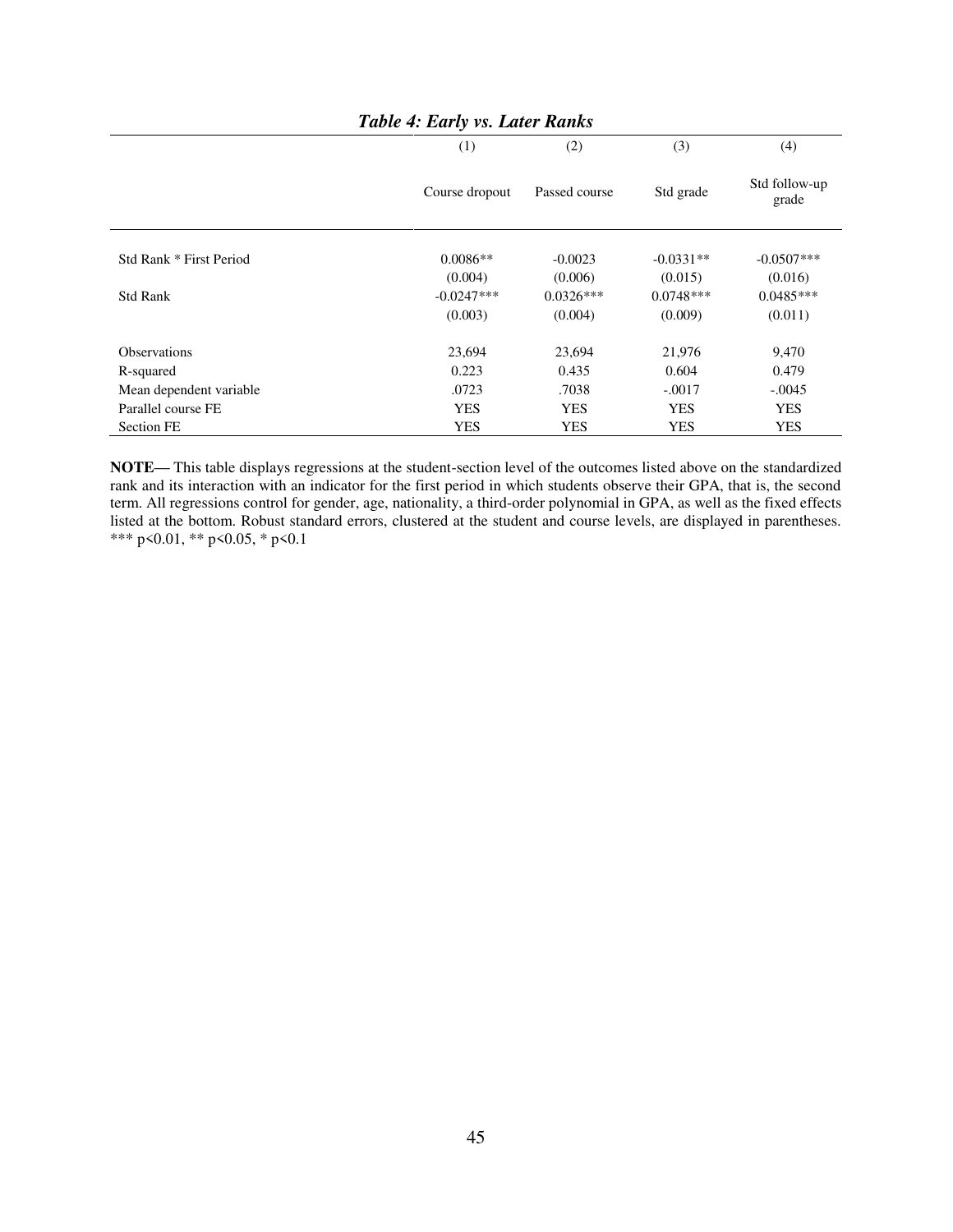|                         | (1)            | (2)           | (3)         | (4)                     |
|-------------------------|----------------|---------------|-------------|-------------------------|
|                         | Course dropout | Passed course | Std. grade  | Std. follow-up<br>grade |
| Rank Up                 | $-0.0011$      | 0.0126        | $0.0559***$ | $0.0653**$              |
|                         | (0.006)        | (0.008)       | (0.019)     | (0.025)                 |
| Rank Down               | 0.0081         | $-0.0151$     | $-0.0320$   | 0.0347                  |
|                         | (0.007)        | (0.011)       | (0.022)     | (0.030)                 |
| <b>Observations</b>     | 13,839         | 13,839        | 12,762      | 6,743                   |
| R-squared               | 0.257          | 0.455         | 0.602       | 0.476                   |
| Mean dependent variable | 0.078          | 0.710         | 0.055       | $-0.025$                |
| Parallel course FE      | <b>YES</b>     | <b>YES</b>    | <b>YES</b>  | <b>YES</b>              |
| <b>Section FE</b>       | <b>YES</b>     | <b>YES</b>    | <b>YES</b>  | <b>YES</b>              |

### *Table 5: Rank Changes*

**NOTE—** All models include third-order polynomials of current and past GPA, controls for gender, age, and nationality, and the fixed effects listed at the bottom. *Rank Up* is an indicator that equals one if a student's change in rank relative to the previous term is in the top quartile of all rank changes. *Rank Down* is an indicator for the bottom quartile of all rank changes. The reference category includes rank changes in the second and third quartiles. Robust standard errors, clustered at the student and course levels, are displayed in parentheses. \*\*\*  $p<0.01$ , \*\*  $p<0.05$ , \*  $p<0.1$ 

|                         | (1)                           | (2)                               | (3)                                          | (4)                         | (5)         | (6)                   | (7)             |
|-------------------------|-------------------------------|-----------------------------------|----------------------------------------------|-----------------------------|-------------|-----------------------|-----------------|
|                         | Taking<br>follow-up<br>course | Number of<br>follow-up<br>courses | Graduating<br>in related<br>subject<br>major | Taking<br>math<br>electives | Graduation  | Study<br>satisfaction | Log<br>earnings |
|                         |                               |                                   |                                              |                             |             |                       |                 |
| Std. Rank               | $0.0123***$                   | $0.0190***$                       | $0.0223***$                                  | $0.0311***$                 | $0.0512***$ | 0.0042                | $-0.0124$       |
|                         | (0.003)                       | (0.007)                           | (0.005)                                      | (0.005)                     | (0.006)     | (0.024)               | (0.025)         |
| <b>Observations</b>     | 23.790                        | 23,790                            | 23,790                                       | 23,790                      | 13.729      | 8,205                 | 6,251           |
| R-squared               | 0.339                         | 0.347                             | 0.442                                        | 0.396                       | 0.387       | 0.212                 | 0.319           |
| Mean dependent variable | 0.242                         | 0.365                             | 0.488                                        | 0.474                       | 0.695       | 8.074                 | 10.235          |
| Parallel course FE      | <b>YES</b>                    | YES                               | YES                                          | <b>YES</b>                  | <b>YES</b>  | <b>YES</b>            | <b>YES</b>      |
| <b>Section FE</b>       | <b>YES</b>                    | YES                               | YES                                          | <b>YES</b>                  | <b>YES</b>  | <b>YES</b>            | <b>YES</b>      |

*Table 6: The Impact of Rank on Specialisation Choice and on Longer-Run Outcomes* 

**NOTE—**Each cell reports the point estimate from a separate OLS regression of the outcome listed at the top on the standardised section rank. The outcome varies at the student-level whereas most regressors vary at the student-section level. All regressions control for gender, age, nationality, a third-order polynomial in GPA, and the fixed effects listed at the bottom. The number of observations in column (5) is lower than in the previous columns as we limit the estimation sample to students who could have graduated over the time span that we observe them. The number of observations in columns (6) and (7) is lower than in the previous column due to non-response to the graduate survey. Robust standard errors, clustered at the student and course levels, are reported in parentheses. \*\*\* p<0.01, \*\* p<0.05,  $*$  p < 0.1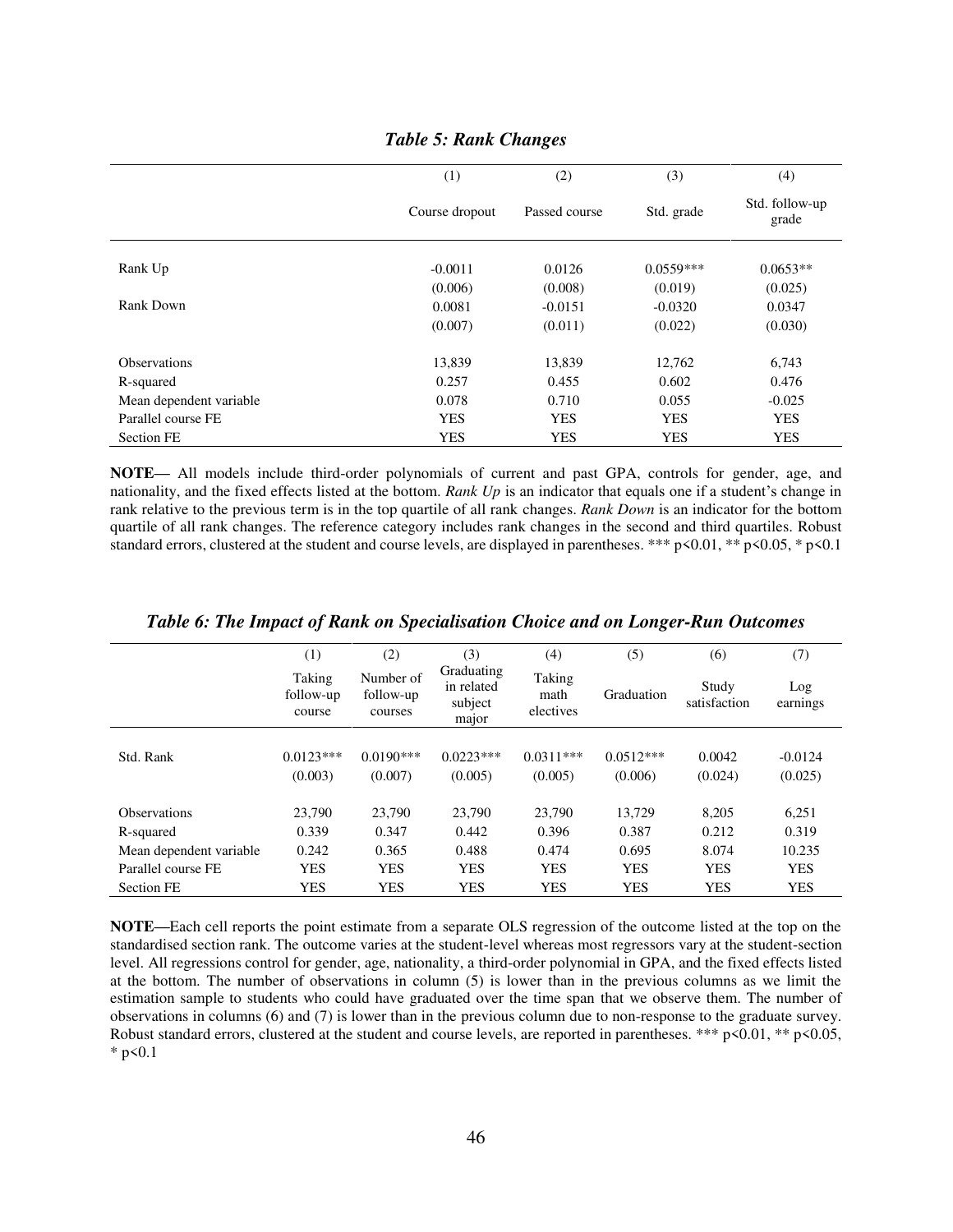|                                 | (1)                        | (2)                                | (3)                      | (4)                                       |
|---------------------------------|----------------------------|------------------------------------|--------------------------|-------------------------------------------|
| Panel A: Performance            | Course dropout             | Passed course                      | Std. grade               | Std. follow-up<br>grade                   |
|                                 |                            |                                    |                          |                                           |
| Female * Std. Rank              | $0.0078***$                | $-0.0005$                          | $-0.0063$                | $-0.0133$                                 |
|                                 | (0.002)                    | (0.002)                            | (0.005)                  | (0.008)                                   |
| Std. Rank                       | $-0.0253***$               | $0.0323***$                        | $0.0693***$              | $0.0440***$                               |
|                                 | (0.003)                    | (0.004)                            | (0.007)                  | (0.010)                                   |
| <b>Observations</b>             | 23,790                     | 23,790                             | 22,068                   | 9,519                                     |
| R-squared                       | 0.222                      | 0.435                              | 0.602                    | 0.476                                     |
| Mean dependent variable         | 0.072                      | 0.704                              | $-0.002$                 | $-0.003$                                  |
| Parallel course FE              | <b>YES</b>                 | <b>YES</b>                         | <b>YES</b>               | <b>YES</b>                                |
| <b>Section FE</b>               | <b>YES</b>                 | <b>YES</b>                         | <b>YES</b>               | <b>YES</b>                                |
| Panel B: Specialisation Choices | Taking follow-up<br>course | Number of<br>follow- up<br>courses | Taking math<br>electives | Graduating in<br>related subject<br>major |
| Female * Std. Rank              | $-0.0061***$               | $-0.0135***$                       | $-0.0138***$             | $-0.0070$                                 |
|                                 | (0.002)                    | (0.003)                            | (0.004)                  | (0.004)                                   |
| Std. Rank                       | $0.0144***$                | $0.0236***$                        | $0.0359***$              | $0.0247***$                               |
|                                 | (0.004)                    | (0.007)                            | (0.005)                  | (0.005)                                   |
| Observations                    | 23,790                     | 23,790                             | 23,790                   | 23,790                                    |
| R-squared                       | 0.339                      | 0.347                              | 0.397                    | 0.442                                     |
| Mean dependent variable         | 0.242                      | 0.365                              | 0.474                    | 0.488                                     |
| Parallel course FE              | <b>YES</b>                 | <b>YES</b>                         | <b>YES</b>               | <b>YES</b>                                |
| <b>Section FE</b>               | <b>YES</b>                 | <b>YES</b>                         | <b>YES</b>               | <b>YES</b>                                |

# *Table 7: Gender Differences in the Impact of Rank*

**NOTE—** Each cell reports the point estimate from a separate OLS regression of the performance measure listed at the top on the standardised section rank. All regressions control for gender, age, nationality, and a third-order polynomial in GPA. Robust standard errors, clustered at the student and course levels, are reported in parentheses. \*\*\* p<0.01, \*\* p<0.05, \* p<0.1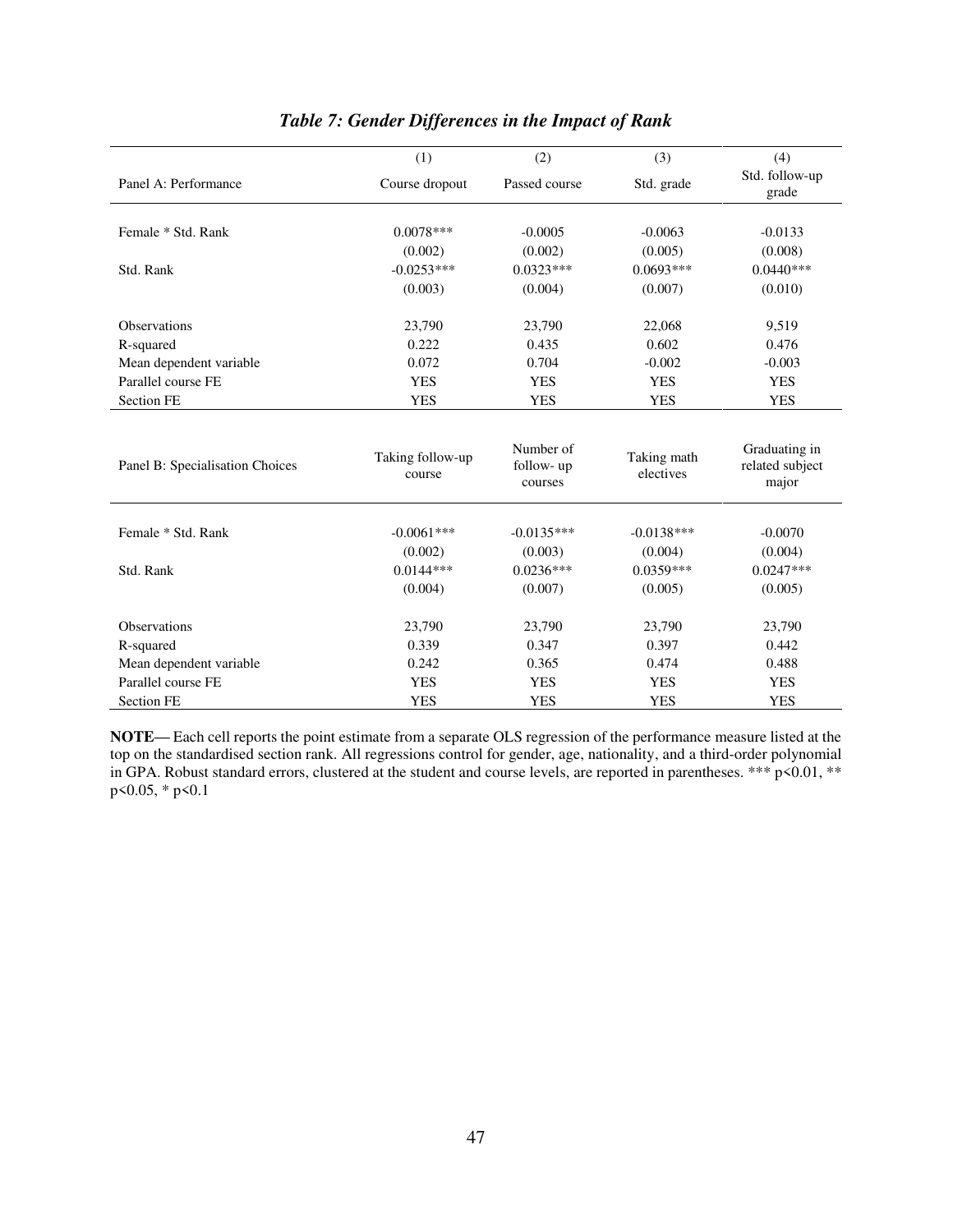|                         | v                         |             |                             |
|-------------------------|---------------------------|-------------|-----------------------------|
|                         | (1)                       | (2)         | (3)                         |
|                         | Peer interaction<br>index | Study hours | Teacher evaluation<br>index |
| Std. Rank               | $-0.0192*$                | 0.0369      | 0.0066                      |
|                         | (0.011)                   | (0.108)     | (0.011)                     |
| <b>Observations</b>     | 7,423                     | 6,902       | 7,245                       |
| R-squared               | 0.376                     | 0.286       | 0.606                       |
| Mean dependent variable | $-0.041$                  | 11.925      | $-0.055$                    |
| Parallel course FE      | <b>YES</b>                | <b>YES</b>  | <b>YES</b>                  |
| <b>Section FE</b>       | <b>YES</b>                | <b>YES</b>  | <b>YES</b>                  |

#### *Table 8: Mechanisms – Evidence from Student Course Evaluations*

**NOTE—** Dependent variables in columns (1) and (3) are indices based on the first principal components of several underlying variables described in the paper. The indices are standardised to mean zero and a standard deviation of one. The dependent variable in column (2) is students' self-reported study hours. All regressions control for gender, age, nationality, and a third-order polynomial in GPA. Robust standard errors, clustered at the student and course levels, are displayed in parentheses. \*\*\* p<0.01, \*\* p<0.05, \* p<0.1

|                     | (1)        | (2)                    |
|---------------------|------------|------------------------|
|                     | Std. grade | Std. expected<br>grade |
|                     |            |                        |
| Std. Rank           | $0.0474**$ | $0.0269**$             |
|                     | (0.017)    | (0.011)                |
|                     |            |                        |
| <b>Observations</b> | 2,304      | 1,993                  |
| R-squared           | 0.278      | 0.281                  |
| Parallel course FE  | <b>YES</b> | <b>YES</b>             |
| <b>Section FE</b>   | YES        | <b>YES</b>             |

# *Table 9: Effect of Rank on Expectations and Performance*

**NOTE—** The regressions are based on the first-term performance and grade expectations of three incoming cohorts. All regressions include controls for gender, age, nationality, a third-order polynomial in the statistics entry test, and the fixed effects listed at the bottom. Expected grades are measured with the question "What do you think your exam grade will be for the course Quantitative Methods 1?". Robust standard errors, clustered at the student and course levels, are displayed in parentheses. \*\*\* p<0.01, \*\* p<0.05, \* p<0.1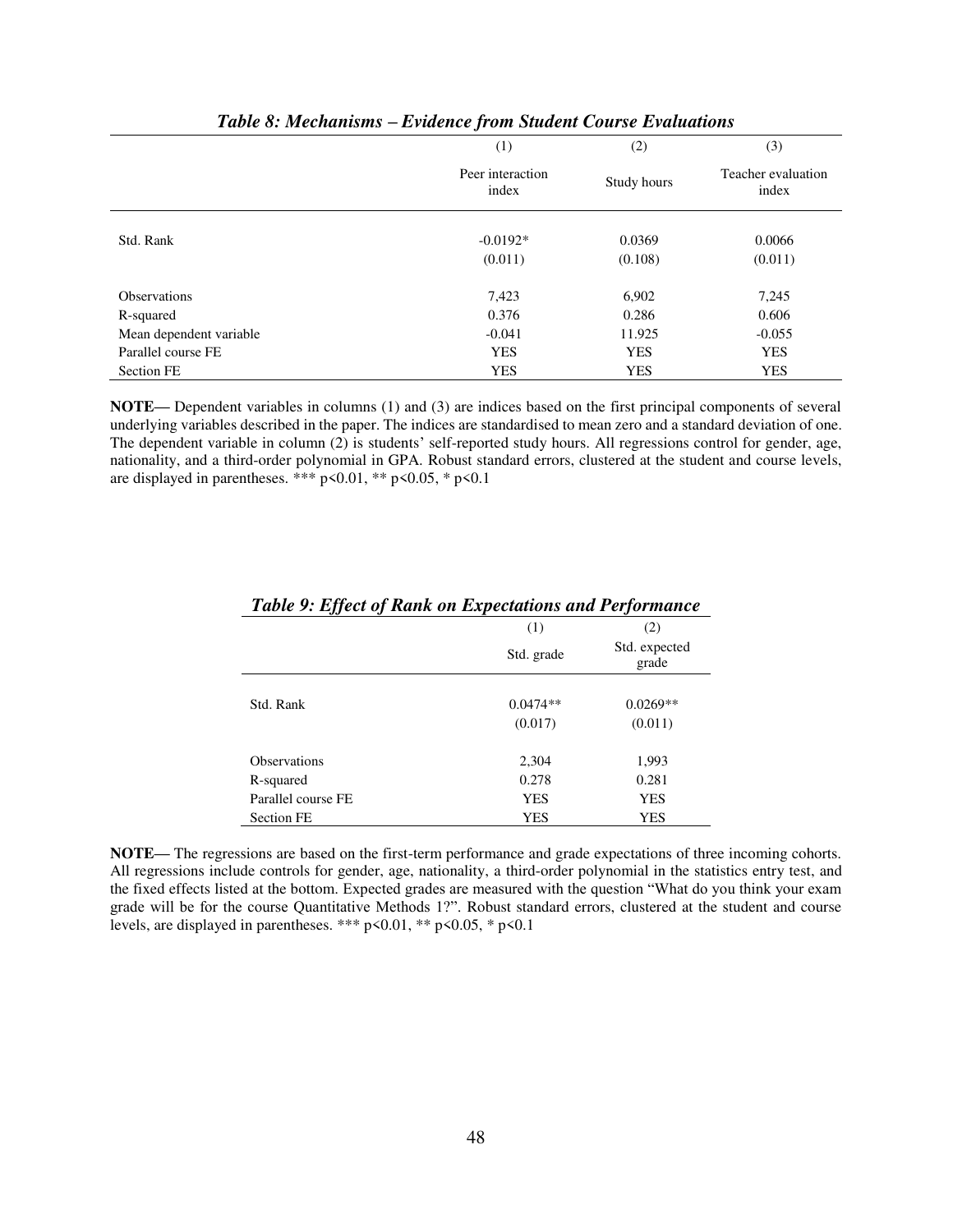# **APPENDIX**

# *A.1. Identifying Variation*

Table A4 displays the variation in the ordinal rank conditional on GPA and different sets of fixed effects. The results indicate that even in the most demanding specifications, our identification can rely on a significant degree of variation in the treatment variable.

Column (1) shows the raw standard deviation of the ordinal rank with various definitions of peer groups (rows 1–3) and the standard deviation in rank after controlling for a third-order polynomial in GPA (rows 4–6). With narrower peer group definitions, the group size gets smaller and consequently, the variation in the ordinal rank increases. Controlling for GPA reduces the variation in the ordinal rank, although a considerable amount of variation remains. In column (2), we condition on course fixed effects, which reduces the amount of variation in rank, although not by a substantial margin.

The standard deviations in column (3) represent the amount of identifying variation in our estimation. Compared to column (2), the variation is reduced by only a small amount if we condition on section fixed effects (column 3). When rank is computed among all peers in a section, the variation in rank conditional on ability is  $sd = 0.09$ , which is roughly equivalent to one rank position in a group of 11. The amount of variation more than doubles if we consider more narrowly defined peer groups. These results highlight that our empirical strategy rests on a significant amount of identifying variation in the underlying data.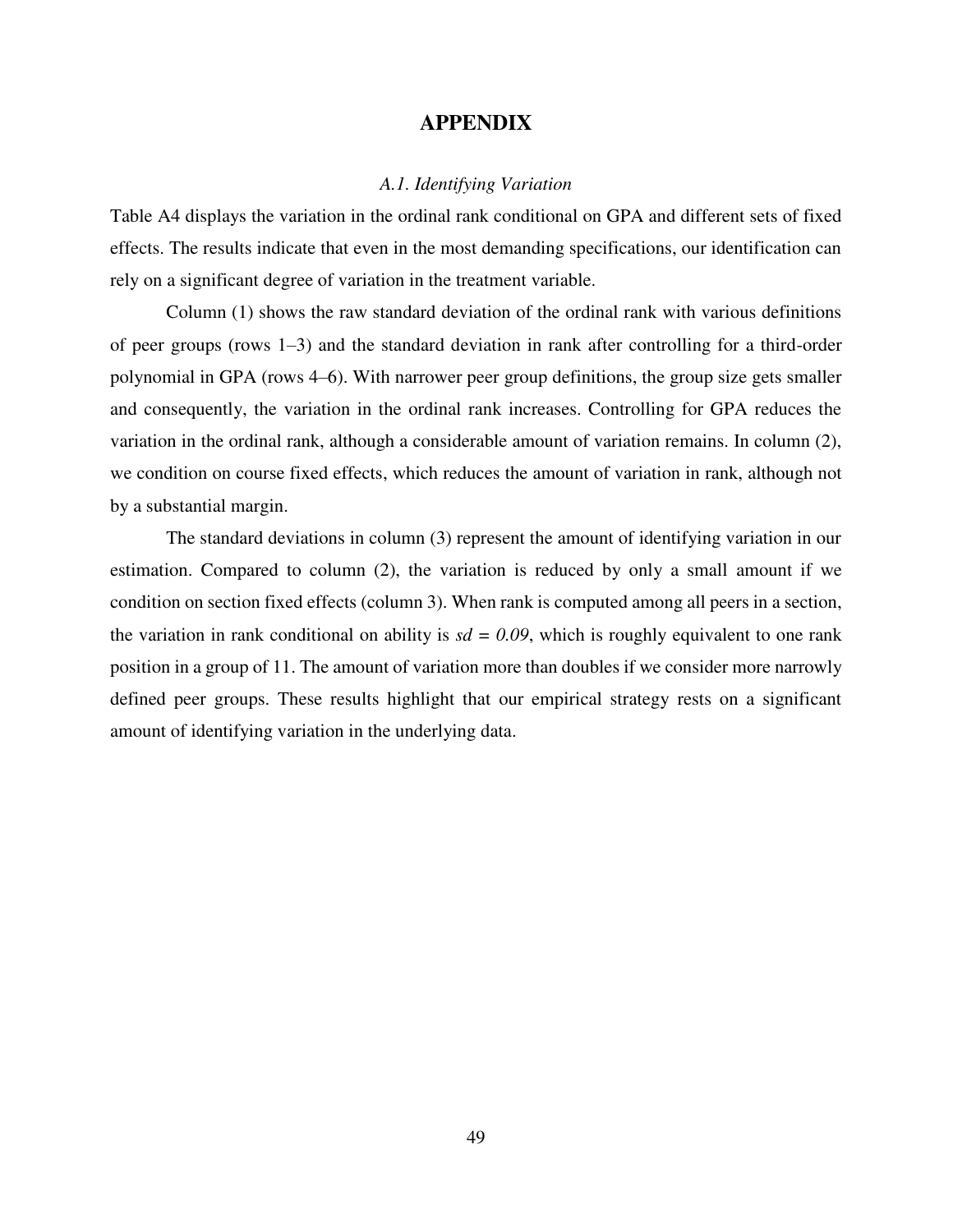| (1)                                | (2)                                                                                                                                                       | (3)                             |
|------------------------------------|-----------------------------------------------------------------------------------------------------------------------------------------------------------|---------------------------------|
| First Year Course                  | Follow-Up Courses                                                                                                                                         | <b>Related Major</b><br>Subject |
| Accounting                         | Finance and Accounting, Management Accounting, Auditing, Internal Control and<br>AIS, International Financial Accounting                                  | Accounting                      |
| Economics and                      | Behavioural Economics, Economic Psychology, Game Theory and Economics,                                                                                    |                                 |
| <b>Business</b>                    | Globalization Debate, Information, Markets and Organizations, Thinking                                                                                    |                                 |
|                                    | Strategically, Job Performance and the Employment Relationship                                                                                            |                                 |
| Finance                            | Finance and Accounting, Investment Analysis and Portfolio Management, Financial                                                                           | Finance                         |
|                                    | Management and Policy, International Financial Management, Options and Futures,<br>Auctions and Electronic Markets, Banking, Financial Markets, Financial |                                 |
|                                    | Economics,                                                                                                                                                |                                 |
| Fundamentals of                    | Operations Management, Global Supply Chain Management, Global Transportation                                                                              | Supply Chain                    |
| Supply Chain                       | Management, Digital Supply Networks                                                                                                                       | Management                      |
| Management                         |                                                                                                                                                           |                                 |
|                                    |                                                                                                                                                           | Economics                       |
| International                      | Globalization Debate, Innovation in Business and Economic Growth, International                                                                           |                                 |
| <b>Economic Relations</b>          | Economics,                                                                                                                                                |                                 |
|                                    |                                                                                                                                                           | Economics                       |
| Macroeconomics                     | Macroeconomics and Economic Policy, Productivity, Development Economics,                                                                                  |                                 |
|                                    | History of Economic Thought, Job Performance and the Employment Relationship                                                                              |                                 |
| Management of<br>Organizations and | Management of Organizations, Marketing Management, Corporate Governance,<br>Management Information Systems, Management of Operations and Product          | Organization /<br>Marketing     |
| Marketing                          | Development, Entrepreneurship and Small Business Management, Brand                                                                                        |                                 |
|                                    | Management, Strategic Marketing, Consumer Behaviour, Services Marketing,                                                                                  |                                 |
|                                    | Comparative ss Strategy, Management, Organizational Behaviour, Human                                                                                      |                                 |
|                                    | Resources Management, Birthing New Ventures, Business and Politics in Europe,                                                                             |                                 |
|                                    | Comparative Income and Business Taxation (TAX3009) Comparative                                                                                            |                                 |
|                                    | Management, Crisis Management in Organizations, Ethics, Organizations and                                                                                 |                                 |
|                                    | Society, International Business Law, Mobilizing Resources for Entrepreneurial                                                                             |                                 |
|                                    | Start-up and Growth, Public Management Reform and Public Entrepreneurship,                                                                                |                                 |
|                                    | Social and Environmental Entrepreneurship, Managerial Economics, Marketing and                                                                            |                                 |
|                                    | SCM, International Business                                                                                                                               |                                 |
| Microeconomics                     | Understanding Society, Industrial Organization, Behavioural Economics, Public                                                                             | Economics                       |
|                                    | Economics, International Competition Policy, Institutions, Behaviour and Welfare,                                                                         |                                 |
|                                    | Design of Tax Systems, Economic Psychology, Economics and Sociology, Game                                                                                 |                                 |
|                                    | Theory and Economics, Information, Markets and Organizations, Institutions,                                                                               |                                 |
|                                    | Behaviour and Welfare, International Competition Policy, Public Finance, Public<br>Management Reform and Public Entrepreneurship, Thinking Strategically  |                                 |
| Quantitative                       | Quantitative Methods III, Dynamic Modelling and Dynamic Optimization,                                                                                     |                                 |
| Methods                            | Empirical Econometrics, Forecasting for Economics and Business, Game Theory                                                                               |                                 |
|                                    | and Economics, Quantitative Business, Quantitative Methods III (IES), Thinking                                                                            |                                 |
|                                    | Strategically, Time Series Modelling, Quantitative Business, Systems Analysis and                                                                         |                                 |
|                                    | Design                                                                                                                                                    |                                 |
| Strategy                           | Global Business, Business and Politics in Europe, International Business History,                                                                         | Strategy                        |
|                                    | Project and Process Mgmt, Strategic Management of Technology and Innovation                                                                               |                                 |

# *Table A1: Mapping of Courses into Follow-Up Courses and Majors*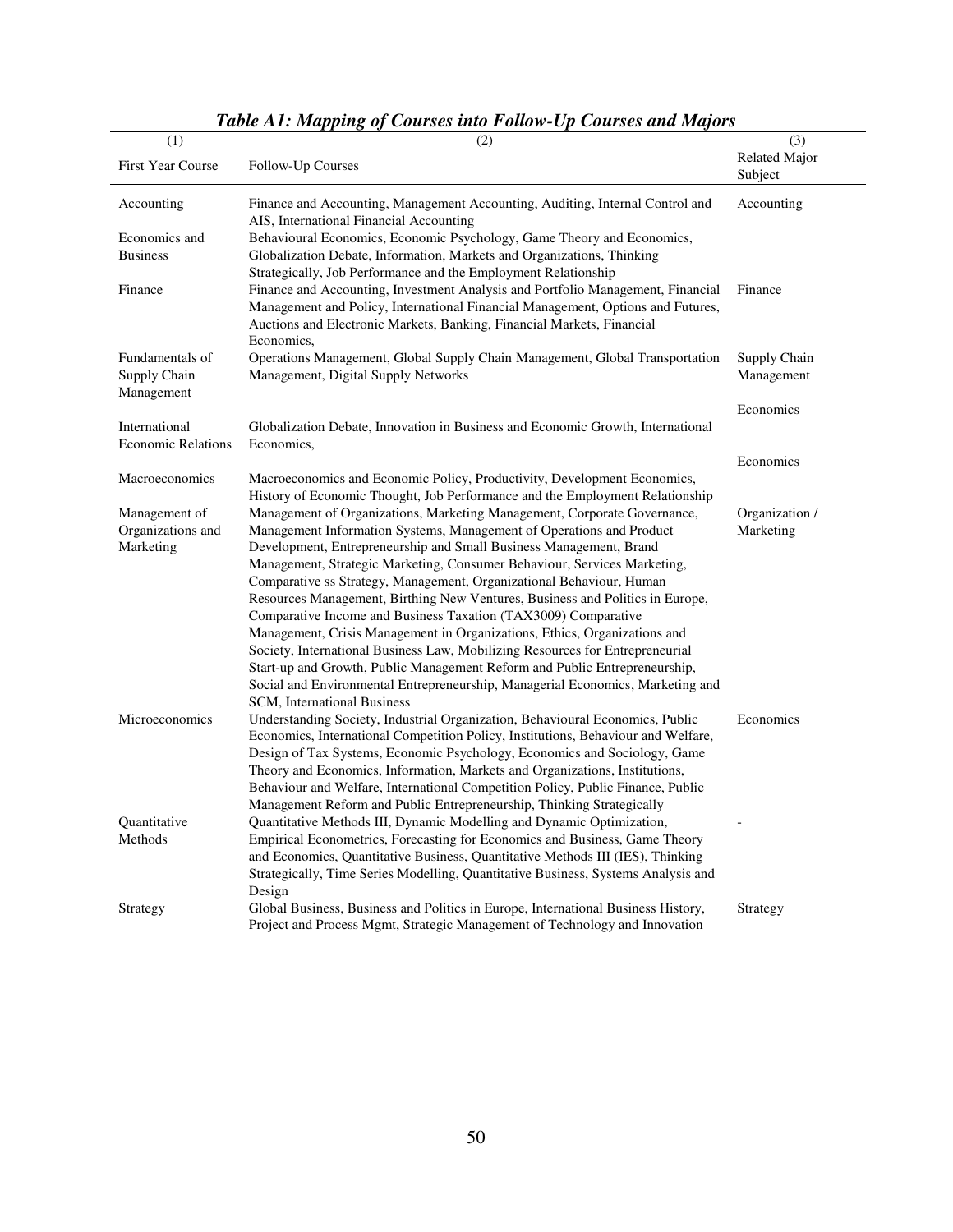|                     | (1)           |
|---------------------|---------------|
|                     | Response      |
|                     |               |
| Std. Rank           | 0.0036        |
|                     | (0.004)       |
|                     |               |
| Female              | $0.0683***$   |
|                     | (0.012)       |
| <b>GPA</b>          | $0.0320**$    |
|                     | (0.015)       |
| Age                 | 0.0048        |
|                     | (0.004)       |
| Dutch               | $-0.0904$ *** |
|                     | (0.017)       |
| German              | $-0.0289*$    |
|                     | (0.015)       |
|                     |               |
| <b>Observations</b> | 23,501        |
| R-squared           | 0.193         |
| Parallel Course FE  | <b>YES</b>    |
| <b>Section FE</b>   | <b>YES</b>    |

#### *Table A2: Test for Selective Survey Response*

 $\overline{\phantom{0}}$ 

**NOTE—** All regressions additionally control for a third-order polynomial in GPA and the fixed effects listed at the bottom. Robust standard errors, clustered at the student and course levels, are reported in parentheses. \*\*\* p<0.01, \*\* p<0.05, \* p<0.1

|                                                                                                                                                                                                      | (1)<br>Course<br>dropout                 | (2)<br>Passed<br>course                  | (3)<br>Std. grade                        | (4)<br>Std. follow-<br>up grade          |
|------------------------------------------------------------------------------------------------------------------------------------------------------------------------------------------------------|------------------------------------------|------------------------------------------|------------------------------------------|------------------------------------------|
| Std. Rank<br>SE Clustering at the Student and Course Level                                                                                                                                           | $-0.0227$ ***<br>(0.003)                 | $0.0321***$<br>(0.004)                   | $0.0666***$<br>(0.007)                   | $0.0403***$<br>(0.010)                   |
| <b>Standard Errors: Alternative Clustering Options</b><br>SE Clustering at the Section Level<br>SE Clustering at the Course Level<br>SE Clustering at the Student Level<br>Robust SE - No Clustering | (0.002)<br>(0.003)<br>(0.002)<br>(0.002) | (0.003)<br>(0.004)<br>(0.003)<br>(0.003) | (0.005)<br>(0.006)<br>(0.005)<br>(0.005) | (0.009)<br>(0.009)<br>(0.010)<br>(0.009) |

*Table A3: Inference Under Alternative Adjustments for Clustering* 

**NOTE—** All regressions control for a third-order polynomial in GPA and the same fixed effects as in Table 3. Standard errors based on different adjustments for clustering are reported in parentheses. The significance stars are based on standard errors clustered at the student and course levels. \*\*\*  $p$  <0.01, \*\*  $p$  <0.05, \*  $p$  <0.1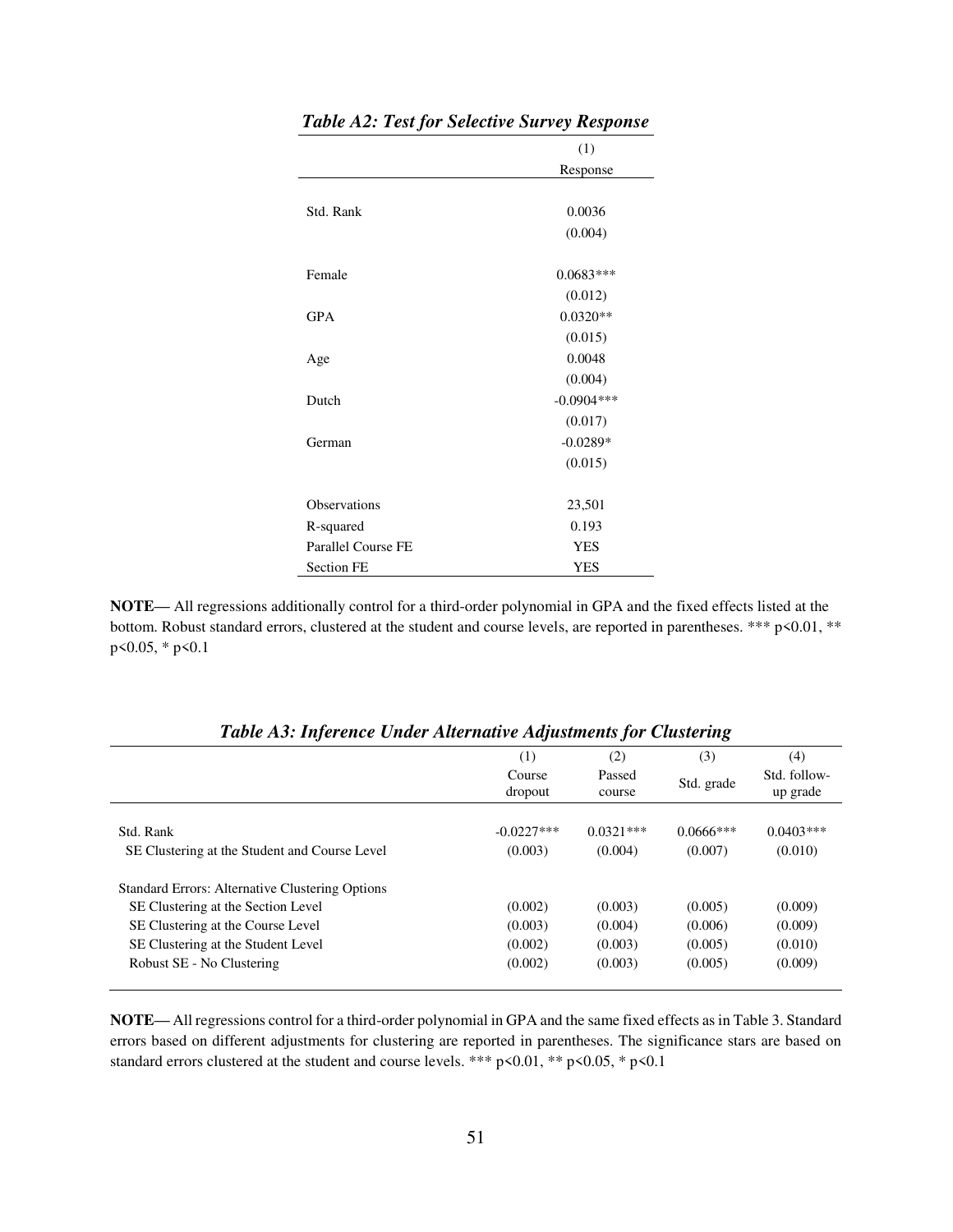|                         | (1)       | (2)                        | (3)                         |
|-------------------------|-----------|----------------------------|-----------------------------|
|                         | Std. Dev. | Std. Dev. Net of Course FE | Std. Dev. Net of Section FE |
|                         |           |                            |                             |
| Rank                    | 0.3123    | 0.3121                     | 0.3119                      |
|                         |           |                            |                             |
| Rank Conditional on GPA | 0.1392    | 0.1212                     | 0.0901                      |
|                         |           |                            |                             |
|                         |           |                            |                             |

*Table A4: Variation in Rank Conditional on GPA and Fixed Effects* 

**NOTE**— Column (2) includes fixed effects on the level of the course, that is, the level of randomization. Column (3) additionally includes fixed effects for sections as well as the respective characteristic that defines the peer group in which we calculate the rank. When conditioning on ability, we include a third-order polynomial of GPA. Robust standard errors, clustered at the student and course levels, are displayed in parentheses. \*\*\* p<0.01, \*\* p<0.05, \* p<0.1

|                                      | (1)                                   | (2)                                   | (3)                                   | (4)                                   | (5)          |
|--------------------------------------|---------------------------------------|---------------------------------------|---------------------------------------|---------------------------------------|--------------|
| <b>Functional Forms for Ability:</b> | First- order<br>polynomials<br>of GPA | Second-order<br>polynomials<br>of GPA | Third- order<br>polynomials<br>of GPA | Fourth-order<br>polynomials<br>of GPA | GPA deciles  |
| Dependent Variable:                  |                                       |                                       |                                       |                                       |              |
| Course Dropout                       | $-0.0156***$                          | $-0.0197***$                          | $-0.0227***$                          | $-0.0227***$                          | $-0.0099***$ |
|                                      | (0.003)                               | (0.003)                               | (0.003)                               | (0.003)                               | (0.003)      |
| Passed Course                        | $0.0271***$                           | $0.0331***$                           | $0.0321***$                           | $0.0323***$                           | $0.0219***$  |
|                                      | (0.004)                               | (0.004)                               | (0.004)                               | (0.004)                               | (0.004)      |
| Std. Grade                           | $0.0652***$                           | $0.0629***$                           | $0.0666***$                           | $0.0664***$                           | $0.0734***$  |
|                                      | (0.007)                               | (0.007)                               | (0.007)                               | (0.007)                               | (0.009)      |
| Std. Follow-Up Grade                 | $0.0467***$                           | $0.0451***$                           | $0.0403***$                           | $0.0405***$                           | $0.0616***$  |
|                                      | (0.010)                               | (0.010)                               | (0.010)                               | (0.010)                               | (0.013)      |

*Table A5: Main Results – Robustness to Alternative Functional Forms* 

**NOTE—** Each coefficient is the result of a separate regression at the student-section level of the outcomes listed on the left on the standardised rank. In columns (1)–(4) we control parametrically for GPA with the polynomials listed above. In column (5) we control flexibly for GPA using decile dummies. All regressions include controls for gender, age, and nationality as well as course-year, parallel course, and section fixed effects. Robust standard errors, clustered at the student and course levels, are displayed in parentheses. \*\*\*  $p$  <0.01, \*\*  $p$  <0.05, \*  $p$  <0.1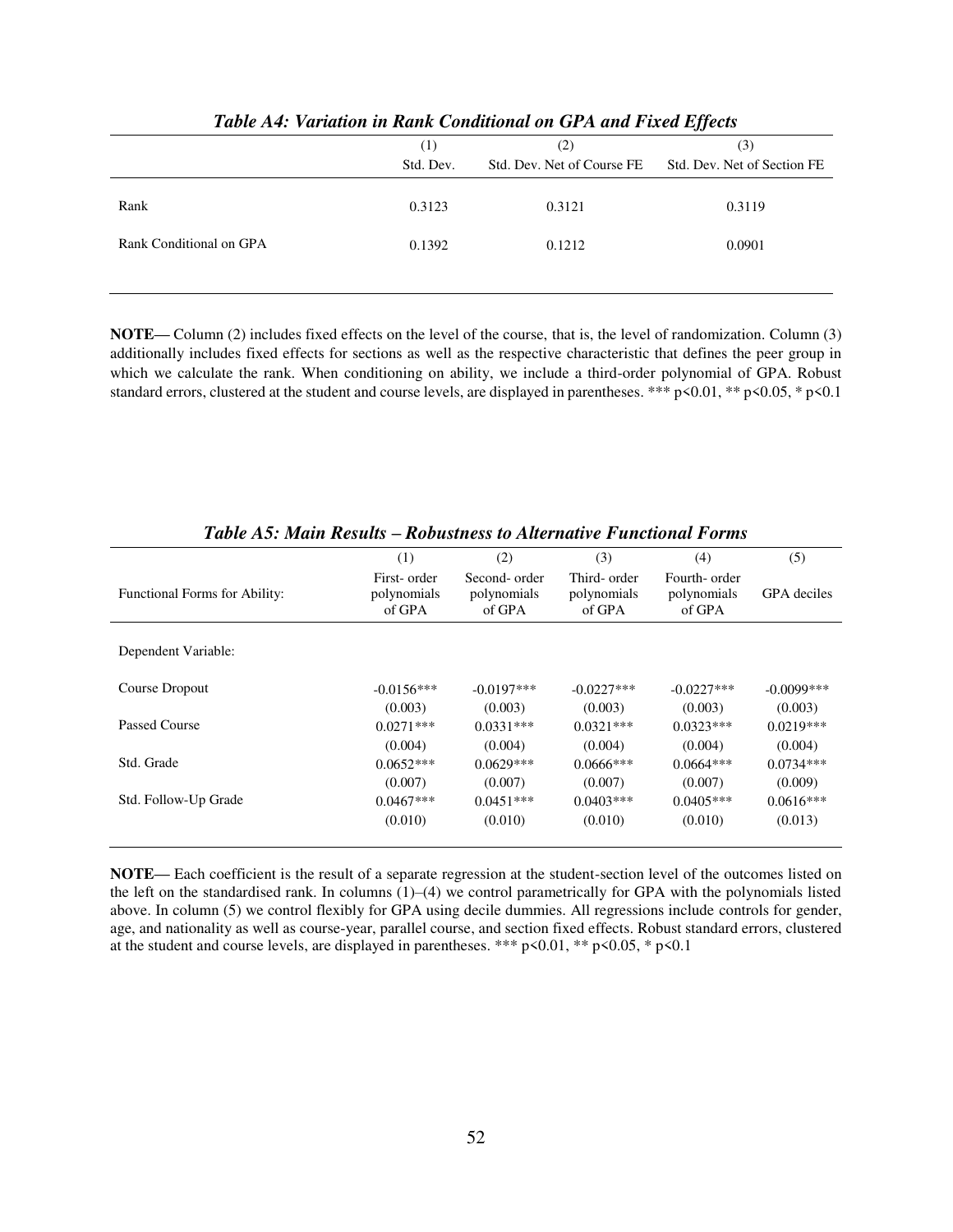|                               | (1)                                   | (2)                                   | (3)                                   | (4)                                   | (5)                |
|-------------------------------|---------------------------------------|---------------------------------------|---------------------------------------|---------------------------------------|--------------------|
| Functional Forms for Ability: | First- order<br>polynomials<br>of GPA | Second-order<br>polynomials<br>of GPA | Third- order<br>polynomials<br>of GPA | Fourth-order<br>polynomials<br>of GPA | <b>GPA</b> Deciles |
| Dependent Variable:           |                                       |                                       |                                       |                                       |                    |
| Course Dropout                | $-0.0064**$                           | $-0.0082***$                          | $-0.0027$                             | $-0.0034$                             | $-0.0077$ ***      |
|                               | (0.003)                               | (0.002)                               | (0.002)                               | (0.002)                               | (0.002)            |
| Passed Course                 | $0.0094**$                            | $0.0116***$                           | $0.0085**$                            | $0.0089**$                            | $0.0160***$        |
|                               | (0.004)                               | (0.003)                               | (0.003)                               | (0.003)                               | (0.003)            |
| Std. Grade                    | $0.0448***$                           | $0.0429***$                           | $0.0271***$                           | $0.0269***$                           | $0.0539***$        |
|                               | (0.008)                               | (0.008)                               | (0.008)                               | (0.008)                               | (0.007)            |
| Std. Follow-Up Grade          | $0.0319***$                           | $0.0301***$                           | $0.0263**$                            | $0.0246**$                            | $0.0451***$        |
|                               | (0.011)                               | (0.011)                               | (0.011)                               | (0.010)                               | (0.010)            |
|                               |                                       |                                       |                                       |                                       |                    |

| Table A6: Main Results Robustness Check Using a Percentalised Ability Measure |  |  |
|-------------------------------------------------------------------------------|--|--|
|-------------------------------------------------------------------------------|--|--|

**NOTE—** Each coefficient is the result of a separate regression at the student-section level of the outcomes listed on the left on the standardised and percentalised rank. The rank is based on a student's percentalised GPA. In columns (1)–(4) we control parametrically for percentalised GPA with the polynomials listed above. In column (5) we control flexibly for percentalised GPA using decile dummies. All regressions include controls for gender, age, and nationality as well as course-year, parallel course, and section fixed effects. Robust standard errors, clustered at the student and course level, are displayed in parentheses. \*\*\* p<0.01, \*\* p<0.05, \* p<0.1

| Twore in a bread neared when Banne Schaol named |                |               |             |                         |
|-------------------------------------------------|----------------|---------------|-------------|-------------------------|
|                                                 | (1)            | (2)           | (3)         | (4)                     |
|                                                 | Course dropout | Passed course | Std. grade  | Std. follow-up<br>grade |
|                                                 |                |               |             |                         |
| Std. Rank                                       | $-0.0231***$   | $0.0294***$   | $0.0651***$ | $0.0385***$             |
|                                                 | (0.003)        | (0.004)       | (0.007)     | (0.012)                 |
| Std. Same Gender Rank                           | 0.0005         | 0.0040        | 0.0022      | 0.0027                  |
|                                                 | (0.002)        | (0.003)       | (0.006)     | (0.009)                 |
| <b>Observations</b>                             | 23.694         | 23,694        | 21,976      | 9,470                   |
| R-squared                                       | 0.222          | 0.435         | 0.602       | 0.477                   |
| Mean Dependent Variable                         | 0.072          | 0.704         | $-0.002$    | $-0.005$                |
| Parallel Course FE                              | <b>YES</b>     | <b>YES</b>    | <b>YES</b>  | <b>YES</b>              |
| <b>Section FE</b>                               | <b>YES</b>     | <b>YES</b>    | <b>YES</b>  | <b>YES</b>              |

#### *Table A7: Overall Rank and Same Gender Rank*

**NOTE—** All regressions include controls for gender, age, nationality, a third-order polynomial in GPA as well as the fixed effects listed at the bottom. Robust standard errors, clustered at the student and course levels, are displayed in parentheses. \*\*\* p<0.01, \*\* p<0.05, \* p<0.1